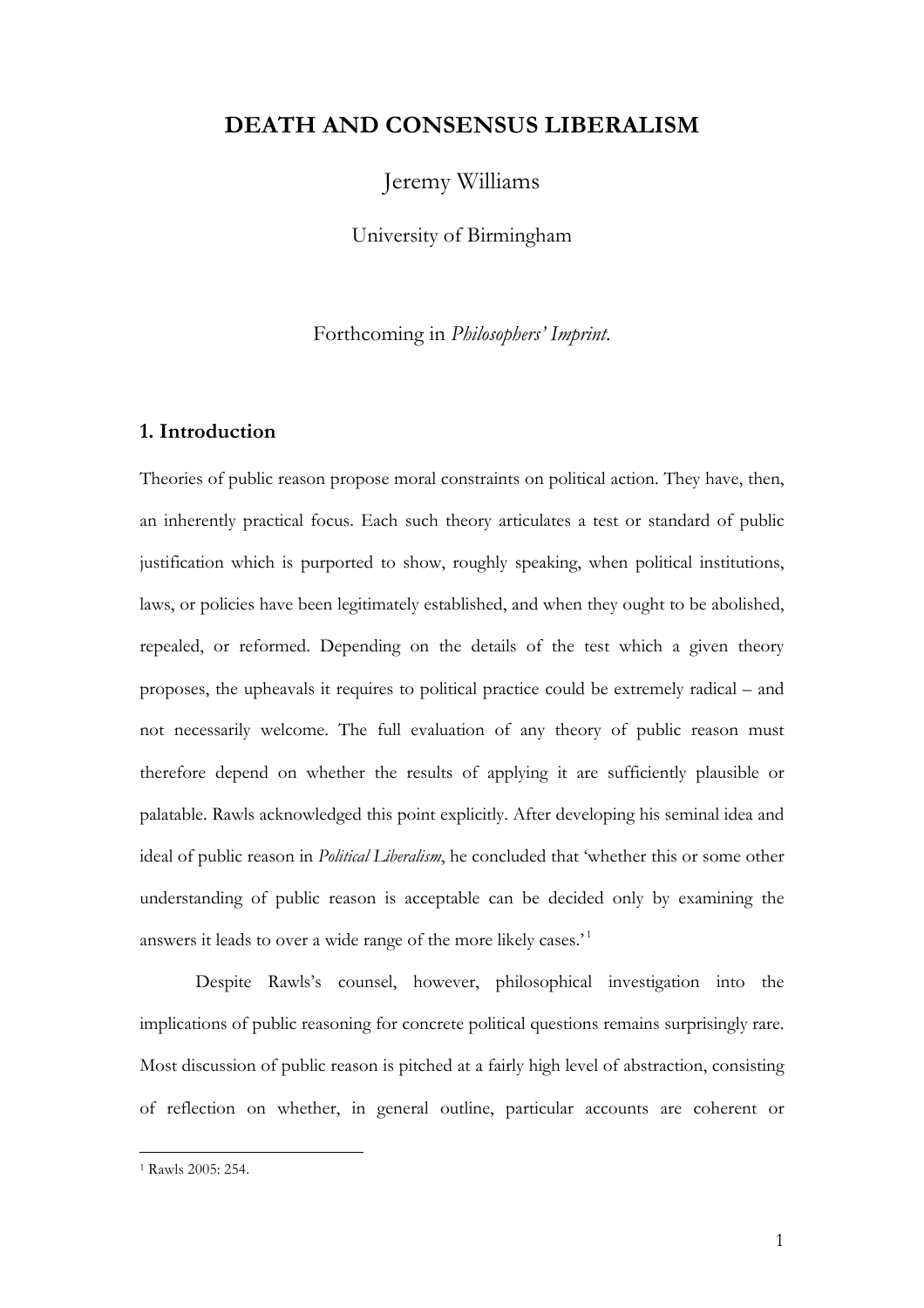compelling, and analysis of the best ways to specify their various theoretical components (such as the conception of a reasonable person, or a justificatory reason). To the extent that proponents of public reason consider in depth what their theories portend for the resolution of particular policy problems, their approach tends to be to handpick issues as illustrative case studies, on which their theory is taken to provide clear, attractive guidance. In this paper, my aim is to contribute to remedying this general omission of the literature. I do so by drawing out some hitherto unexplored practical implications of public reason under the Rawlsian conception, which remains, in spite of fierce competition, the dominant brand of public reason liberalism on the market.

The Rawlsian conception provides the archetype of the so-called *consensus* model of public reason. Consensus theories are distinguished by their restriction of the reasons that may be invoked in justifying exercises of political power to those that can be recognised as in some sense good or acceptable grounds for political action by all qualified members of the community. On the Rawlsian version of the consensus model, political decisions must be justified, more specifically, with reference to the moral reasons given by only the limited set of political values and concepts that all citizens will share if they are (by Rawlsian lights) reasonable. This is not to say that the Rawlsian view altogether disallows appeal to controversial reasons. For it permits justification on the basis of competing views about the interpretation, applicability, and relative importance of citizens' shared values, as adduced from within their reasonable 'political conceptions of justice'.2 The theory does, however, significantly constrain political disagreement, by specifying that reasons drawn from reasonable citizens' religions, metaphysics, conceptions of the good, and other aspects of their 'comprehensive doctrines', cannot

<sup>&</sup>lt;sup>2</sup> A political conception of justice is, roughly, one that takes account of only those moral values that constitute shared political values, and that tries to specify and order these in a sufficiently precise way to provide determinate answers to political questions. See Rawls 2005 at, e.g., 386.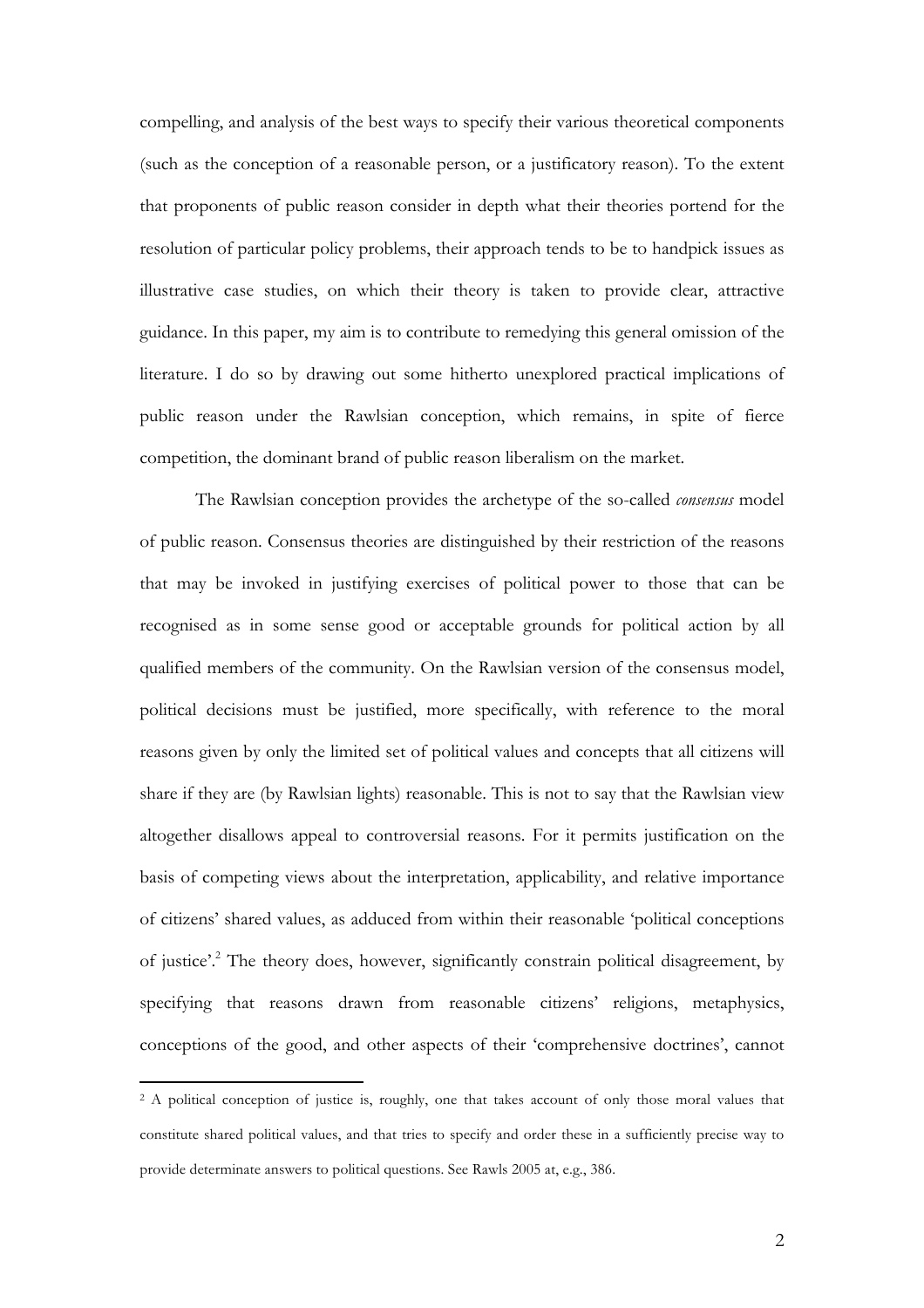count as justificatory. And it imposes upon all individuals who share in the exercise of the state's coercive power, including ordinary voters, a moral 'duty of civility' to advocate and lend support to only political initiatives that are publicly justified according to the foregoing standards.3

Any proposal that important decisions be taken on the basis of an artificially restricted set of reasons is likely to invite concern that the ability of political agents to reason and choose well will be unduly inhibited. Accordingly, one crucial test for Rawlsian public reason is whether it is, as Rawls himself puts it, *complete*. Rawls defined completeness as a matter of whether the content of public reason - that is, the total set of ideas, arguments and principles from which public justifications are to be composed – is sufficient to generate 'a reasonable answer to all, or nearly all' the political questions for which the use of public reason is required.<sup>4</sup> He hypothesised that his conception of

 

<sup>4</sup> See Rawls 2005 at, e.g., 244ff or 454. Rawls further advises (at 246) that whether an answer counts as reasonable for purposes of evaluating the completeness of public reason is to be 'judged by public reason alone'. In other words, public reason is not to be understood as incomplete just because it generates answers to which we object from our comprehensive or all-things-considered moral outlook. Rather, completeness is undermined only by cases in which the public reasons available for addressing a political question are so sparse that either no answer can be reached, or we can produce only answers that are disqualified as incompatible with relevant political values or principles of public reason itself. Interestingly, meanwhile, in *The Law of Peoples*, one of Rawls's comments might be taken to suggest, differently, that a

<sup>3</sup> See Rawls 2005 at e.g. 217ff. On the so-called 'wide view' of public reason, which Rawls came to endorse in his final works on the subject, the duty of civility is somewhat relaxed: citizens are permitted to invoke their comprehensive doctrines in public argument, subject to the 'proviso' that a case in public reason can be produced 'in due course' that leads to the same conclusion they seek to defend (Rawls 2005: 462). The wide view is somewhat controversial among Rawlsians (for a rejection of it, see Hartley and Watson 2009). But because it does not give decision-makers any latitude to depart from the policy prescriptions that would be issued by public reason alone, it will make no difference to the argument of this paper whether or not it is assumed to be in force.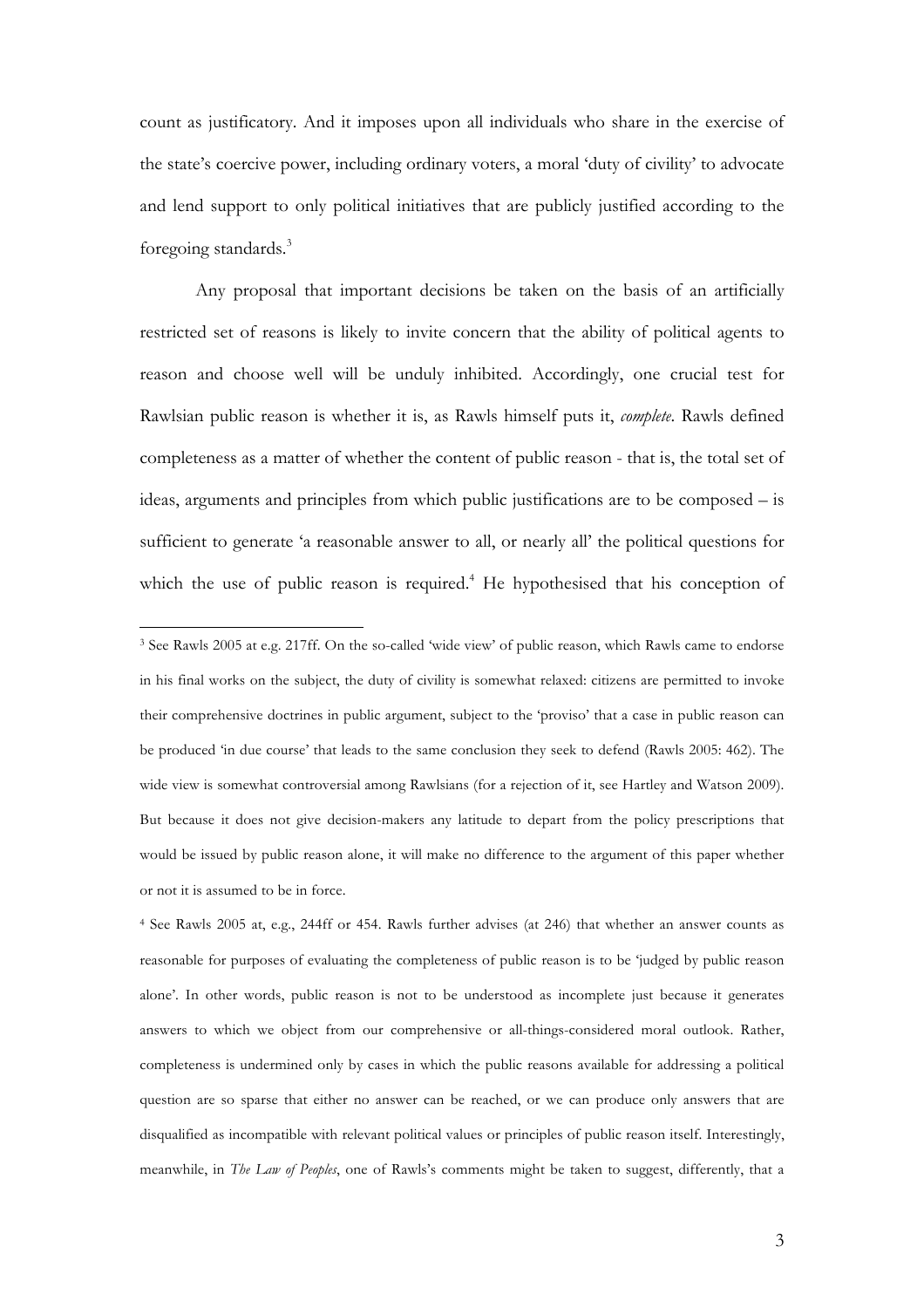public reason is indeed complete in this sense, though he did not attempt to *show* it, and his defenders have not. I believe, met that challenge either.<sup>5</sup> The reasons for this are perhaps understandable. Demonstrating that a conception of public reason is complete seems a highly daunting - if not Sisyphean - task, involving delving into the minutiae of a vast number of political problems, to establish, in each case, what answers can be justified by public reasons alone. Showing that a conception of public reason is *in*complete, on the other hand, may be a more manageable undertaking. If a sufficient number of examples can be found in which public reason proves inimical to forming at least one reasonable conclusion then the charge of incompleteness is substantiated, without the need to exhaustively catalogue the outcomes of public reasoning for other questions. Yet, while doubts about the incompleteness of Rawlsian public reason have been often voiced, critics have thus far carried out relatively little of the necessary

model of public reason should be accounted incomplete not merely in the event that it fails to orient political decision-making, but also in the event that we cannot reconcile ourselves to its guidance in reflective equilibrium. For discussion, see Williams 2016: 3-4. At certain points below I will have occasion to discuss the possibility of public reasoning's leading us to policy conclusions that are defective in the latter sense. But to forestall confusion, I shall throughout use the term 'completeness' in only the first sense given above (the sense also standardly attributed to it in the secondary literature), on which it concerns, narrowly, whether public reason enables deliberators to argue their way to any resolution to the political problems put before them at all.

<u> 1989 - Jan Samuel Barbara, martxa a shekara 1980 - Anna a shekara 1980 - Anna a shekara 1980 - Anna a shekar</u>

<sup>5</sup> To be sure, there exist defences of the completeness of Rawlsian public reason. But their general strategy is to argue (a) that the (hitherto unmet) burden of proof lies with those who dispute public reason's completeness to make their case, and (b) that insofar as public reason fails to provide a basis for decisionmaking, there are nonetheless ways for citizens to select between the policy options before them that do not involve resorting to non-public reasoning. See especially Williams 2000, and Schwartzman 2004. I examine claim (b) in section 8, below.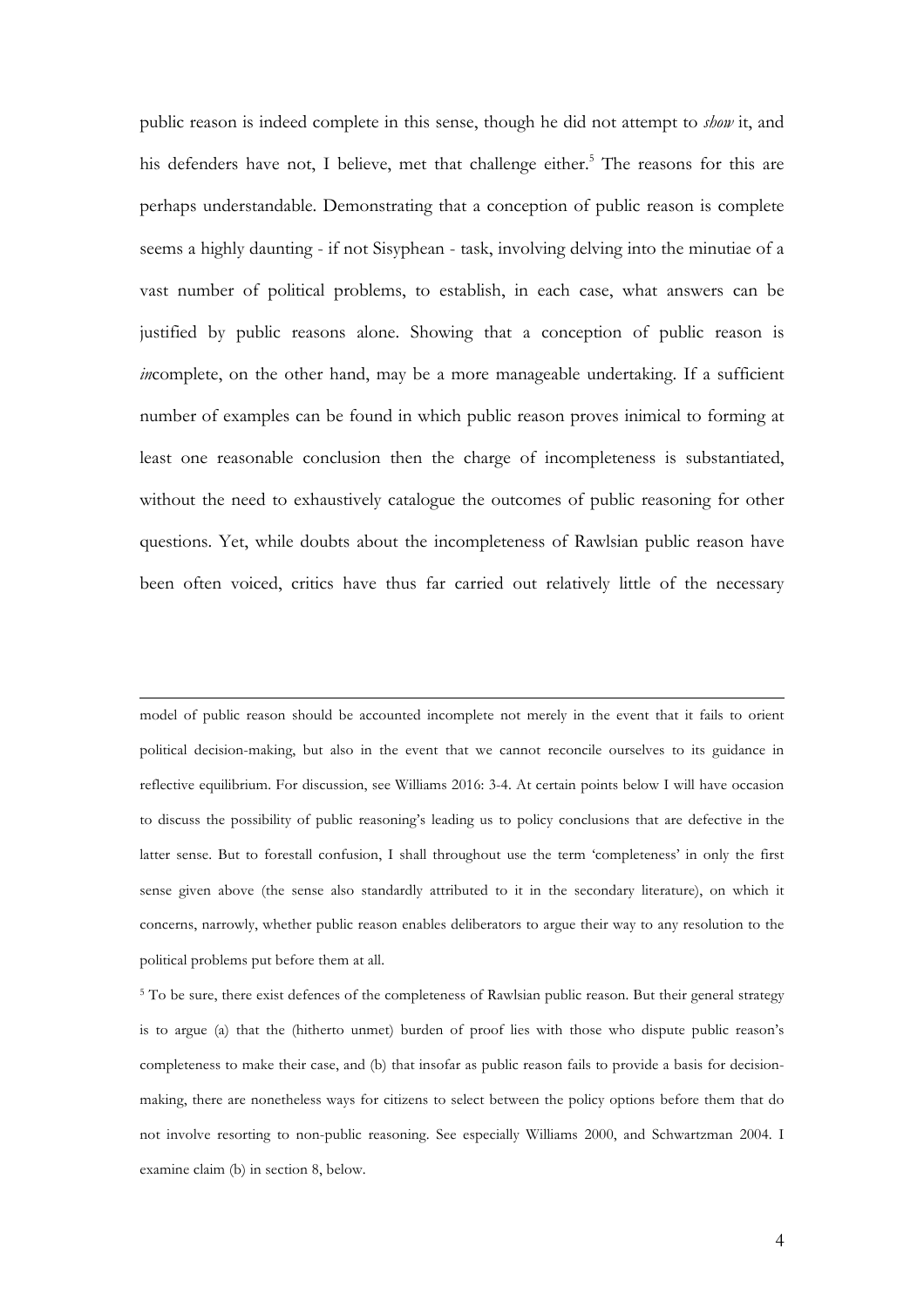philosophical spadework.6 The question of the completeness of Rawlsian public reason therefore remains crucially unsettled.

In speculating about the political issues that would be most likely to make revealing test cases for the incompleteness objection, commentators have typically alighted on the field of *bioethics*. For it contains many questions that appear to turn on precisely the sort of deep, longstanding philosophical debates that public reason requires citizens to put to one side. The question most commonly identified in the literature as raising the spectre of incompleteness is that of abortion. Having considered the implications of Rawlsian public reason for that controversy elsewhere, $\bar{z}$  however, in this paper I address an important – and thus far widely overlooked - bioethical problem that arises at the other end of human life. This is the problem of how to define and diagnose the death of a person, or determine at what point the clinical and legal practices conventionally associated with death, such as the removal of vital organs, may take place. My thesis will be that this is a matter on which public reason does indeed have a grave incompleteness problem. Public reason is indeterminate, I aim to demonstrate, between a broad range of legal definitions of death (at least bracketing the socially contingent

<sup>&</sup>lt;sup>6</sup> The most detailed attempt in the earlier literature to advance the incompleteness objection through sustained analysis of particular political controversies appears in Greenawalt 1988, ch.s 6-8. Greenawalt's principal examples of alleged incompleteness are the problems of abortion and animal welfare. His argument predates *Political Liberalism*, and thus does not respond to the mature version of Rawlsian public reason, as developed there and in subsequent essays (though for a new argument to comparable effect, also focusing on abortion, and published only after the present article was completed, see Kramer 2017: ch. 3. I comment on Kramer's argument further in fn.s 47 and 76, below.) I have argued previously, moreover, that in the case of the problems Greenawalt cites, the charge to which Rawlsian public reason is vulnerable is not incompleteness but something else. See Williams 2015. Especially if I was right, the incompleteness objection still stands in need of substantiation, of the kind I aim to provide here.

<sup>7</sup> In Williams 2015.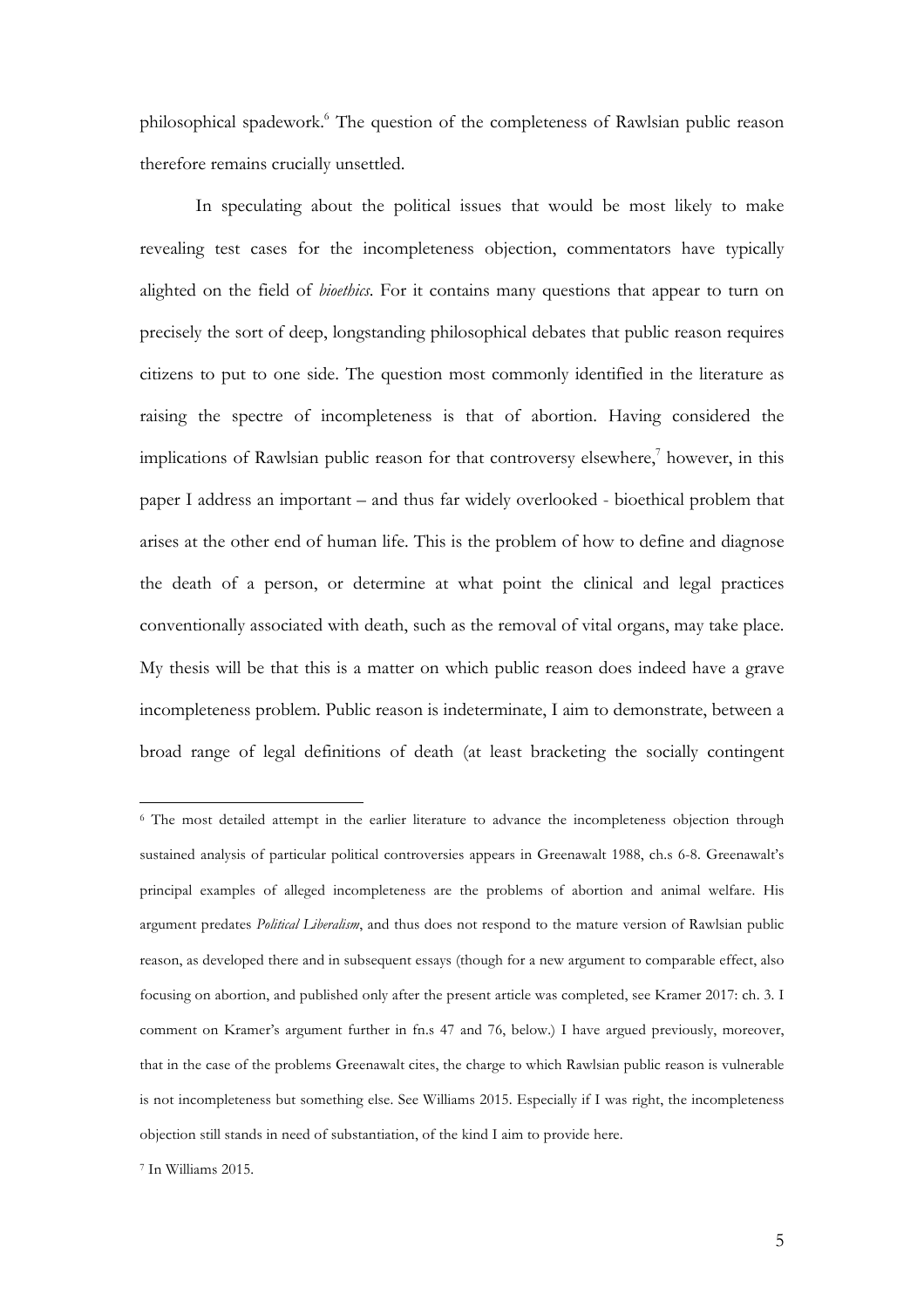effects which candidate policies might have on third parties).<sup>8</sup> I also aim to go beyond existing articulations of the incompleteness objection, moreover, by examining what the Rawlsian view implies about how decision-makers ought to respond to indeterminacies in public reason. Insofar as the route to a reasoned choice between competing criteria of death is indeed foreclosed, I shall contend, public reason requires that selection among policy options proceed in an unacceptably arbitrary fashion.

Before I begin, three clarifications about the scope of my argument and conclusions. First, to reiterate, my target is the Rawlsian view (and hence, in what follows, the terms 'public reason' and 'consensus liberalism' always refer to the Rawlsian versions thereof, unless otherwise specified). But who, for present purposes, counts as a Rawlsian? I take my critique to apply to consensus theorists who believe that public justification must proceed on the basis of the reasons given by political values and concepts shared by reasonable citizens, and who follow Rawls in identifying who the reasonable are. As I understand their respective positions, Jonathan Quong and Andrew Lister both fall into this category, for instance, despite their various innovations on Rawls's original theory.<sup>9</sup>

Second, the case I make here against the Rawlsian view, thus defined, is admittedly pro tanto. I believe that the results of applying the model to the problem of death are sufficiently unwelcome that one would be warranted in abandoning it on the basis of my argument here alone. But I shall not attempt to convince the committed Rawlsian who believes that the difficulties identified do not outweigh the various merits of their theory. This is, then, a contribution to a wider critique of consensus liberalism's

<sup>8</sup> Note that 'indeterminate' is a term of art within the public reason literature, on the precise meaning of which see the text around fn. 26, below.

<sup>9</sup> See Quong 2011 and Lister 2013.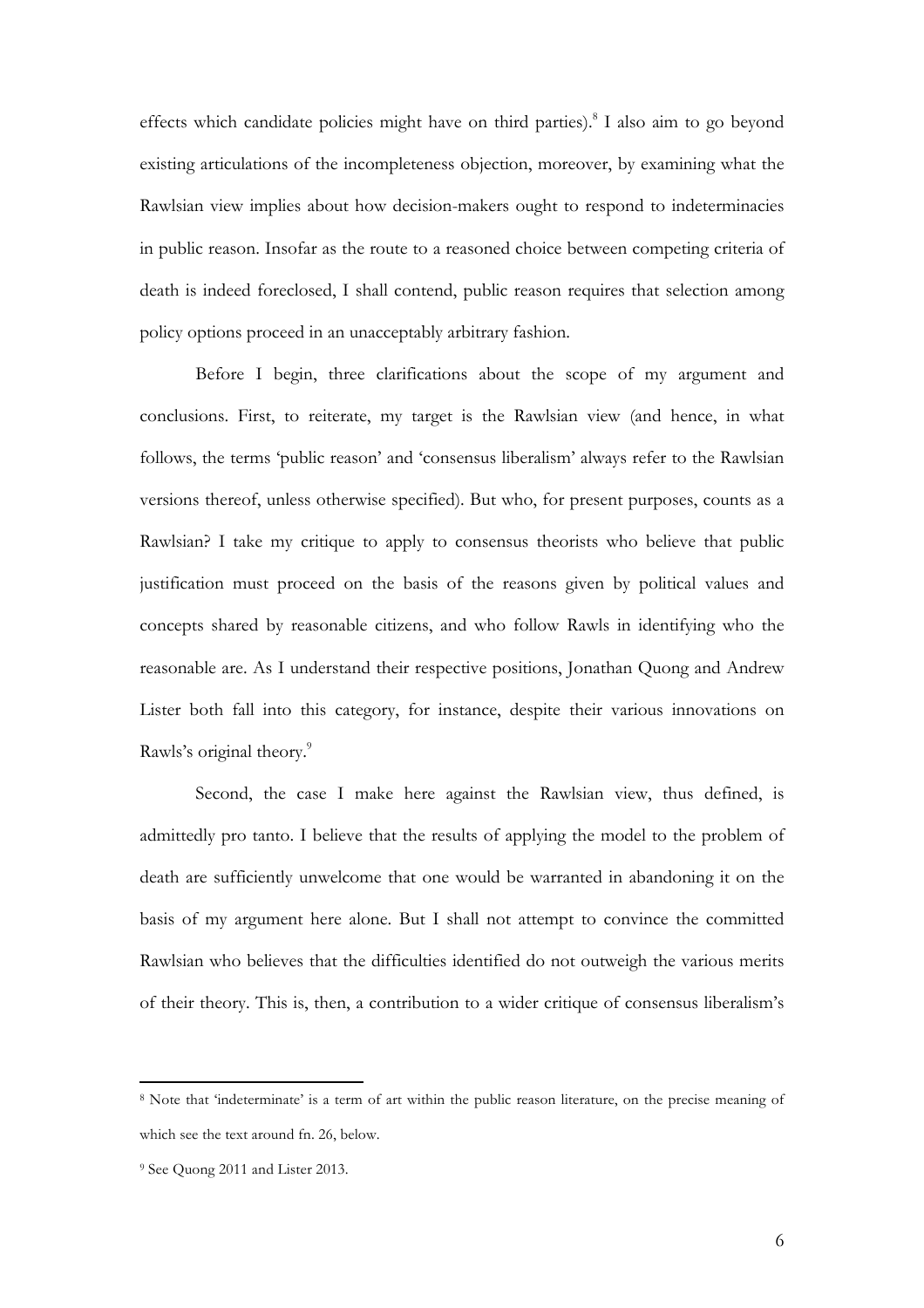consequences for political practice. I reflect further on the implications of my findings for the future of consensus liberalism in the paper's conclusion.

Third and finally, the argument of this paper, if sound, might be taken to provide indirect support not only to the various strands of comprehensive or ethical liberalism (which is where, for what it's worth, my own loyalties lie), but also to consensus liberalism's emerging competitor within the public reason fold: the innovative recent *convergence* liberal view.<sup>10</sup> On convergence liberalism, few restrictions are imposed on the reasons by reference to which citizens may evaluate the case for political action (beyond, principally, the requirement that those reasons be *intelligible*). But the view holds, demandingly, that a law or policy is only publicly justified, and permissibly imposed, if there are from each reasonable perspective sufficient grounds to endorse it, or not veto it.<sup>11</sup> Whether convergence liberalism does indeed derive comparative advantage from my argument will depend, I think, on whether it too runs afoul of objections that target its problematic implications in practice. I suspect that it does. But this is a matter for another day.

## **2. Determining death: the political problem**

It will help to preface my argument with some background regarding how the conceptualisation and clinical determination of death arose as a matter of political concern.12 Prior to around the mid-twentieth century, the limitations of medical science were such that the irreversible loss of heart and lung function was inevitably swiftly followed by complete loss of neurological functioning, and vice versa. Thus, there was

<sup>&</sup>lt;sup>10</sup> I am grateful to an anonymous referee for suggesting that I acknowledge this possibility.

<sup>11</sup> The chief architects of the convergence view are, of course, Gerald Gaus and Kevin Vallier. See especially Gaus 2011 and Vallier 2014.

<sup>12</sup> For a longer, informative account, see DeGrazia 2005: 115-24.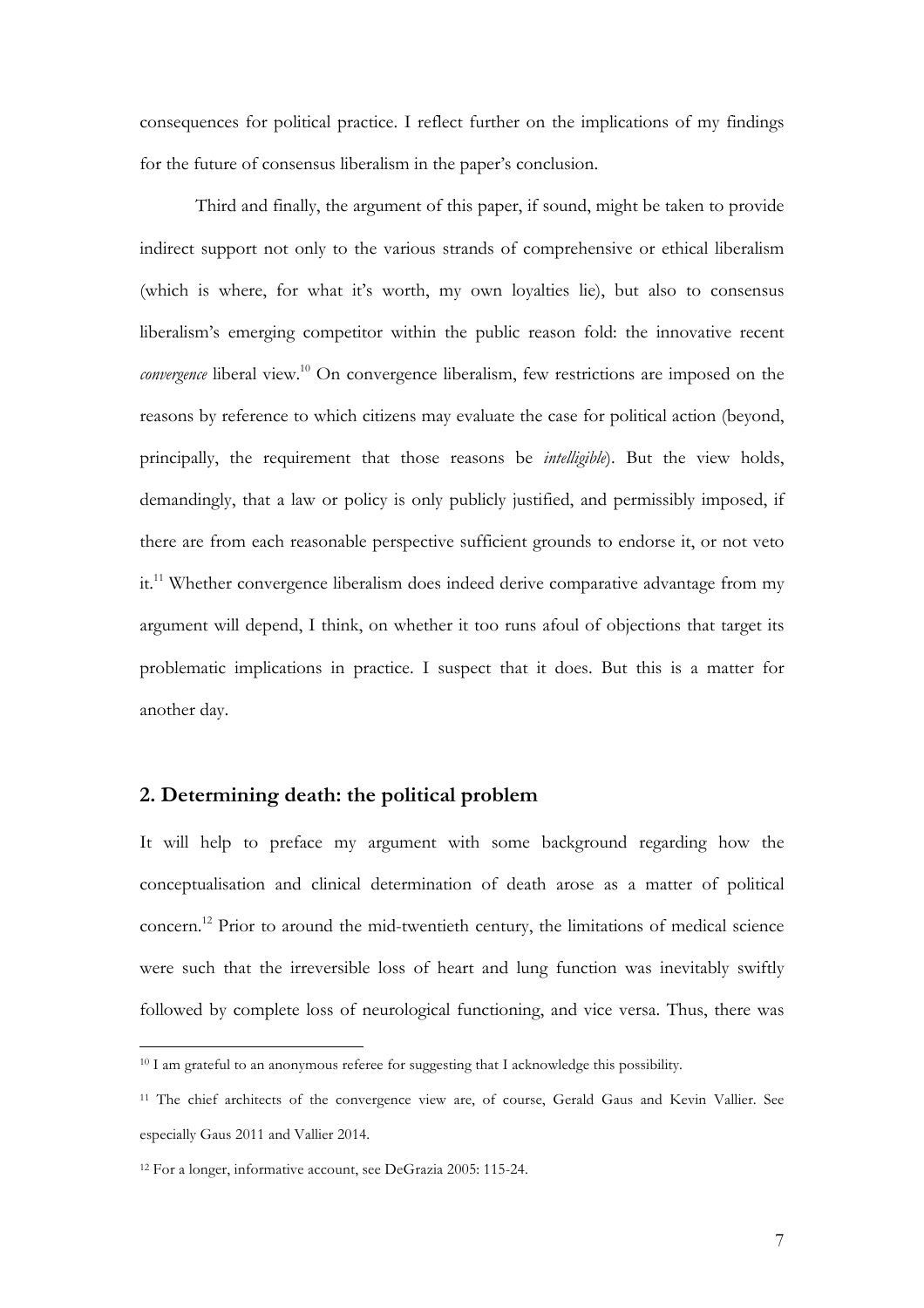no apparent reason for dissatisfaction with the traditional *cardiopulmonary* criterion of death, under which, if the patient's heartbeat and breathing ceased and could not be restarted, (s)he was declared dead. The advent of modern respirators and other medical technologies from the 1950s onwards, however, made it possible to indefinitely sustain the cardiopulmonary functioning of patients whose heart and lungs did not work independently, even in the face of permanent loss of consciousness, or brain activity generally. The practice of continuing treatment to patients under such conditions seemed, in the eyes of many observers, to involve an objectionable squandering of scarce resources and facilities, including not only medicines, hospital beds and machinery, but organs which, given new transplantation techniques, could provide others with immense benefits – especially if taken from a heart-beating donor. Debate thus ensued, within and beyond the medical community, over whether the medico-legal understanding of death might be amended, so as to facilitate more timely organ procurement, withdrawal of life support, and so forth, while protecting physicians from accusations of misconduct, or indeed murder.

The result of that debate was a widespread legal shift around the world from the 1960s, away from exclusive reliance on the cardiopulmonary criterion, and towards recognition of the idea of *brain death*. Brain death is standardly defined as the irretrievable cessation of functioning of the brain as a whole, including both the 'higher brain', in which consciousness is generated, and the 'lower brain', or brainstem, which is responsible, inter alia, for controlling autonomic bodily functions and reflexes such as respiration, heartbeat, blood pressure, and vomiting. While a large number of states have enshrined brain death in law, however, it remains controversial. Opposition comes primarily from two sources: those who, for various moral, philosophical and religious reasons, support a return to the cardiopulmonary standard, and those who favour adoption of a more radical *higher brain death* criterion. On the latter, death occurs upon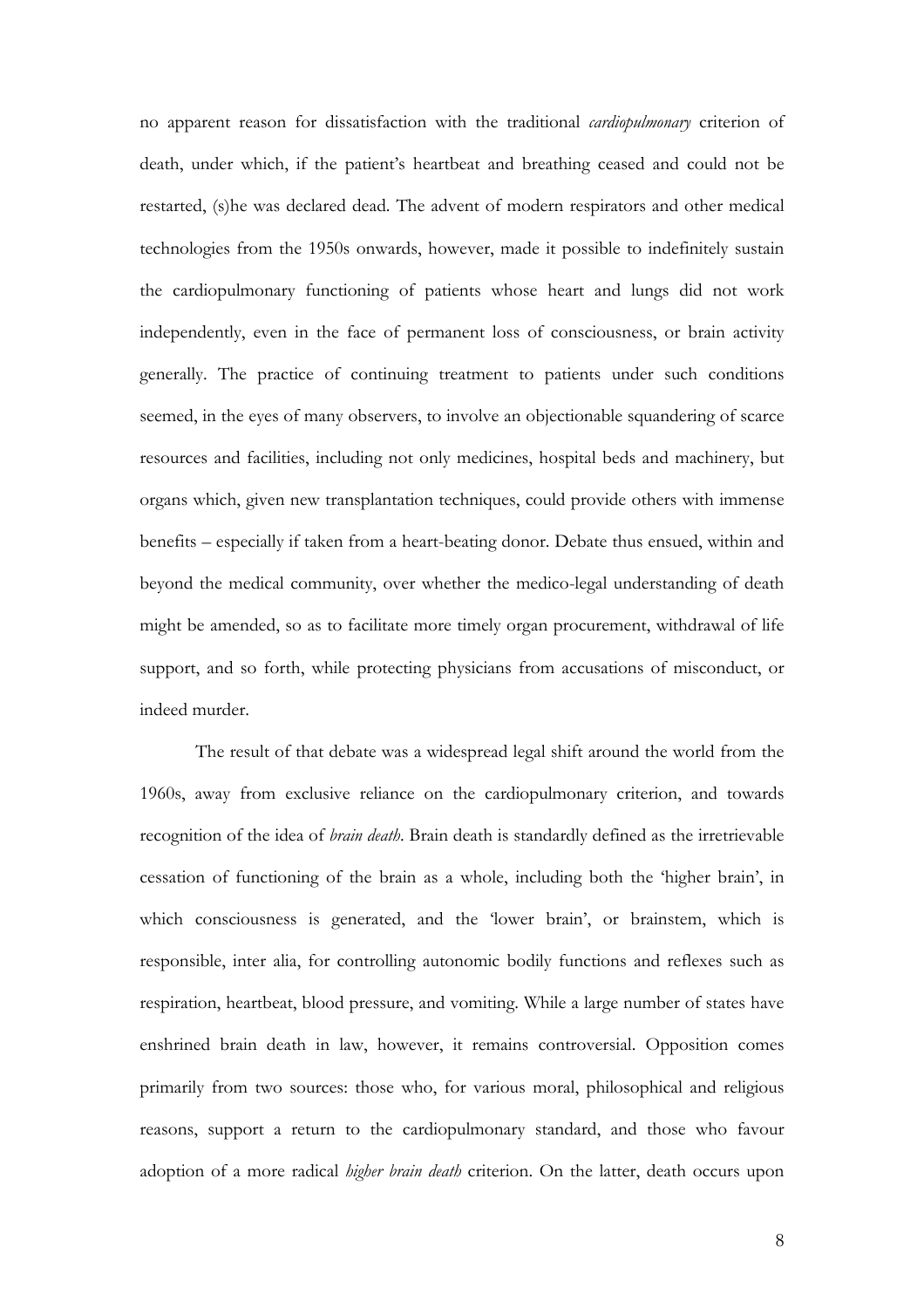the permanent loss of function of those regions of the brain in which the capacity for consciousness is realised, even if, because the brainstem survives, the patient's somatic functions continue spontaneously, without the need for medical assistance beyond basic intravenous hydration and nutrition.

The continued controversy over the correct understanding of death has resulted in legal clashes, on both sides of the Atlantic, in which – for instance - parents have resisted attempts to disconnect their brain-dead children from ventilators, or remove their bodies to the mortuary, on grounds of their (typically religious) conviction that they were still alive.<sup>13</sup> The practical significance of the choice between criteria of death is not, moreover, confined to the medical sphere. For in addition to deciding when physicians ought to be permitted to remove life support or organs from their patients, and when a human body may be autopsied and disposed of, we also need to know, say, under what conditions the crime of murder or manslaughter has taken place, when individuals and corporations may be sued for wrongful death, when the posthumous confiscation or reallocation of a person's property may take place, and when to change a surviving spouse's marital status to widowed.

These are *political* matters, for which the decisions reached will be backed up by the state's coercive power. Indeed, most if not all are *fundamental* political matters, in the Rawlsian sense that they represent, or are inextricably bound up with, so-called 'constitutional essentials' and 'questions of basic justice'. The latter fact is significant, because it means that even if – as Rawls himself proposed – the use of public reason is mandatory only when fundamental matters are at stake, public reason will inevitably be

<sup>&</sup>lt;sup>13</sup> For a description of two recent such cases, see Brierley 2015.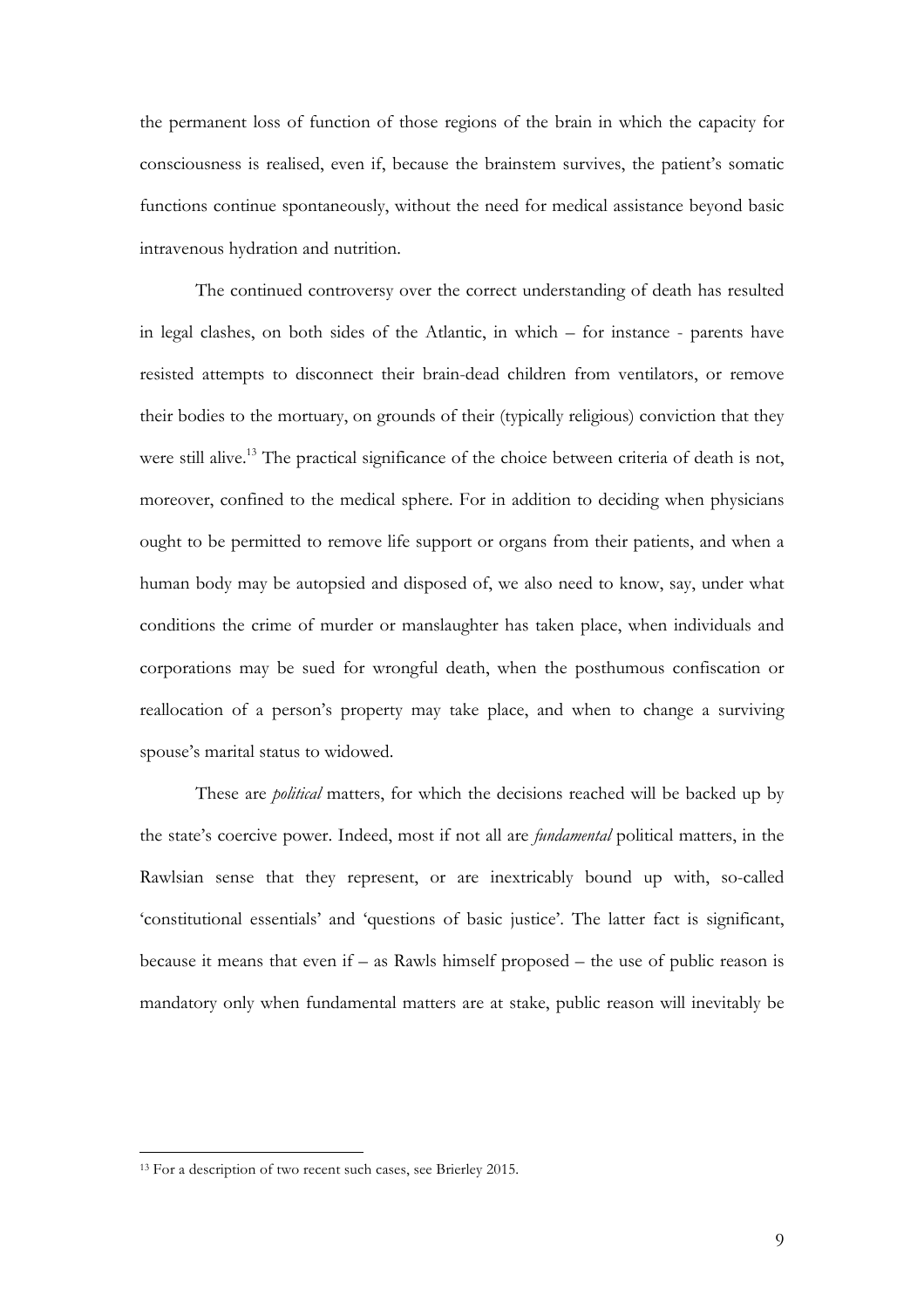called upon to resolve the problem of how death is to be legally construed.<sup>14</sup> Our question is whether it has the resources to do so.

### **3. Death and personal identity**

 

We have immediate grounds to suspect that it does not. For what our death consists in, and the conditions under which it occurs, appears to be a *metaphysical* question. At first sight, the statement that someone has died seems equivalent to the statement that she has ceased to exist. For the dead are, as we say, no more. (Let us accept this claim for now; I return to it in section 5.) To know when someone ceases to exist, we need to know what is involved in her – and our - *continuing* to exist over time. And that in turn depends on our fundamental nature, or what kind of entities or substances we essentially are. The truth about our fundamental nature and persistence conditions is what theories of *personal identity* seek to establish. There is, however, no such theory that is or could stably remain non-contentious among Rawlsian reasonable citizens.

For illustrative purposes, consider just three of the most prominent (secular) families of views about personal identity in contemporary metaphysics.<sup>15</sup> First, on socalled *biological* or *animalist* accounts, each of us is essentially a human animal or organism, whose persistence over time consists in the continued functioning of the body as an integrated unit (or perhaps in its performing certain specified critical functions). Second, under *mind essentialism*, we are instead fundamentally minds, or beings with the capacity

<sup>14</sup> For Rawls's view that the duty to employ public reason applies only when addressing fundamental political questions, see Rawls 2005 at, e.g., pp. 214-5. For the view that the duty applies in political justification generally, see, e.g., Quong 2011, ch. 9.

<sup>15</sup> The literature on personal identity – even as restricted to the three canvassed views – is too vast to survey here. For three of the most influential proponents of these particular approaches, however, see, respectively, Olson 1997, McMahan 2002: ch. 1, and Parfit 1987: part III.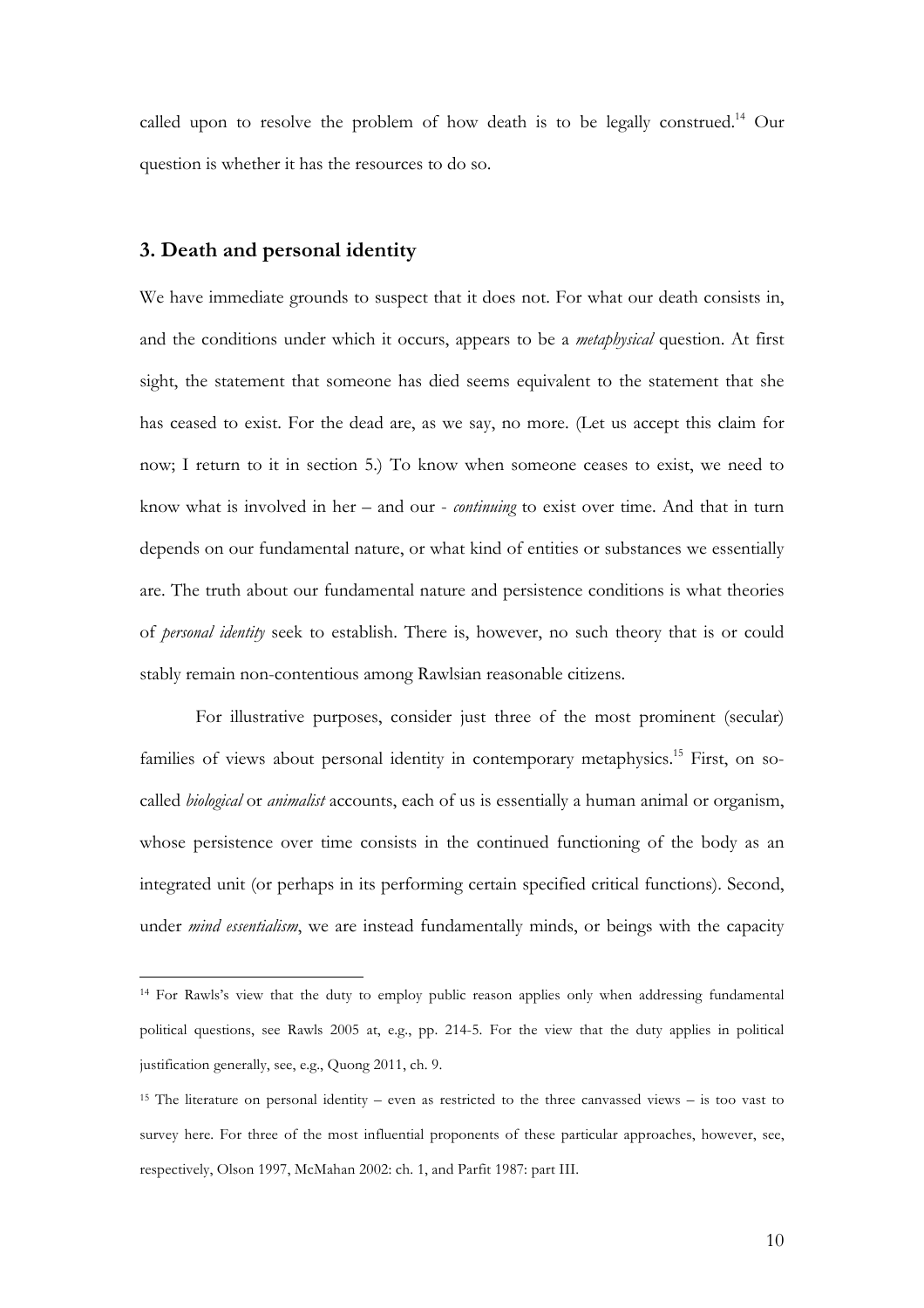for consciousness, who are distinct from our bodies or organisms (albeit closely related to and dependent upon them), and whose existence over time consists in the continued functioning of those regions of the brain responsible for generating conscious mental states. Third, on *psychological* approaches, our essential nature is not that of a merely conscious subject but of a more complex psychological being, whose existence over time requires a certain minimum degree of continuity in the contents of our mental lives, such as our memories, beliefs, intentions, and so forth. There are no obvious grounds for thinking that a reasonable citizen could not endorse any of these positions.16 For reasonableness on the consensus liberal understanding is, in a nutshell, a matter of subscribing to the set of core normative beliefs which Rawlsians take to constitute the foundational commitments of a democratic society. These are the belief that one's fellow citizens are free and equal in their moral standing, that society should be organised as a fair scheme of cooperation among them, and – most controversially - that, owing to the existence of the so-called 'burdens of judgement', and consequent 'fact of reasonable pluralism', all should practice reciprocal restraint in public justification.17 Each of the foregoing metaphysical views seems fully compatible with these political commitments. And crucially, those views imply – or can be developed in ways that imply - strikingly different conclusions about the conditions under which we die.

Animalism, for instance, has been variously interpreted as compatible with the idea of brain death, and as ruling it out, and requiring a return to the traditional cardiopulmonary criterion.<sup>18</sup> What is at stake in this debate is whether, absent the survival of the brain, the residual somatic functioning of which a human organism on artificial life

<sup>&</sup>lt;sup>16</sup> I explore in the next section whether there are any other less obvious reasons why they could not do so, arising out of the minutiae of the political conception of the person which the reasonable must endorse. <sup>17</sup> See Rawls 2005: 48-66.

<sup>18</sup> Or some variant thereof. For an 'updated' cardiopulmonary standard, see DeGrazia 2005: 147-9.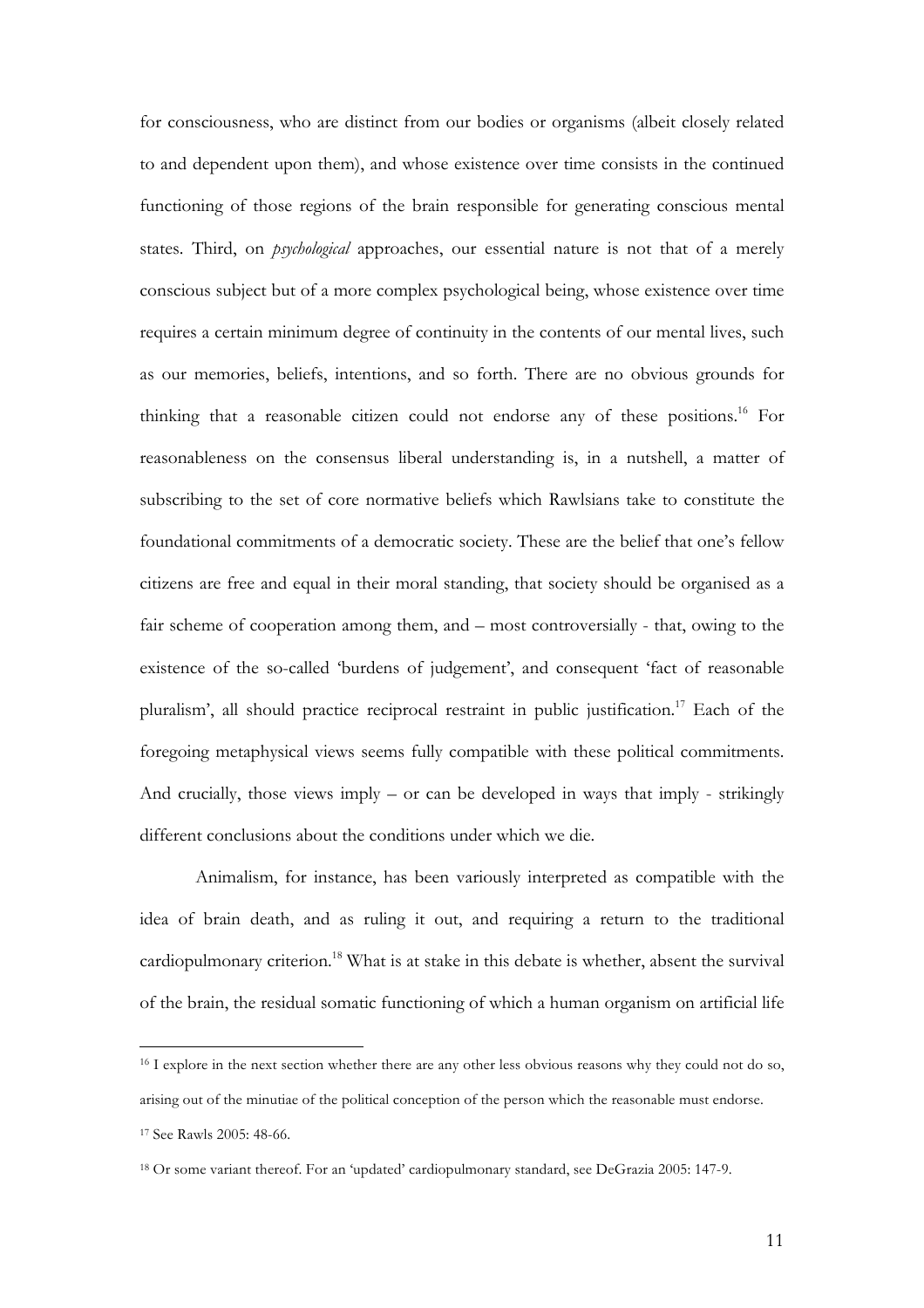support can be capable is sufficient for it to be considered alive.<sup>19</sup> Animalist proponents of brain death typically claim that an organism whose brain is destroyed cannot function as a sufficiently integrated unit to be deemed alive, or that it is incapable of functions that are conceptually basic to biological life. For opponents of neurological criteria, however, it is absurd to claim that an organism that remains capable - as some brain-dead patients are - of such complex, coordinated activities as growth, sexual maturation, fighting infection, or gestating a fetus, is dead.

Although many animalists have thought that we can die by suffering complete brain failure, few if any would say that the irreversible loss of the capacity for consciousness alone is sufficient for death. Rather, on the standard animalist account, an individual whose higher brain is destroyed, but whose brainstem continues to mediate the autonomic functions of the body, remains alive, but enters a *persistent vegetative state*. Mind essentialists, by contrast, claim that such a person *is* dead, and hence endorse the higher brain criterion of death. On their view, the circumstances of one's death might be such that one leaves behind an organism that continues to function in various ways, with or without mechanical assistance. But since we are not fundamentally organisms, they contend, but minds that exist in some form of association *with* our organisms, we should think of the nonconscious animal that persists after higher brain death merely as a person's discarded vehicle, or living corpse.<sup>20</sup>

Finally, consider the psychological approach. Some of its proponents have argued that, like mind essentialism, it supports the higher brain death criterion.<sup>21</sup> But, as others have argued, some versions of this approach appear to yield a still more radical – if not

<sup>19</sup> For differing perspectives, see, e.g., DeGrazia 2005: 142-9, Bernat 2006, and President's Council on Bioethics 2008: ch. 4.

<sup>20</sup> See especially McMahan 2002: 423-55.

<sup>21</sup> See, most famously, Green & Wikler 1980.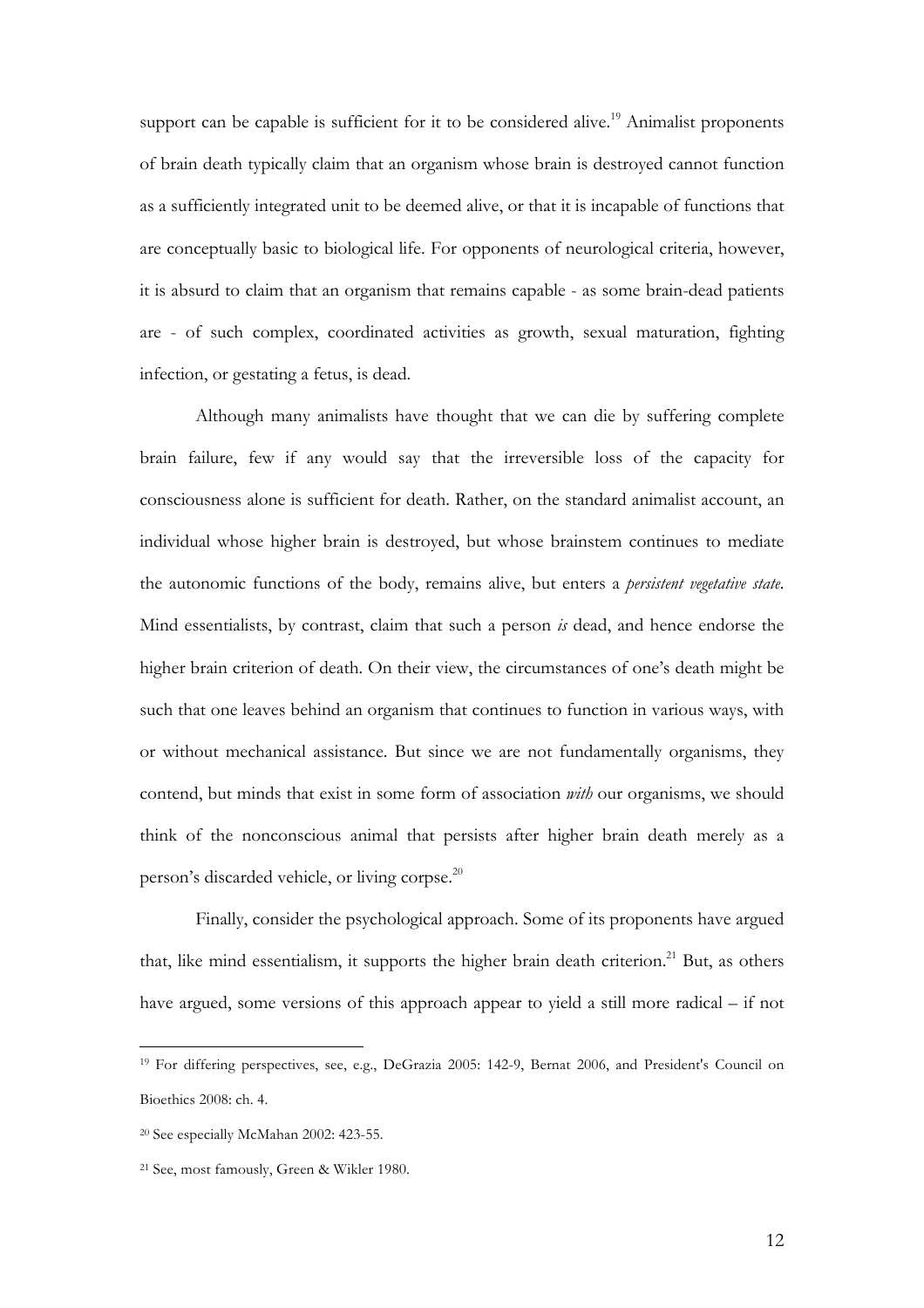rather unsettling – understanding of death, whereby one of us might cease to exist even *prior to* the permanent cessation of consciousness.<sup>22</sup> This is possible because the psychological approach holds that we cease to exist when the level of psychological continuity required for diachronic personal identity has broken down, for which loss of consciousness, though sufficient, is not strictly necessary. The psychological account implies, for instance, that in a science fiction scenario in which our memories and other psychological features are completely erased by some machine, we cease to exist, even if a conscious subject persists throughout the process. And outside the realm of science fiction, some psychological theories might imply that certain forms of dementia, whether brought on abruptly by injury, or progressively by disease, involve sufficiently dramatic erosion of our psychological capacities and characteristics as to be incompatible with our survival.

The precise implications of a psychological theory regarding when we cease to be depend upon its details. If a sufficiently weak degree of psychological connectedness is held to be enough for identity – or any degree at all - then the theory's implications for the point at which we cease to exist may be indistinguishable in all real-world cases from those of mind essentialism. Many psychological theories, however, hold that the psychological connectedness required for identity over time is of a more demanding level, of which only a *person* – in the Lockean sense of a self-conscious, thinking being – is capable. These theories hold, by implication, that our fundamental nature is that of a person in the foregoing sense. Those who endorse this view might be thought to be constrained to accept that death for us occurs immediately upon the loss of the higher cognitive endowments that make us Lockean persons. Yet, this is not necessarily so. For such a psychological theorist might think that, if our cognitive capacities are diminished

<sup>22</sup> See, e.g., McMahan 2002: 43-55, and DeGrazia 2005: 127 et circa.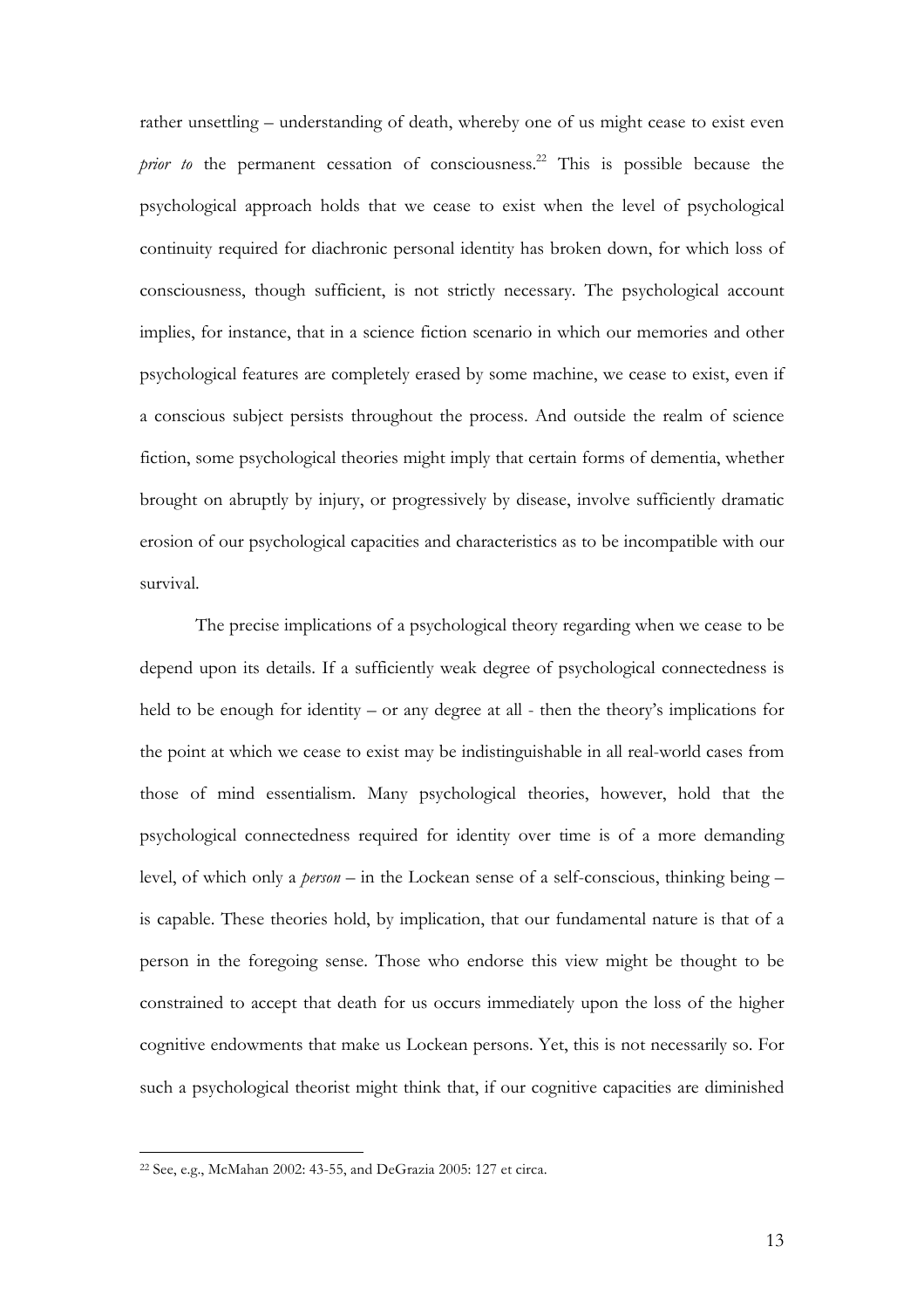below the level required for Lockean personhood, and we correspondingly dip below the threshold of psychological connectedness needed for identity, we do not cease to exist all at once, but fade out of existence gradually, as the remaining vestiges of our mental lives are extinguished – a process that only terminates at or around the final cessation of consciousness.23 Nonetheless, if a psychological account holds that our existence cannot be a matter of degree, and depends on a level of psychological continuity which only Lockean persons can possess, then it does indeed seem committed to the conclusion that there is a chance of our ceasing to exist in a way that leaves a subject of basic consciousness behind for a non-negligible period of time. And while critics typically maintain that it is an embarrassment to the psychological approach insofar as it thus committed, there still seems nothing unreasonable, given the understanding of reasonableness advanced above, in a proponent of the psychological account's accepting or positively embracing this conclusion.

The foregoing discussion, while based on only a small sample of relevant metaphysical theories, indicates the existence of a striking degree of reasonable disagreement over the conditions under which we die, stemming in turn from reasonable pluralism over our fundamental nature and persistence conditions. To be sure, the scope of this disagreement is not unlimited. For all agree in particular (or so I shall assume) that, if a person suffers irreversible failure of cardiopulmonary function, causing the disintegration of his brain and body, death has occurred.<sup>24</sup> The question is whether we *must* await cardiopulmonary failure before pronouncing the patient dead, if some prior neurological standard has already been satisfied. For the state to require that we wait for the satisfaction of a later standard is for it to coercively restrain those who would perform the various death-related activities earlier, and who will in many cases think that

<sup>23</sup> Cf. Parfit 1987: 323.

<sup>24</sup> I discuss further limits on reasonable disagreement about death in the next section.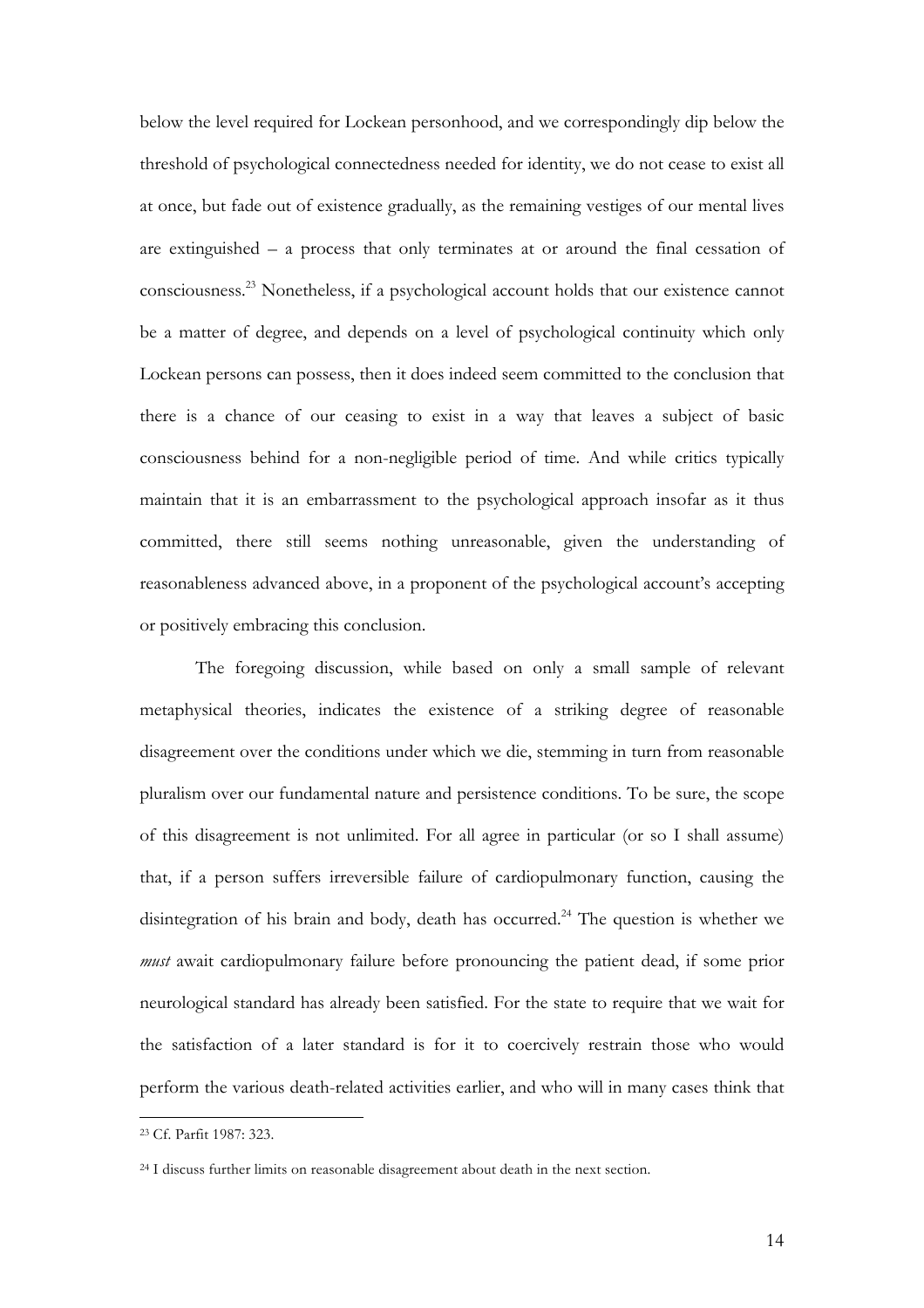delay is not merely a mark of suboptimal public policy, but a threefold betrayal: of the family, whose grief is pointlessly prolonged; of those in desperate need of the patient's organs or other resources; and of the memory, values, dignity in death, and so on, of the patient him or herself.<sup>25</sup> Conversely, for the state to endorse an earlier standard requires restraint of those whose moral convictions still direct them to treat the patient as a living person, and for whom a premature declaration of death will be taken to evince, primarily, an abominable disregard for the latter's still-operative basic rights. Under consensus liberalism, what is crucial is that those who stand to be coerced in these ways can, no matter how vehemently they dissent from the law on death, nonetheless be said to have received a proper public justification for it.

Such justification will not be possible, however, if, in order to reason one's way to a conclusion about how death should be legally defined, one has no choice but to take sides, explicitly or implicitly, between reasonably-rejectable understandings of our essence and identity. Instead, insofar as the required deliberative route to a policy conclusion is blocked by the Rawlsian requirement of neutrality between reasonable metaphysical doctrines, the determination of death will be a question on which the rules of public reasoning produce *indeterminacy*. I use the term 'indeterminacy' here in a technical sense attributable to Gerald Gaus.<sup>26</sup> Public reason is indeterminate in this sense when the considerations to which it permits appeal fail to provide deliberators with sufficient warrant to choose one way or another between the options on the table.

<sup>&</sup>lt;sup>25</sup> As an illustration of such sentiments, consider for instance the inscription on the grave of Nancy Cruzan, whose family engaged in a high-profile battle in the US court system to have her life support discontinued after she fell into an irreversibly nonconscious state: 'DEPARTED JAN 11, 1983/AT PEACE DEC 26, 1990'. Cited in McMahan 2002: 423.

<sup>26</sup> See Gaus 1996: 151-158. For informative further discussion of the distinction, see Schwartzman 2004: 193-8.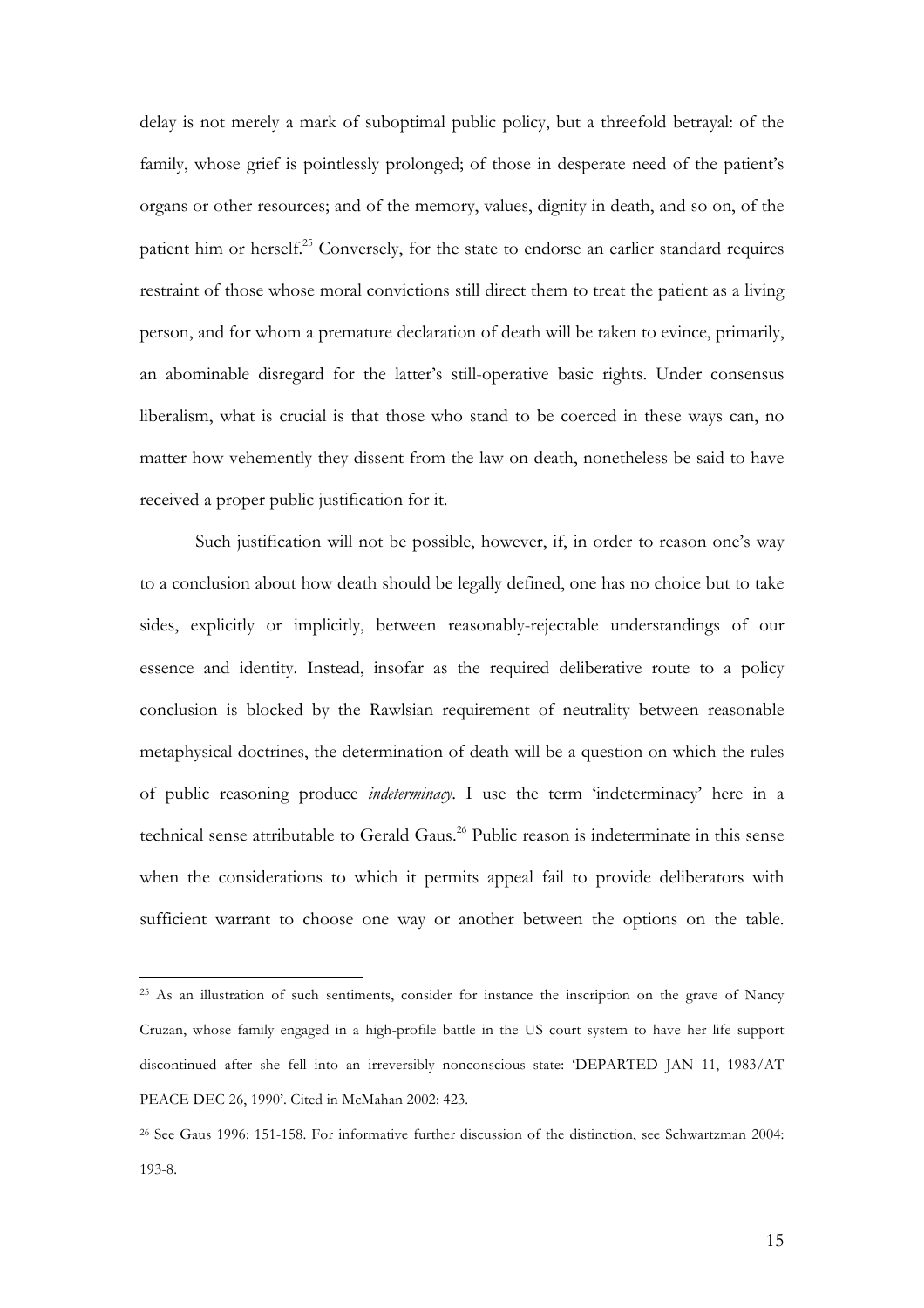Indeterminacy so defined is to be distinguished from what Gaus calls *inconclusiveness*, which occurs when the admissible reasons enable decision-makers to reach multiple competing conclusions, but no further public reasons can be adduced that would facilitate agreement over which is best or most reasonable. Put in further Gausian terms, inconclusiveness occurs when two or more options have public justifications that are neither *defeated* (that is, refuted by some publicly-eligible reason) nor *victorious* (proven beyond reasonable doubt).<sup>27</sup> In cases of indeterminacy, by contrast, we cannot even get *that* far: whatever political conclusions our full, comprehensive perspective might have enabled us to draw, the *public* reasons on hand do not add up to 'the minimum degree of proof required for either justified acceptance or rejection' of any relevant policy alternative.28

Consensus liberals have sometimes argued that inconclusive justification is an endemic feature of political life, which a polity can accommodate without abandoning the ideal of public reason.<sup>29</sup> Insofar as public reason is found to be indeterminate, however, I believe consensus liberalism faces a more serious challenge. This is because, as we shall see in more detail later, in cases of inconclusiveness it is consistent with Rawlsian values for us to select between policy options via the familiar devices of democratic politics, such as majority voting. But should public reason prove indeterminate, the deadlock will be breakable only by resort to rather more unusual and unappealing procedural mechanisms. Before considering, however, how damaging it would be to public reason should it prove indeterminate on the matter of defining death, our more immediate task is to confirm whether the appearance of indeterminacy

<sup>27</sup> Gaus 1996 at, e.g., p. 151.

<sup>28</sup> Gaus 1996: 153.

<sup>29</sup> See especially Schwartzman 2004.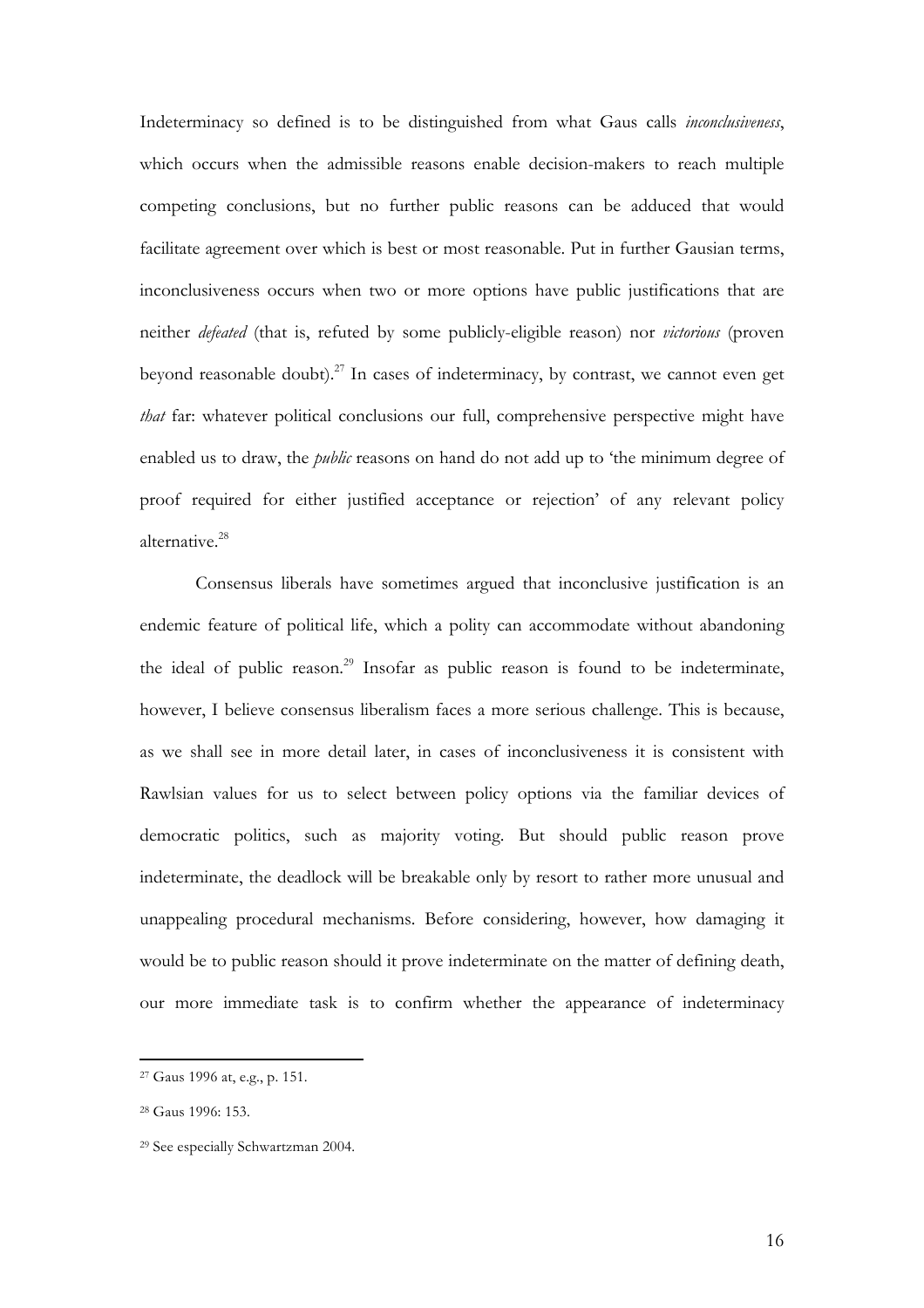observed so far is confirmed on further inspection. We need to confirm, in other words, whether there is any viable non-metaphysical form of reasoning about death that is generally available to Rawlsian deliberators. Over the next four sections, I will argue that there is not. The terms of citizens' duty of civility, we shall see, prohibit them from publicly invoking, or factoring into their decision-making, precisely the considerations needed if they are to reliably reach even inconclusively-justified verdicts in this complex and morally-fraught policy area.

### **4. Death and the political conception of the person**

The natural place to begin our inquiry is by asking whether a conclusion about the determination of death could be derived from the Rawlsian 'political conception of the person' (hereinafter 'PCP'). For the purpose of the PCP is precisely to fulfil the role in democratic deliberation that comprehensive conceptions of the person typically perform in ordinary moral reasoning.

Let us first take stock of the PCP's main features. Like the other political concepts and values on which public reasoning depends, Rawls presents the PCP as one of the 'fundamental ideas' that characterise the tradition of democratic thought, and are latent within the 'public political culture' of a democratic society. <sup>30</sup> It represents, he thinks, the distinctive way in which democratic citizens view themselves and their peers. Indeed, the PCP understands a person *in terms of* citizenship: as an individual who can take part in public life, in virtue of her possession, to a sufficient degree, of certain cognitive capacities and moral sensibilities – namely, the 'moral powers' of rationality and reasonableness.

<sup>30</sup> Rawls 2005: 14, and 29-35.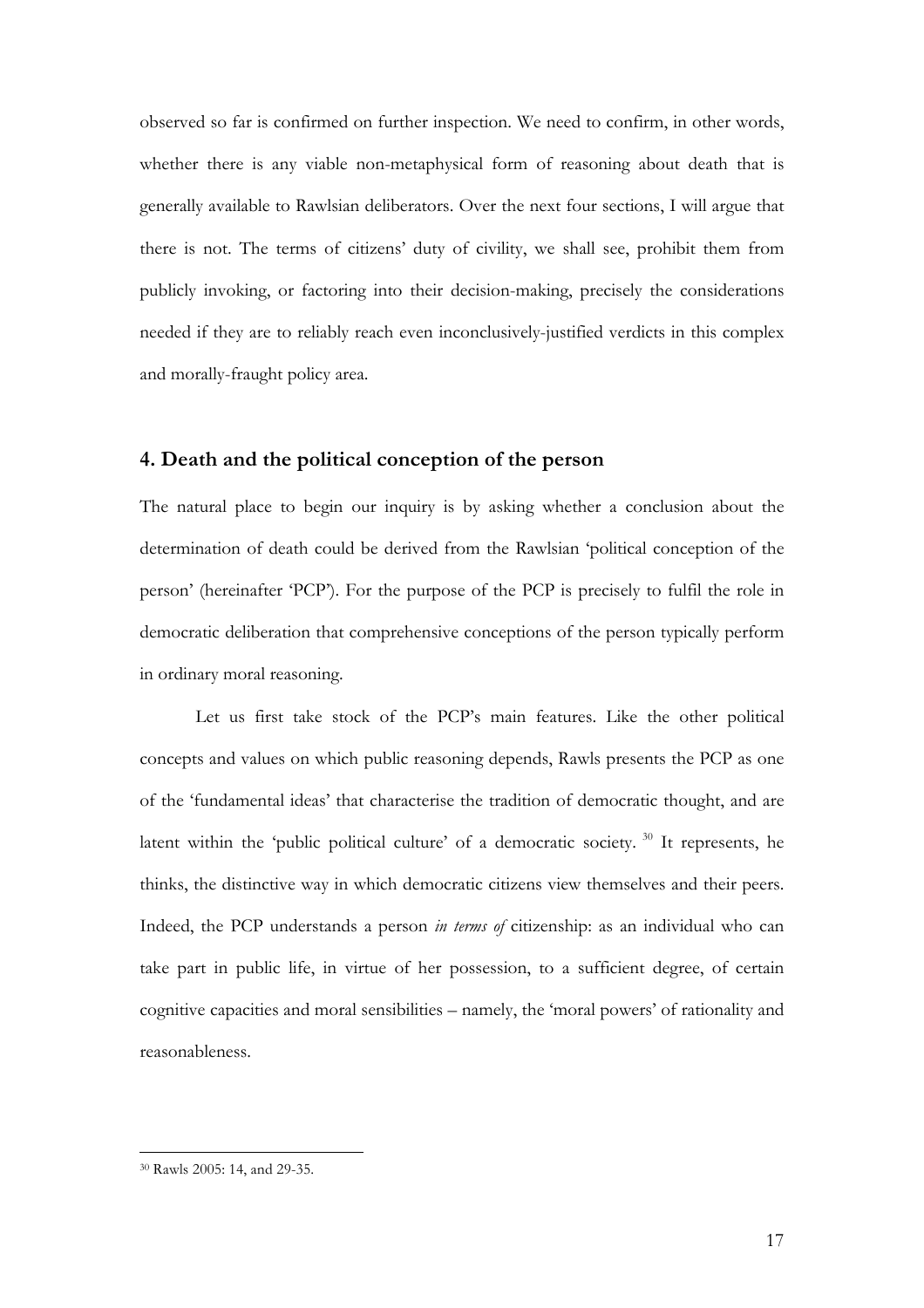Rawls sometimes formulates the PCP in such a way as to imply that, unless an individual possesses the relevant endowments at a given time, she is not a person at that time. For instance, he writes that 'we think of persons as rational and reasonable, as free and equal citizens, with the two moral powers and having, *at any given moment*, a determinate conception of the good, which may change over time.'31 When the PCP is understood in this way, many human beings, such as children, or those who were once cooperators, but whose mental capacities are now too diminished, do not qualify. And a requirement that public reasoning be informed by this version of the PCP would accordingly seem at serious risk of generating a raft of unpalatable conclusions concerning the rights and permissible treatment of those excluded. On other occasions, however, Rawls observes a more capacious understanding of the person at work within the democratic tradition. On the latter, 'we say that a person is someone who *can be* a citizen, that is, a normal and fully cooperating member of society *over a complete life.*<sup>32</sup> In allowing that a person need only fulfill the role of citizen over the course of a complete life, this formulation of the PCP draws in members of society who do not yet possess the requisite capacities but will, and those who no longer possess them but did.33 Call this the *inclusive* PCP, in contrast to the *exclusionary* variant identified at the top of this paragraph.

As I understand it, it is the inclusive PCP that consensus liberalism accepts, and requires reasonable citizens to endorse. Were this not so, Rawls could not coherently claim, for instance, as he does, that children are equal beneficiaries of justice from any

<sup>31</sup> Rawls 2005: 481-2 [emphasis added, footnote deleted].

<sup>32</sup> Rawls 2005: 18 [emphasis added].

<sup>&</sup>lt;sup>33</sup> To be sure, it continues to exclude those permanently incapable of participation in social life. Yet while I believe this is a matter of concern, it falls outside the aims of this paper to consider the consequences of that residual exclusion for public reasoning here.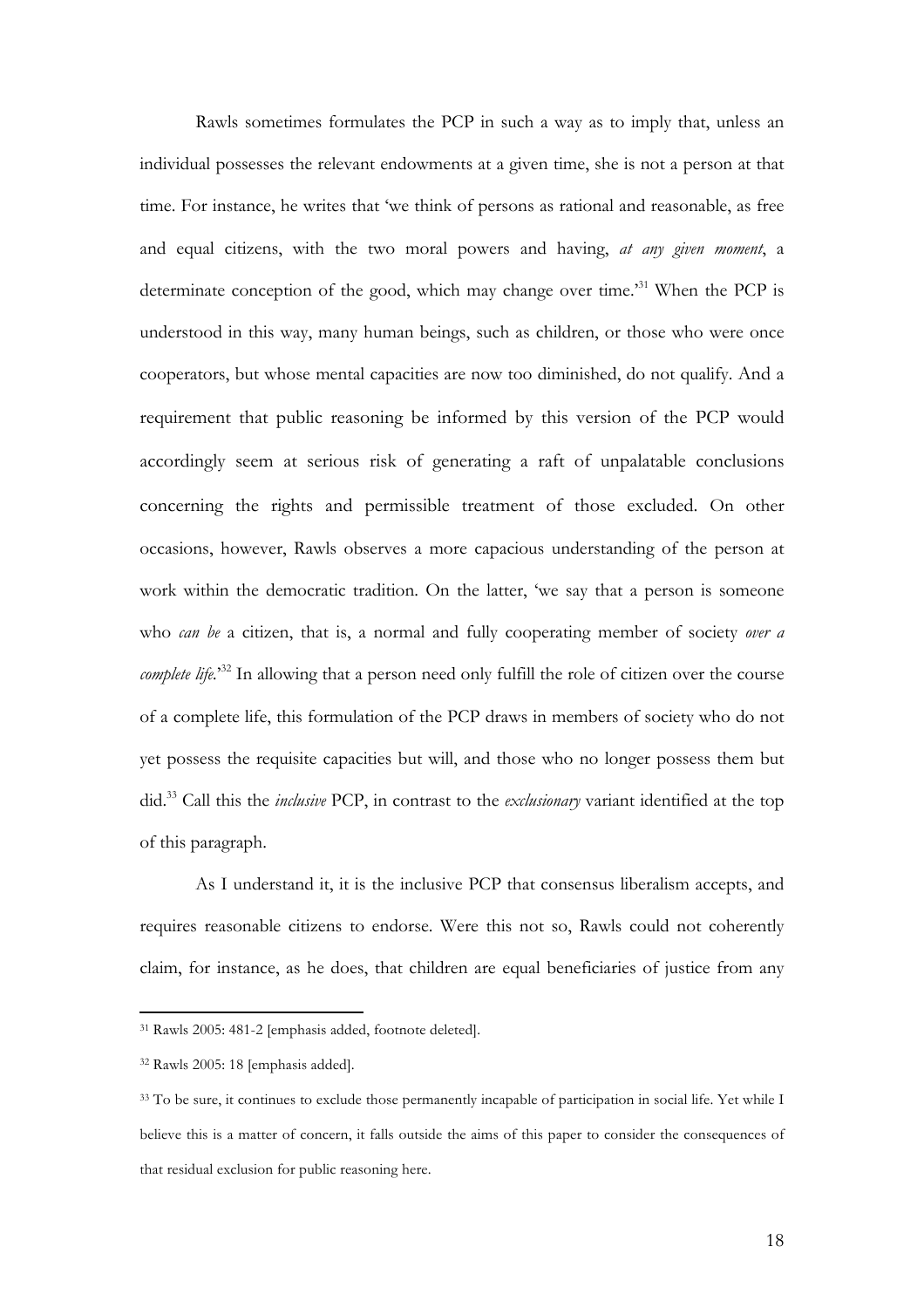reasonable perspective.<sup>34</sup> Moreover, Rawls does not merely stipulate that the more inclusive formulation applies – he justifies consensus liberalism's adoption of it, on grounds that it is needed to 'go with' the democratic conception of society.<sup>35</sup> On the latter, society is understood as a collective enterprise of a certain scope. It is not a mere 'association', of the kind that one is free to join or leave at will once one reaches 'the age of reason', thereby acquiring or divesting oneself of its package of rights and obligations.36 Rather, a democratic society is 'a more or less complete and self-sufficient scheme of cooperation, making room within itself for all the necessities and activities of life, from birth until death.<sup>37</sup> We add the phrase "over a complete life" when specifying the extent to which persons must be able to participate in public life, Rawls tells us, to reflect this fact about the bounds of the societal relationship.<sup>38</sup> Rawls's view, thus, appears to be that the inclusive PCP is the more faithful rendering of the conception of ourselves presupposed by the distinctive democratic mode of societal organisation.

Accordingly, in what follows my argument will be predicated, unless otherwise indicated, on the assumption that it is the inclusive PCP that is found among reasonable people's stipulated shared commitments, and hence lies within the content of public reason. I shall, however, consider in the paper's concluding section the possibility of

<sup>34</sup> Rawls 2005: 474.

<sup>35</sup> Rawls 2005: 18.

<sup>36</sup> Rawls 2005: 41 et circa.

<sup>37</sup> Rawls 2005: 18. In addition to being a 'complete' social system in the foregoing sense, Rawls suggests here and elsewhere that, for purposes of developing a political conception of justice, it is appropriate to model a democratic society as 'closed' – that is, without inward or outward migration – such that entry and exit are by birth and death *only*. But the stipulation of closedness, he stresses (at p. 12), can only be a temporary theoretical convenience (unlike, assumedly, the characterisation of a democratic society as complete).

<sup>38</sup> Rawls 2005: 18.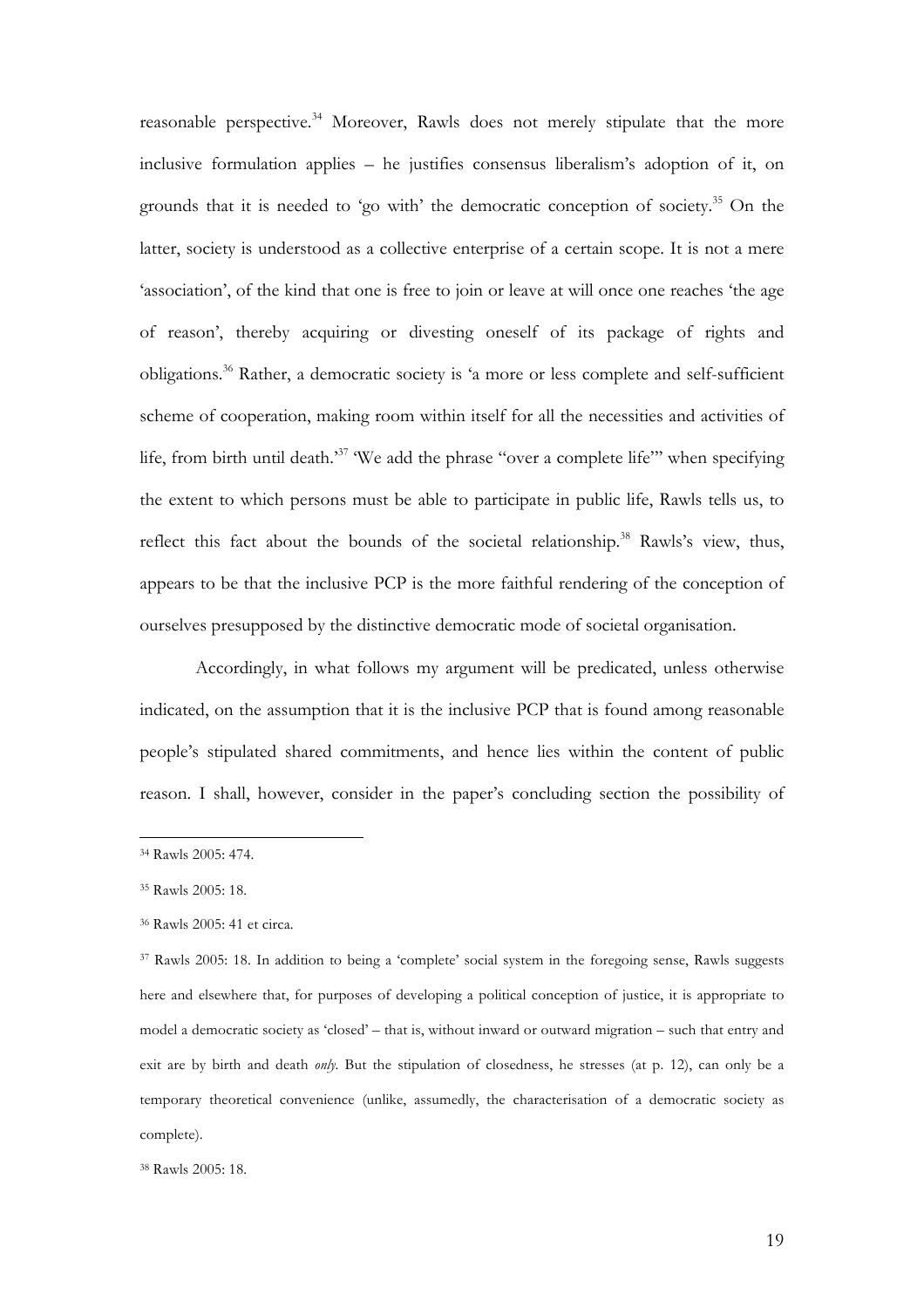amending the PCP to the exclusionary formulation as a means of combatting the indeterminacy problem I am in process of outlining. Suffice it to say for now that, given the implications of adopting the exclusionary PCP, the assumption that consensus liberalism subscribes instead to its inclusive sibling is not unfavourable to the theory.

Because it includes the idea of a citizen's leading a complete life, without specifying a point of terminus, it would seem correct to say - if it does indeed turn out to be the case that public reason is indeterminate on what death consists in - that the location of that indeterminacy is the PCP itself. There is, however, one part of Rawls's discussion of the PCP that might be taken to suggest, if obliquely, that this piece of theoretical machinery contains further features that can facilitate a resolution to the problem of legally defining death.

I have in mind Rawls's seldom-discussed suggestion that the PCP incorporates the idea of a citizen's 'public, or institutional, identity, or their identity as a matter of basic law.'39 His brief remarks about public identity reveal that he conceives of it as having synchronic and diachronic dimensions.<sup>40</sup> That is, it provides a standard for the identification of citizens by the state *at a time*, and for their re-identification *over time*, for such purposes as determining their legal rights and share of resources. As with the PCP generally, Rawls suggests that the conception of public identity relevant to public reason is distinctively democratic; other kinds of society, he says, may employ different understandings of when their members continue or cease to be persons, or the same persons, under law. Unfortunately, however, Rawls does not say what he thinks the democratic criterion of public identity might be. Instead, he only illustrates it with an example: under the relevant criterion, he says, someone undergoing religious conversion does not become a different person, or cease to be a person, and conversion is

<sup>39</sup> Rawls 2005: 30.

<sup>40</sup> See Rawls 2005: 30-2.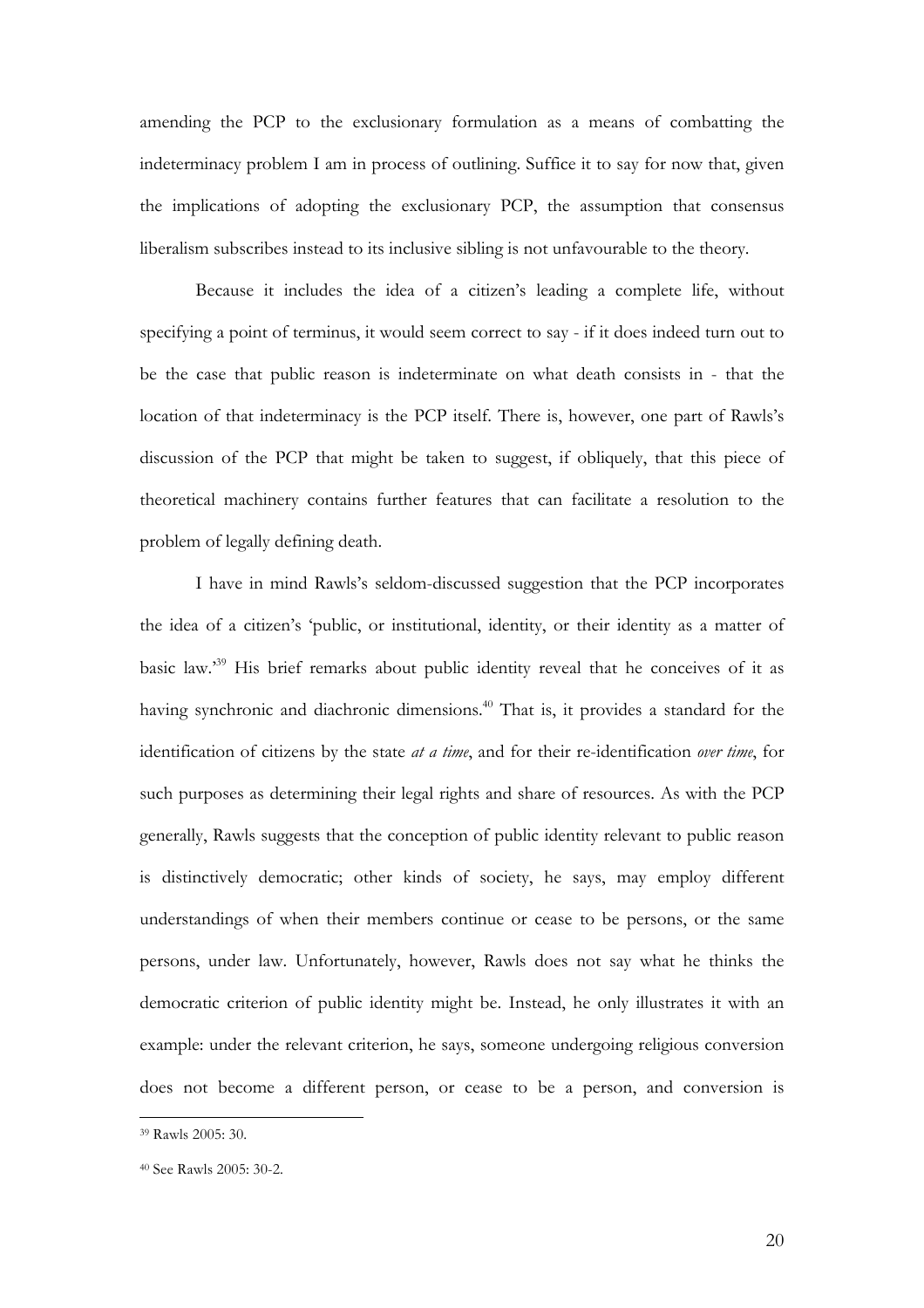accordingly irrelevant to our legal rights. But while Rawls demurs on the question of what the democratic criterion of public identity consists in, it would be natural to anticipate that, if it exists, it could be used to yield a corresponding public criterion of a person's death, or final exit from social relations. This would presumably be uncovered, as is done with metaphysical accounts of personal identity, by following the identity relation forward in time to the point at which it ceases to hold between the person in question and anyone in the future.

This suggestion, while intriguing, faces an obvious problem. For the PCP is expressly designed to stand apart from longstanding philosophical controversies over the nature of our identity and existence, not to provide a basis for wading into and resolving them. Rawls says that the problem of personal identity

raises profound questions on which past and current philosophical views widely differ and surely will continue to differ. For this reason it is important to develop a political conception of justice that avoids this problem as far as possible.41

He claims on behalf of the PCP that

[i]f metaphysical suppositions are involved, perhaps they are so general that they would not distinguish between the metaphysical views … with which philosophy has traditionally been concerned. In that case they would not appear to be relevant … one way or the other.<sup>42</sup>

<sup>41</sup> Rawls 2005: 32 n34.

<sup>42</sup> Rawls 2005: 29 n31.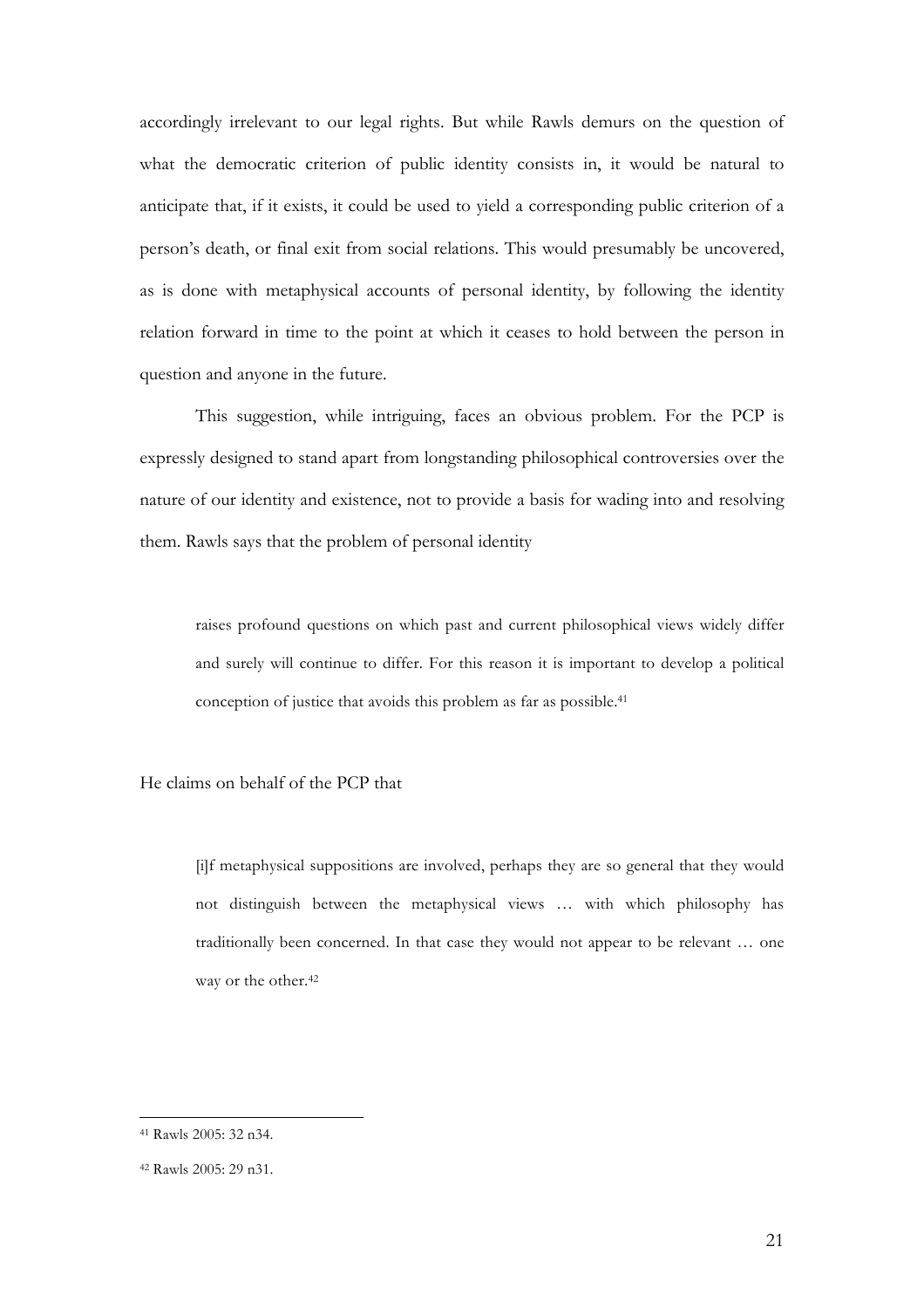And he implies that the idea of public identity in particular is general enough to be acceptable to citizens with a broad range of metaphysical commitments, saying 'all agree, I assume, that for purposes of public life, Saul of Tarsus and St. Paul the Apostle are the same person. Conversion is irrelevant to our public, or institutional, identity.<sup>43</sup> This would all be an extraordinarily misleading way of presenting the PCP, if the truth were that it came with determinate and contentious commitments regarding when a person should be taken by the state to have ceased to be.

It might be replied that in the foregoing quotations Rawls somewhat overstates the degree of metaphysical equidistance required in the specification of the PCP. What is needed is not, as Rawls seems to suggest, general acceptability to those who hold one of the competing views in the philosophical debate, but neutrality among those views that are *reasonable*. As I noted above, reasonableness, on the Rawlsian understanding, is a matter of acceptance of certain central holdings of the democratic tradition: as Rawls himself puts it, public reason 'does not trespass on citizens' comprehensive doctrines so long as those doctrines are consistent with a democratic polity'.<sup>44</sup> If, then, it could be confirmed that particular commitments regarding our identity, persistence conditions, and death are latent within the basic moral framework of such a society then the fact that certain philosophical perspectives are incompatible with these commitments would be no obstacle to incorporating them into the PCP. The question, then, becomes one of whether there are indeed any such commitments identifiable within the tradition of democratic thought.

There is some initial cause for optimism here. For the democratic tradition, as glossed by Rawls, does indeed appear incompatible with at least some understandings of personal identity and their practical implications that individuals might conceivably hold.

<sup>43</sup> Rawls 2005: 32 n34.

<sup>44</sup> Rawls 2005: 490.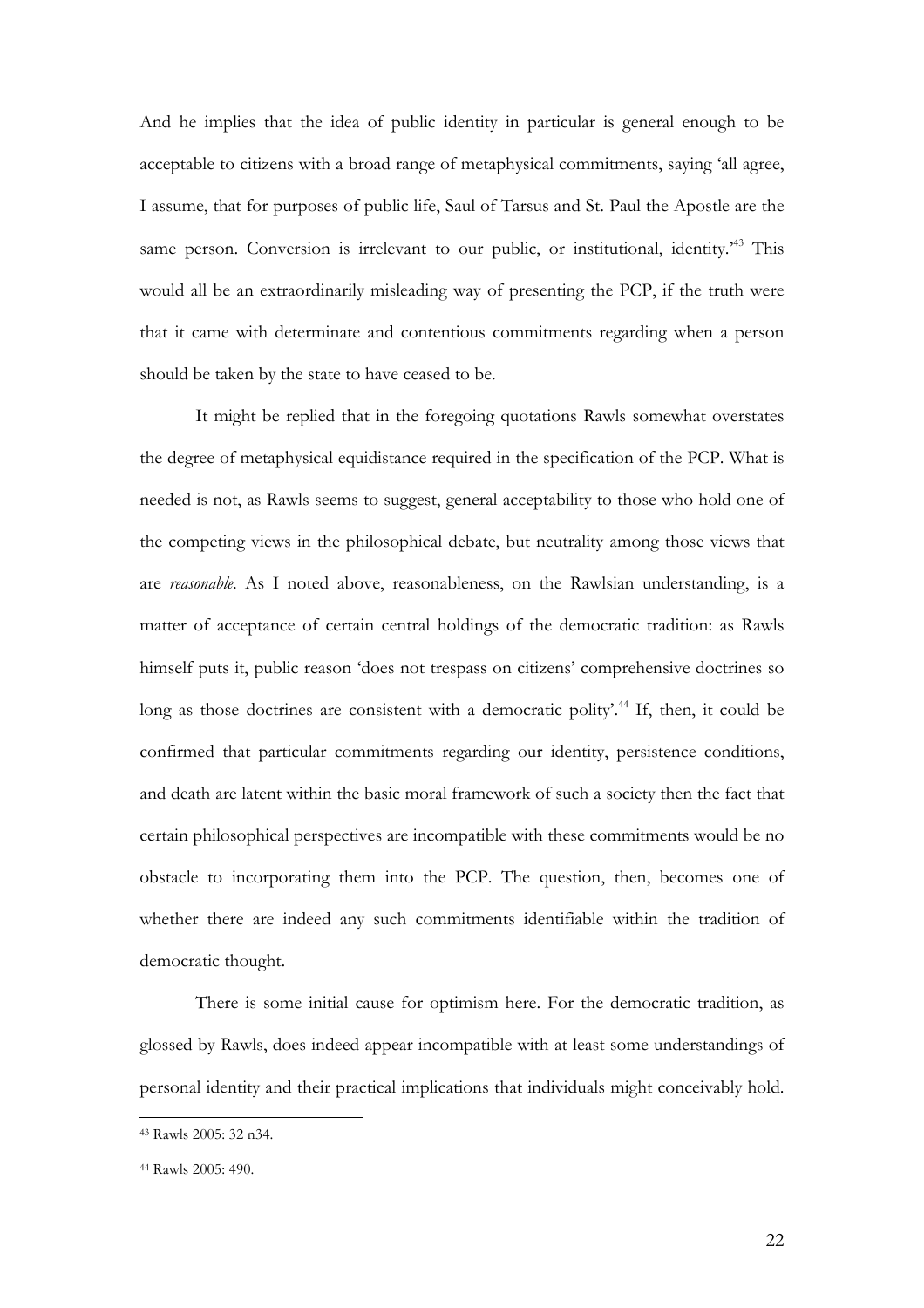Suppose, for instance, that on one view whenever we fall asleep we cease to exist, and the individual who wakes up is a different person. Proponents of this view might take it to have a range of unusual implications – for instance, that it is wrong to hold a person, Y, morally responsible for what his physically and psychologically continuous predecessor, X, did the previous day, or that it is wrong to burden X for the sake of benefits to Y<sup>45</sup> This seems a paradigmatically unreasonable position, insofar as it conflicts with the idea of personal responsibility, and of the pursuit and refinement of a conception of the good over a prolonged period of time, that Rawls identifies as part of the democratic view of what it means to be free.

It is not enough, however, for the PCP to provide guidance at the margins of the debate, by ruling out certain idiosyncratic outlying views. If the PCP is to be the source of a solution to public reason's apparent indeterminacy on death, it must also provide grounds for choosing among the criteria on which the public and philosophical debates have centred, such as those described earlier in this paper. Yet, try as I might, I cannot see how it could do so. For to the extent that it is possible to discern an understanding of a person's public or institutional identity within democratic public culture at all, it is too loose or inchoate to do the necessary work. The best way to confirm this seems to be to attempt to evaluate the accounts of identity, existence, and death described in section 3 on the basis of their liberal or democratic credentials. If one does this one sees that, whatever one might make of their respective philosophical merits, there is none among them that it would be remotely plausible to impugn on the basis that they are insufficiently in keeping with a democratic polity. These views are, as I have suggested, objects of *reasonable* disagreement.<sup>46</sup>

<sup>45</sup> For discussion of the ethical implications of a view of this sort, see Olson 2010.

<sup>46</sup> Matthew Kramer, I anticipate, would object to this statement. In new work (Kramer 2017: ch. 3) he offers a critique of Rawlsian public reason that has, if I understand it aright, strong affinities with the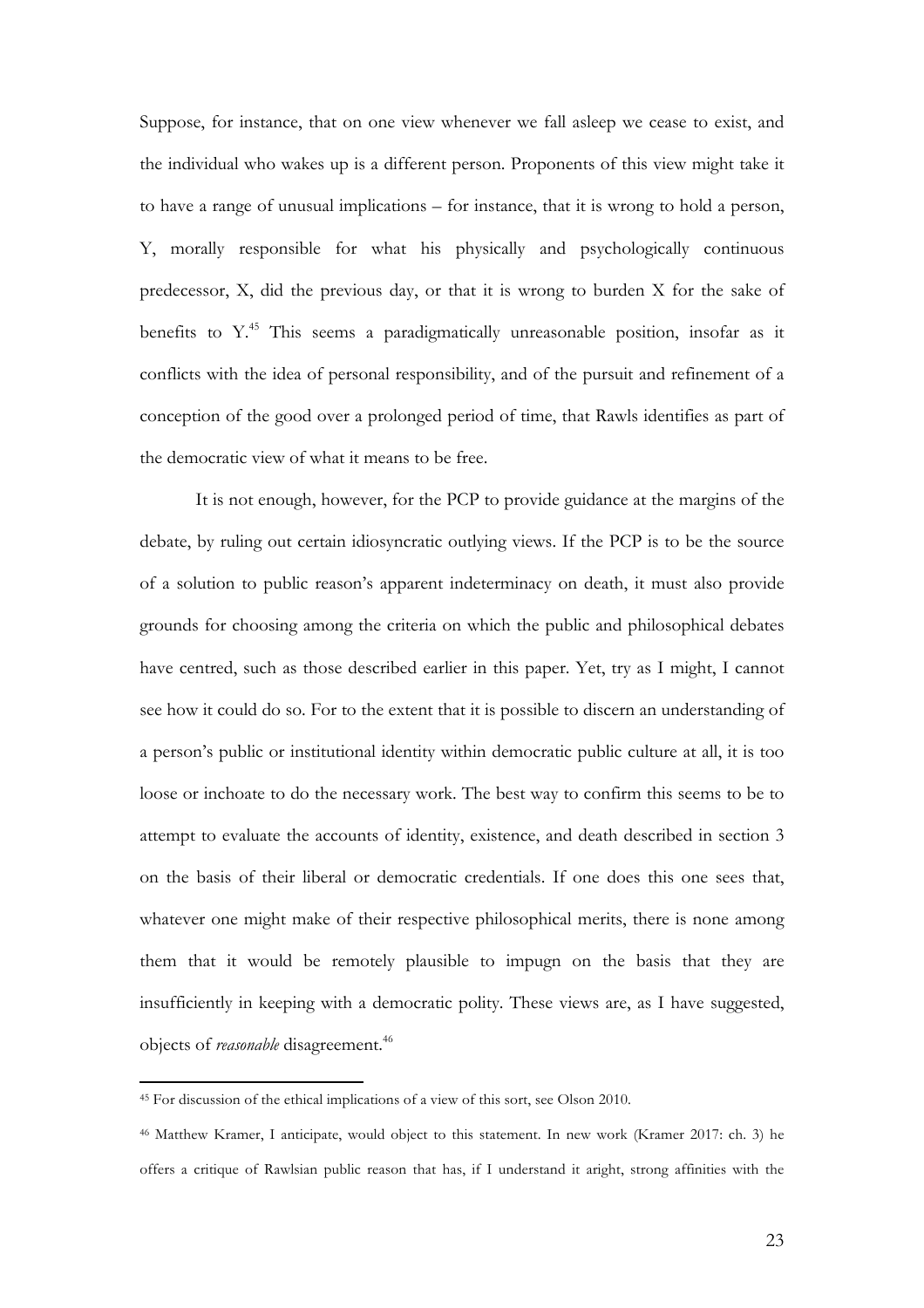It should not, then, be a surprise that Rawls failed to identify what the conception of citizens' institutional identity found in democratic public culture consists in: insofar as it exists, it is too coarse-grained to articulate with any precision. It is, then, too coarse-grained to settle the question of whether, for example, the loss of the capacity for consciousness, or self-consciousness, or psychological continuity, is compatible with a person's survival. Liberal democracy, as a system of ideas, is simply not, so to speak, *complete* or *comprehensive* in the required respect.

#### **5. Death as a biological concept**

The PCP, I have argued, is of scant help in enabling public reasoners to reach a determinate conclusion about the definition of death. It may seem to some Rawlsians, however, that I have been looking for an answer to our question in the wrong place. Death, it might be said, it not something that happens only to persons, but to all life. It is therefore a *biological* concept. Thus, the appropriate way for a democracy governed by

<u> 1989 - Jan Samuel Barbara, martxa a shekara 1980 - Anna a shekara 1980 - Anna a shekara 1980 - Anna a shekar</u>

incompleteness objection, and which he articulates primarily with reference to abortion. Perhaps Kramer's central claim (for which see especially pp. 110, 115, and 144-6) is that, where the PCP fails to specify whether certain beings fall within its scope, we cannot say of those involved in the dispute over the moral or metaphysical status of those beings whether their perspectives are reasonable. We can pronounce on their reasonableness, he thinks, only when we have resolved the philosophical debate between them. For only then will we know whether the beings at issue are 'in fact moral persons' (Kramer 2017: 115), and hence which of the disputants envisage treating them consistently with the values of interpersonal freedom and equality. *Pace* Kramer, however, further moral and metaphysical argument of the ordinary kind cannot retroactively transform the content of the reasonable. For reasonableness is just what consensus liberalism stipulates it to be. The perspectives on death described in section 3 are properly accounted reasonable, I contend, in that they are compatible with all those commitments about persons and their relations that Rawlsian reasonable citizens, *qua* liberal democrats, are definitionally required to accept. Their disagreement is on a question which the PCP, as one element of those commitments, fails to settle.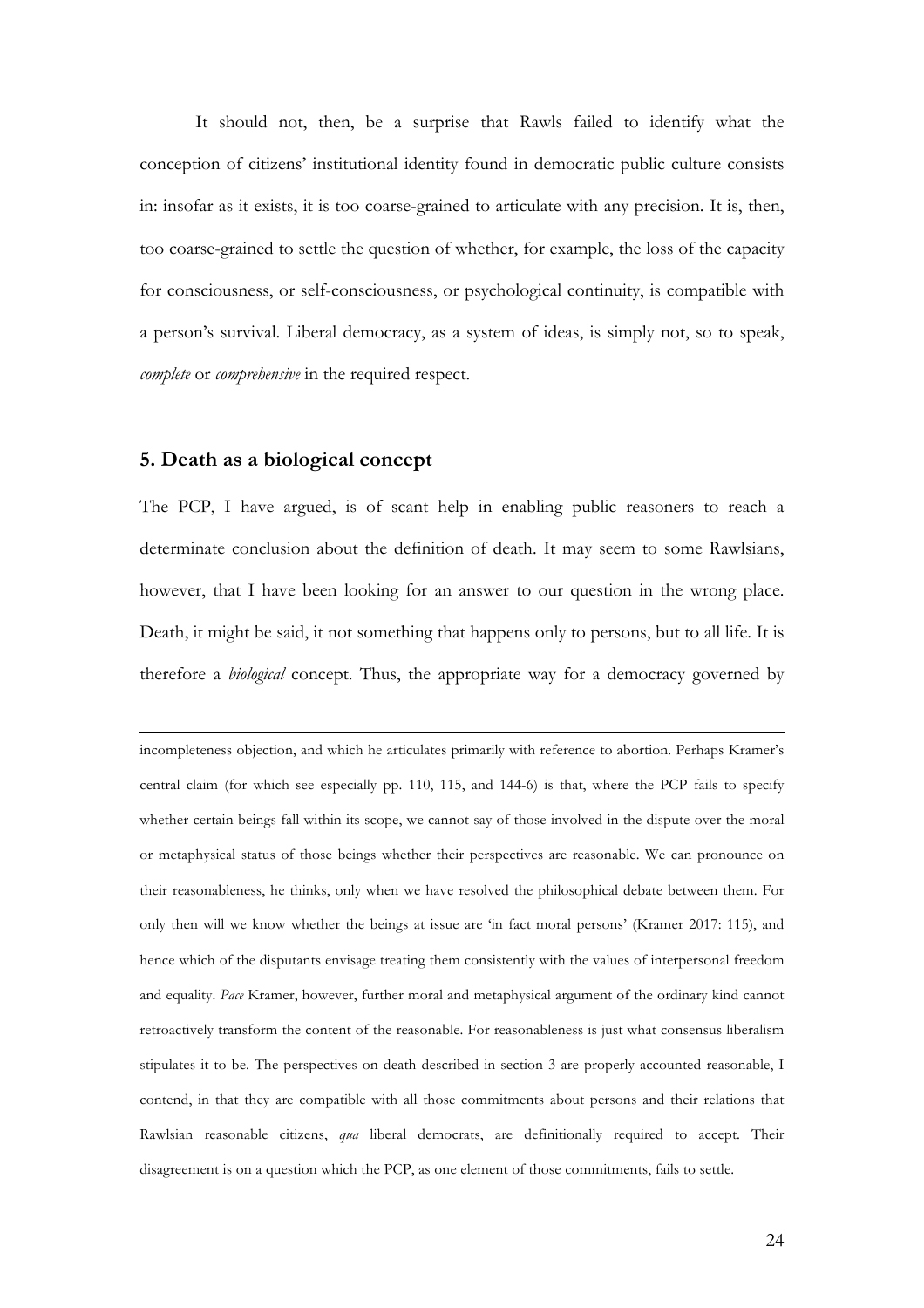public reason to arrive at a legal criterion of death is for it to treat the question as a scientific rather than a philosophical one, to be resolved in accordance with the evidence and conclusions put forward by the relevant experts.

If death is a scientific concept, it is a heavily disputed one. There exists no consensus, either among members of the public or the scientific community, over how our death is best defined in theory, or which criterion of death should be adopted in practice. This, however, poses a serious difficulty for the suggestion that the political problem of death should be resolved by appeal to science. For while it is indeed permissible under the rules of public reason to draw on scientific evidence and expertise, there are significant caveats.

Rawls addresses the place of science in public reason while setting out what he refers to as the 'guidelines of inquiry'.47 The purpose of these guidelines is to further regulate the way in which citizens evaluate the applicability and implications of their abstract political values and principles in the concrete circumstances they face, and especially their use of empirical evidence and predictions in so doing. In essence, the guidelines of inquiry impose a general constraint, over and above consensus liberalism's headline requirement of non-reliance on reasonably-rejectable comprehensive doctrines, on political appeals to arcane or specialist academic ideas that are opaque to, or contentious among, ordinary citizens. 'As far as possible', Rawls says when describing the guidelines, 'the knowledge and ways of reasoning that ground our affirming the principles of justice and their application to constitutional essentials and basic justice are to rest on plain truths now widely accepted, or available, to citizens generally.<sup>48</sup> Thus, citizens may not invoke 'elaborate economic theories of general equilibrium, say, when

<sup>47</sup> Rawls 2005: 223-6.

<sup>48</sup> Rawls 2005: 225.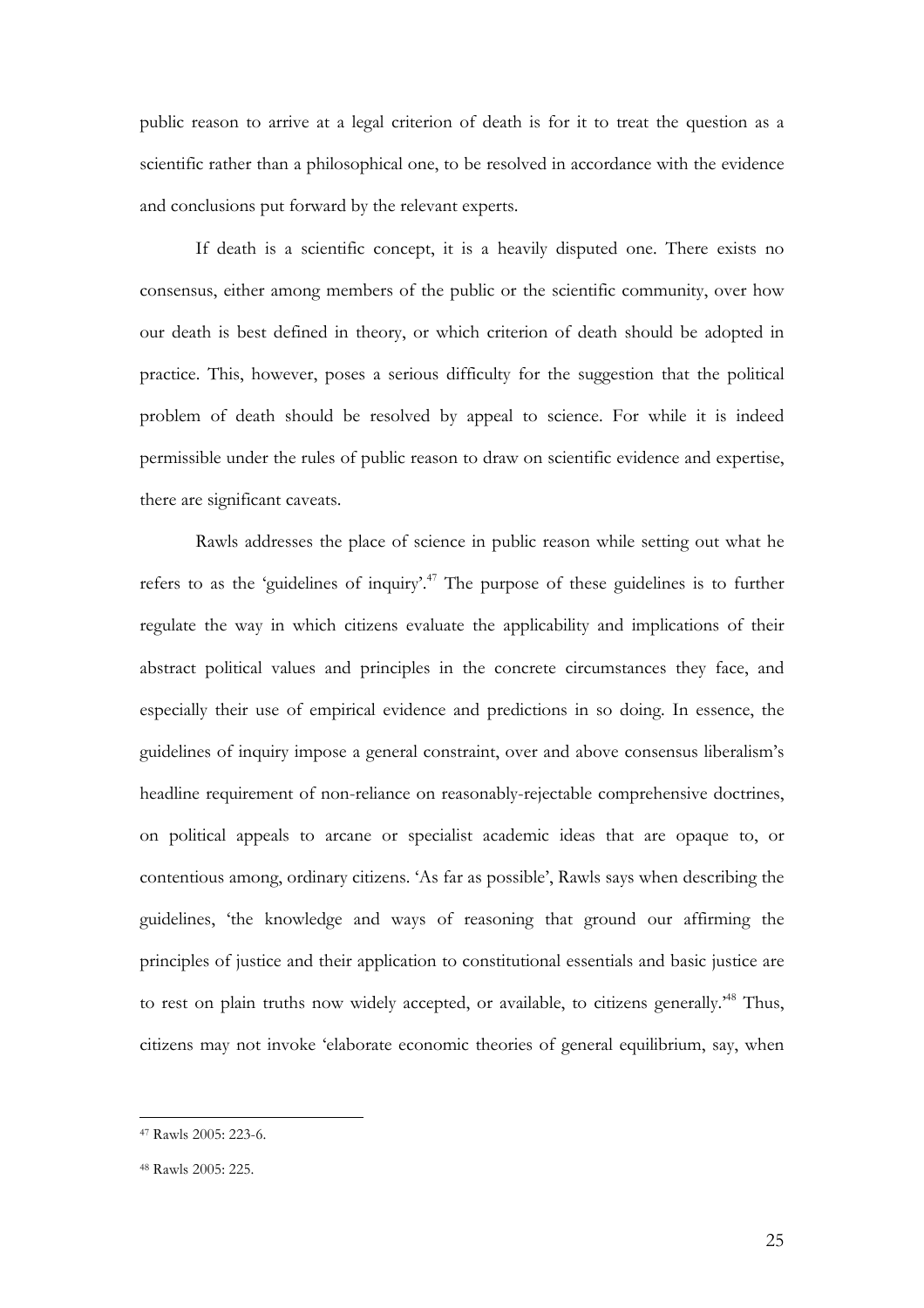these are in dispute.'49 And they may likewise appeal to the 'methods and conclusions of science' only when 'not controversial.'<sup>50</sup> Indeed, in a striking passage, Rawls suggests that the reasoning of scientific experts regarding the risk to the population from a nuclear accident is non-public in the same way as the reasoning of a religious group concerning some article of faith.<sup>51</sup> These restrictions rule out selecting a legal definition of death on the basis of scientific testimony, just as surely as they rule out doing so on the basis of clerical authority.

Rawls's suggestion that complex and controversial scientific advice cannot be relied upon in public justification is made repeatedly, and is thus not a mere slip. But it might be argued that it is not a well-considered aspect of his view, which consensus liberals can safely jettison. Catriona McKinnon, for example, has proposed to amend the ideal of public reason to permit appeal to controversial scientific evidence and conclusions, within limits of reasonable disagreement to be determined by the community of relevant experts itself.<sup>52</sup> Her particular concern is that, absent such modification, public reason would not be fit for purpose in formulating policy on climate change. The importance of evidence-based policy-making does not in itself, however, show that we should amend rather than abandon consensus liberalism. To decide *that*, we need to know whether admitting controversial scientific submissions into democratic deliberation can be reconciled with the moral values animating the theory, and hence whether doing so would be more than an ad hoc amendment. Insofar as the relevant values condemn the oppressiveness of coercing people on the basis of claims to deference in judgement by supposed authorities whom they reasonably do not recognise,

<sup>49</sup> Rawls 2005: 225.

<sup>50</sup> Rawls 2005: 224.

<sup>51</sup> Rawls 2005: 220.

<sup>52</sup> See McKinnon 2012: 21-30.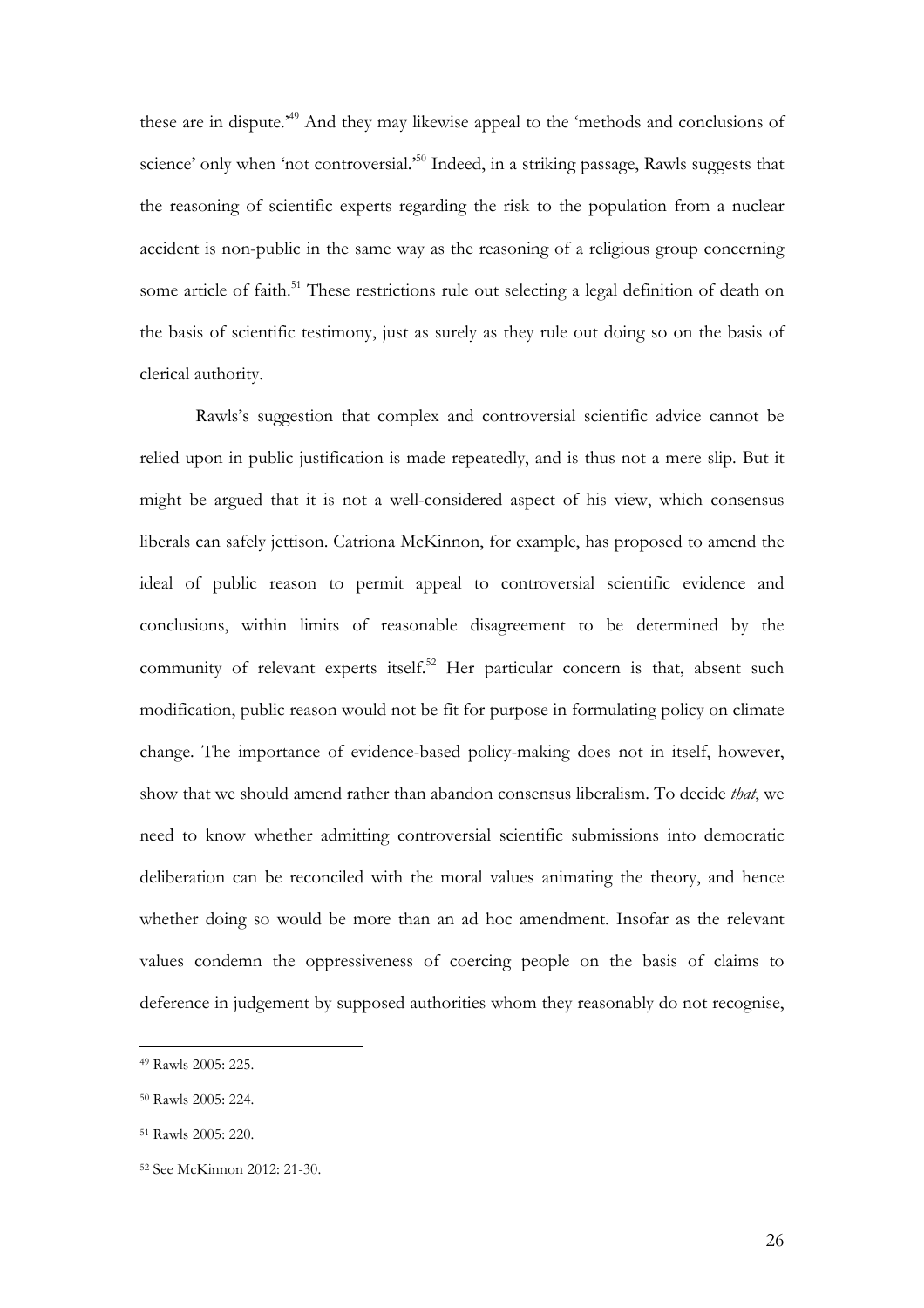it is not obvious why scientific authority should not be, as Rawls suggests, regarded as of a piece with ecclesiastical and philosophical authority from the point of view of public reason $^{53}$ 

The role of science within public reason is an ongoing problem, which deserves attention that I cannot give it here. Fortunately, however, doing so is not required. For even if the best interpretation of the ideal of public reason permits appeal to disputed scientific expertise, the question of when we die is not, I believe, one that science can resolve under its own steam without the addition of controversial metaphysical premises.

This follows most clearly if, as we accepted provisionally in section 3, for someone to die is for her to cease to exist. While science specifies various candidate criteria of death (cardiopulmonary, whole-brain, neocortical, and so on), and is able to identify clinical investigations to confirm whether they have been met, and assess the reliability of those investigations, it cannot tell us which criterion marks our ceasing to exist. For it cannot tell us our essential kind or persistence conditions.

This, however, is not the end of the matter. For while the view that death equals our ceasing to exist - sometimes referred to as the *termination thesis* - is plausible and widely held, it is controversial. Critics of the thesis contend that there is a conceptual wedge to be driven between death and nonexistence. It has been argued, for instance, that we ought to accept that a being can be first alive, and then cease to exist, without dying. The amoeba that ceases to exist by dividing, or the embryo in the womb that ceases to exist by fusing with its sibling, are alleged examples. Conversely, some people also think that a thing that is now living could die and yet continue to exist. This is not

<sup>53</sup> Some public reason theorists may embrace this conclusion. Gaus, for instance (who is admittedly not a consensus liberal), has argued (2011: 251-3) that justificatory reliance on expert testimony is permissible only if the coerced have sufficient grounds, at the bar of their own evaluative standards, to accept that those offering it are indeed experts.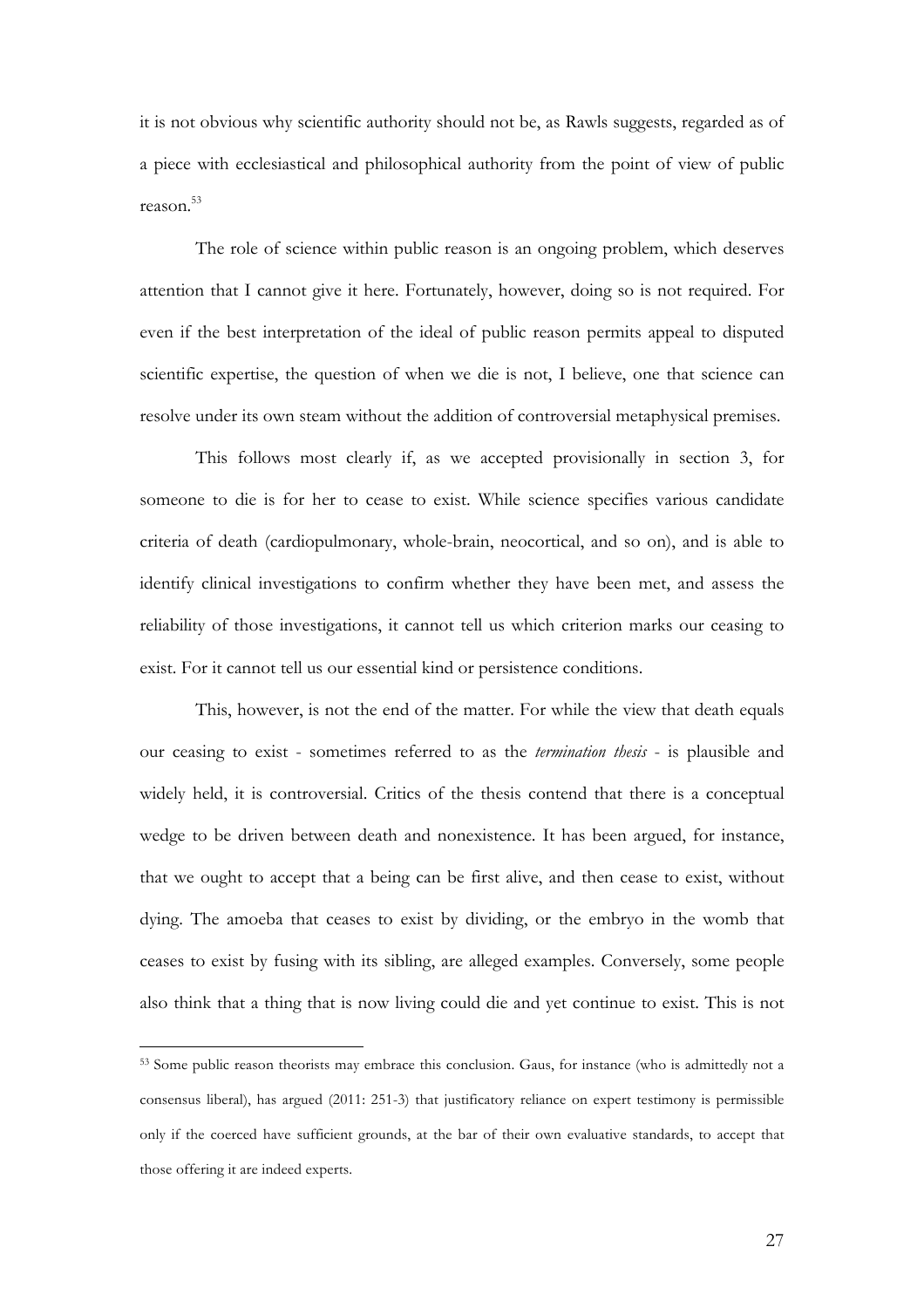only a commitment of religious believers in an afterlife. For on some views it is also true to say that an animal or person that dies, rather than ceasing to exist, continues to exist as a dead animal or person.<sup>54</sup> Insofar as there is indeed a conceptual divide between death and nonexistence, such that to specify the conditions of our ceasing to exist is not straightforwardly, or pari passu, to specify the conditions of our death, this fact might be taken to throw into doubt the relevance of personal identity theory for the medico-legal criterion of death. Indeed, David Shoemaker has suggested that the existence of such a divide *refutes* the relevance of personal identity to this public policy question. He says that it would be 'bizarre' to say that the amoeba that divides thereby dies, and that it is at least an 'open question' whether one would have died if one 'magically popped out of existence'.<sup>55</sup> And he concludes on that basis that '[c]easing to exist doesn't entail dying, and unless that's the case it seems that what's relevant for the definition of death remains independent of considerations of personal identity.<sup>56</sup> It would be tempting to suppose that Shoemaker's argument must be helpful to the consensus liberal cause. One might reason that if, as Shoemaker avers, determining the conditions of our death is not a task for personal identity theory, then it must instead be a task for biological science. And if *that* is right, one might then naturally conclude, it suffices to show that the justification of laws or public policies relating to death can remain freestanding of controversial metaphysics, as public reason requires. I believe, however, that to reason in this way would be a mistake.

For a start, the mere fact (if it is a fact) that death and ceasing to exist are not equivalent ideas is insufficient to justify the conclusion that the definition of death 'remains independent of considerations of personal identity'. For it is possible that

<sup>54</sup> This view is associated in particular with Fred Feldman. See, e.g., Feldman 2000.

<sup>55</sup> See Shoemaker 2010 at, respectively, 487 and 488.

<sup>56</sup> Shoemaker 2010: 488.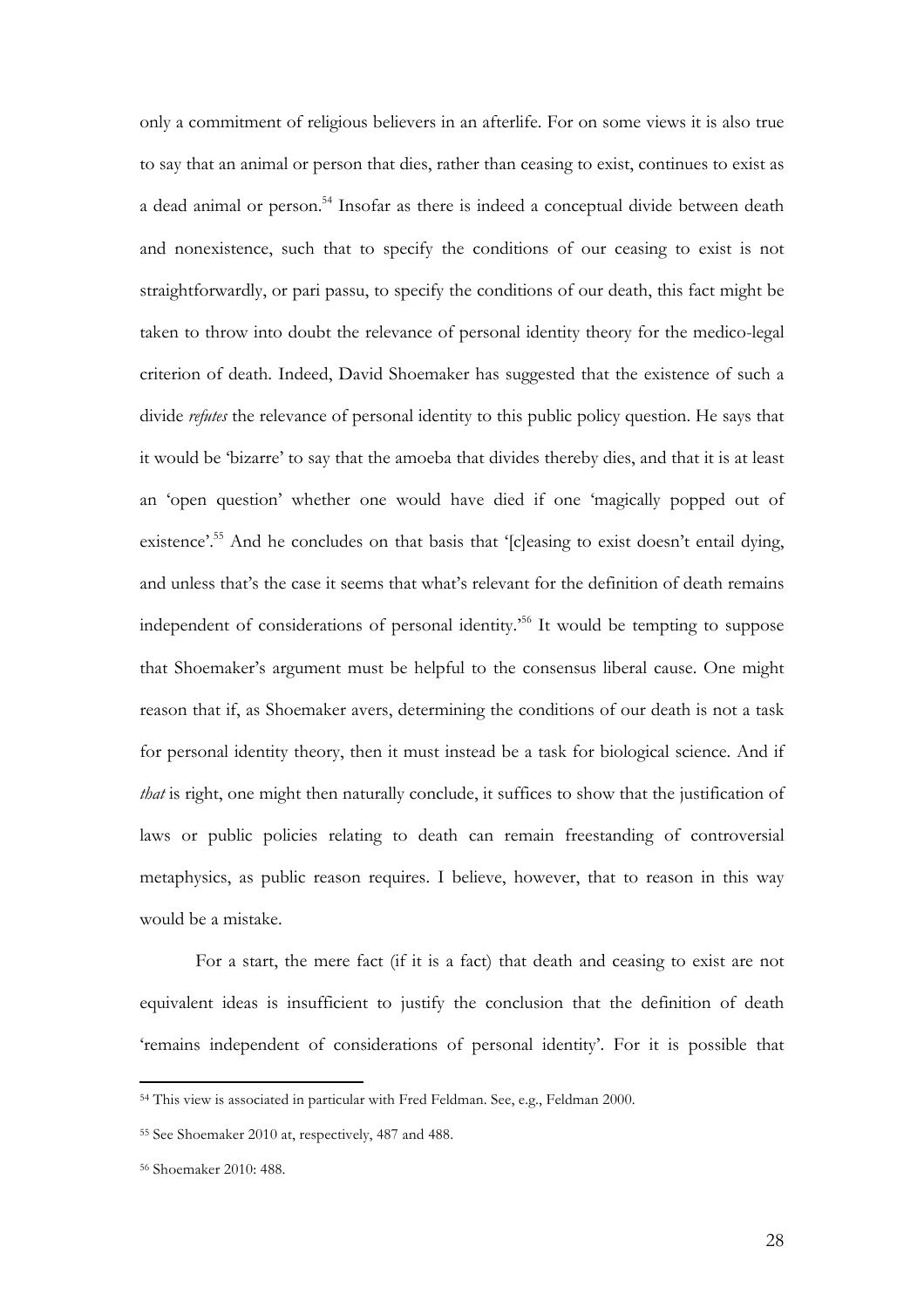personal identity theory has an indispensable role to play in identifying the conditions under which we die *even if* the termination thesis is false. To determine whether this is indeed so, we need to know not only that the concepts of death and ceasing to exist diverge, but precisely *how*. Shoemaker does not provide an account of the necessary and sufficient conditions for a thing to be properly regarded as having died. Yet suppose that, in deference to people's intuitions about amoebas and embryos, say, we propose that death be understood as ceasing to exist by means other than fission or fusion. This would be to reject the termination thesis while retaining the relevance of personal identity to the definition of death. To be sure, it resolves Shoemaker's 'open question' of whether magically popping out of existence equals death in favour of the view that it does; but this point is at least arguable.<sup>57</sup> I emphasise that it is not my aim to defend the foregoing understanding of the death/nonexistence distinction, or any other.<sup>58</sup> Instead, the relevant point given our concerns is that to take a stand on the termination thesis or, more broadly, to provide an account of the relationship between life, death, existence,

<sup>57</sup> It has been said in support of the termination thesis, that, if someone ceases to exist, she must no longer be alive, from which it follows that she must have died. See, e.g., Luper 2016. Shoemaker (2010: 488) questions this, suggesting that it is plausible to think, of a person who magically ceases to exist, that she is now neither alive nor dead. Yet suppose we focus on the concept of *survival* rather than that of being alive. If someone ceases to exist, she fails to survive; but to say that someone did not survive seems equivalent to saying that she died.

 

<sup>58</sup> For an account of what it means for something (whether a person or any other living thing) to die that is in some respects similar to - though considerably more nuanced than - the proposal mooted in the text, see Gilmore 2012. Gilmore argues that to die is to lose the capacity to live without undergoing certain kinds of fission, fusion, or metamorphosis. If I understand him aright, he thinks that his account does not rule out a continued role for personal identity theory in specifying the conditions of death for a person, since the candidate theories can vie for the status of the best explanation of what it means for someone to have the capacity to live. And even if I have misinterpreted him on that point, this is clearly a view that someone could reasonably hold.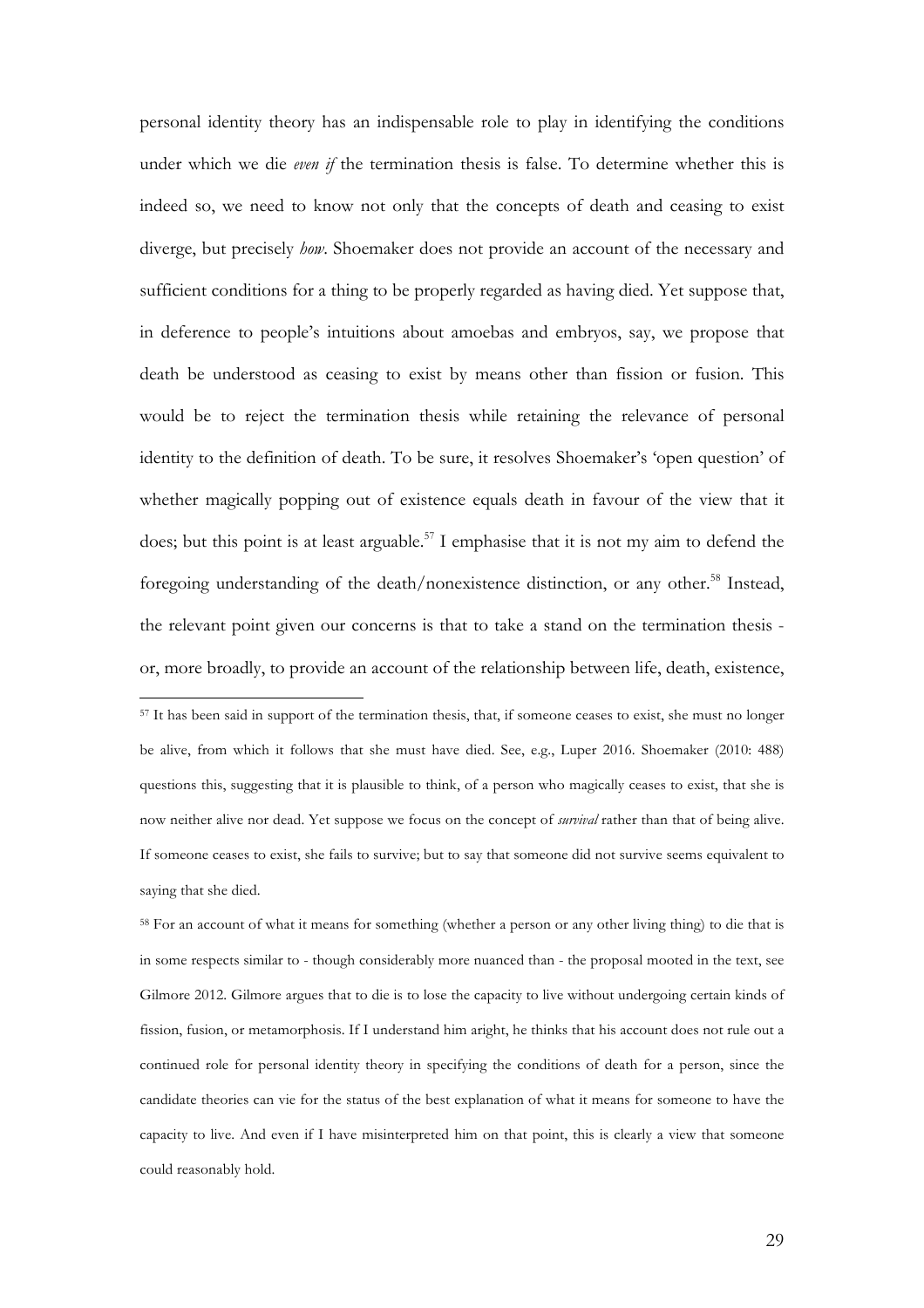and nonexistence - is itself to engage in metaphysical argument. To claim that the conditions of our death are to be obtained from biological science, on grounds that the question is freestanding of personal identity, given the nonequivalence of dying and ceasing to exist, is to rely on a metaphysical thesis that some citizens will reasonably deny. To coerce the latter on those grounds, therefore, would still be a violation of the terms of public reason.

In short, the claim that the conditions for our death can be identified without appeal to personal identity is not to be confused with the claim that this can be done without appeal to metaphysics. Indeed, to underscore the inescapability of metaphysics in this area, suppose that one were to publicly affirm (contrary, as I have argued, to the limits of public reason) that it is not as minds, or psychological continuants, but as organisms that we die, and that death is not to be understood as the failure of preservation of numerical identity, but rather as the cessation of the somatic functionings required for an organism to be alive.<sup>59</sup> Even given these hefty assumptions, science cannot provide us with a definition of death unaided. For the question of what level and kinds of somatic functionings are required in an organism if one is to say that it is living is itself metaphysical: it remains outstanding even when one knows all the facts about the processes taking place within its body.<sup>60</sup> Just as science does not, for instance, independently settle the question of whether a fissioning amoeba dies or undergoes deathless annihilation, so it does not settle the question of whether or how far a living human organism is to be defined with reference to continued neurological functioning.

I conclude, then, that public reasoners cannot rely on science to explain how our death is to be conceived, or which criterion of death ought to be adopted in medical

<sup>59</sup> Or, as Gilmore would have it (see the previous note), for it to have the capacity to live.

<sup>60</sup> This was recognised, for instance, by the President's Council on Bioethics (2008: 49).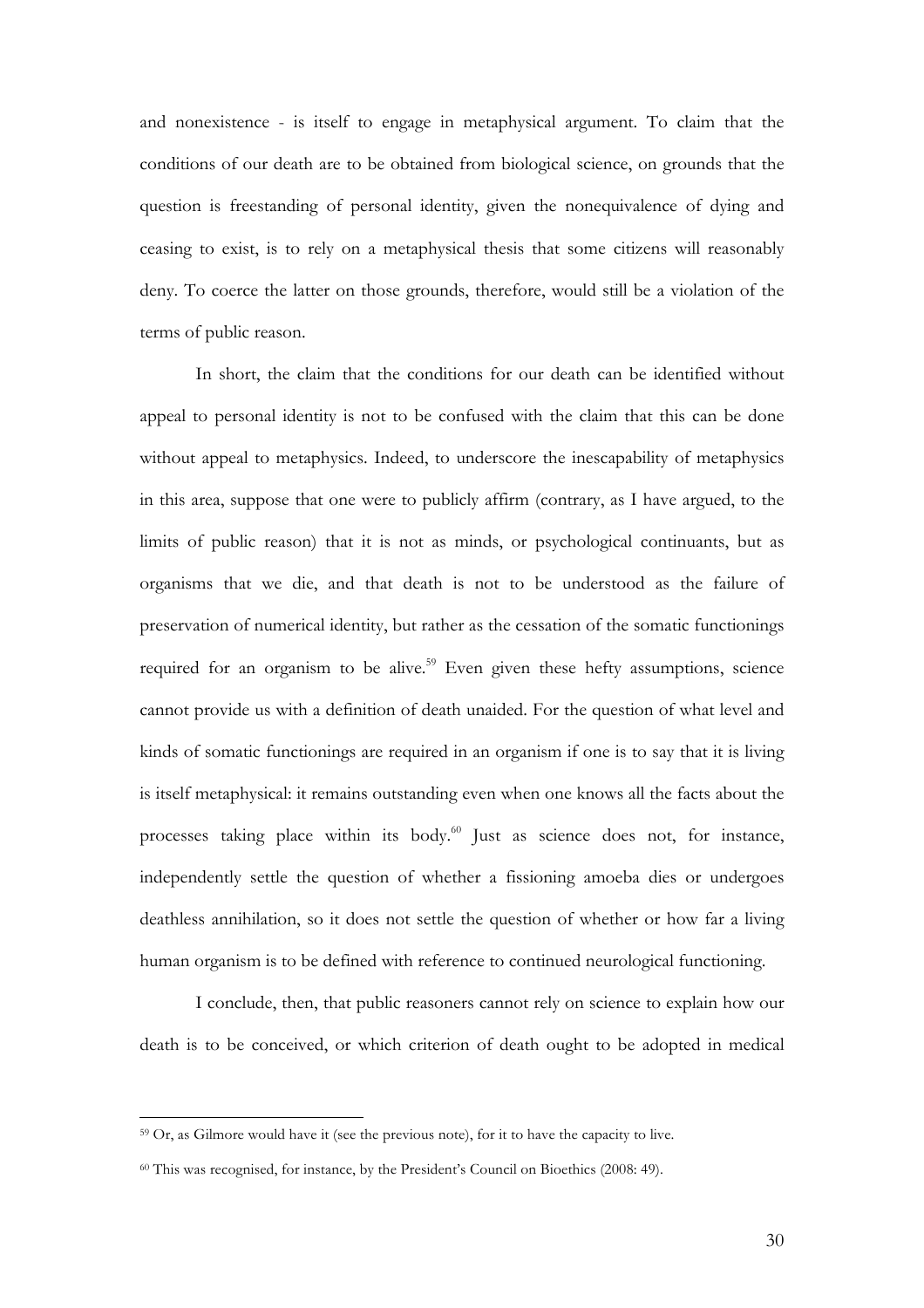practice and policy. Scientists clearly have views about these matters. But they are not acting only in their capacity as scientists when they expound them.

## **6. Patient interests**

Rawlsian deliberators, we have seen, cannot reason their way to a legal criterion of death either by consulting their shared democratic conception of the person, or by referring the matter to biological science. A third alternative, however, may seem more promising. A political community's concerns, a consensus liberal might next emphasise, do not lie in the conceptual analysis of death for its own sake. Rather, as citizens and lawmakers, our interest in death is practical: we need to determine under what conditions the law should allow us to *treat* a person as having died. And what is centrally relevant to this moral question, the Rawlsian might add, is not whether the patients whom we propose to treat as dead are *truly* so, but rather whether we would thereby cause them *harm*. Accordingly, this new proposal goes, we should reframe the debate over death as a question of what is required by respect for the interests or wellbeing of patients whose metaphysical status is in dispute. Call this 'the moralised approach' to reasoning about death. In adopting it, it may seem that we would shift the focus from a philosophical problem that public reason has no authority to consider, onto matters of justice that fall squarely within its competence.

The moralised approach is a familiar perspective in the bioethical debate on death.<sup>61</sup> Some advocate it in part because they think that, until the heart and lungs stop working, and the body begins to disintegrate, there is no fact of the matter about whether a person has died. All of its proponents emphasise that even if someone is alive, it does not follow that they have a stake in their life being continued, or that their wellbeing can

<sup>61</sup> See, e.g., Rachels 1986: 42-3, or Veatch 1993.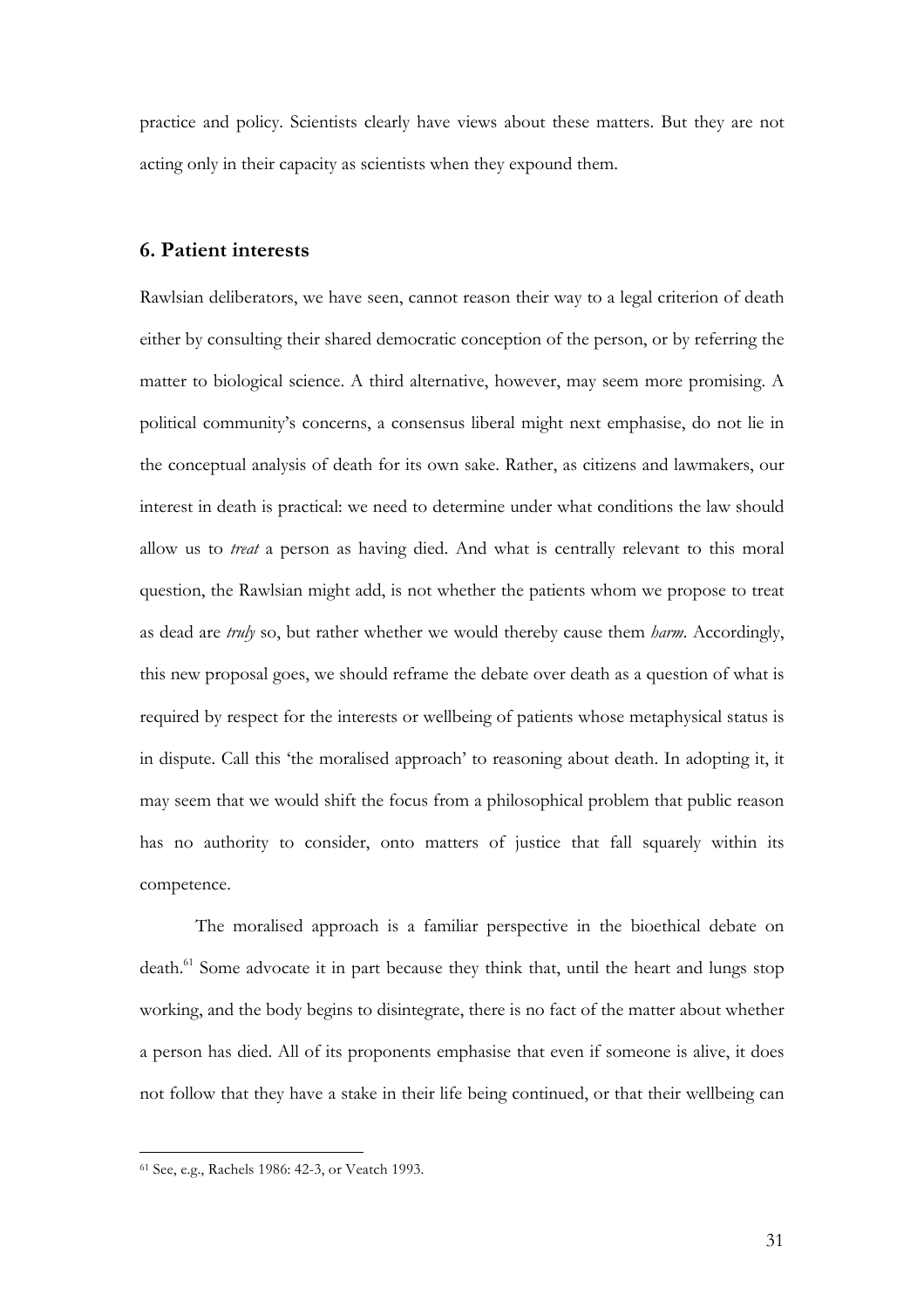be affected by anything we might do to them.<sup>62</sup> The latter point is generally illustrated with reference to organ donation. Current social attitudes and medico-legal practice both endorse the so-called 'dead donor rule', whereby vital organs may be removed from a patient only once dead. And it is standardly assumed that, to determine whether the dead donor rule is satisfied, what matters is whether someone is *truly* dead. For proponents of the moralised approach, however, this is a mistake. Instead, as James Rachels puts it, the relevant question is: 'At what point does the donor no longer have any use for the organs?'63 Parallel questions are to be asked with respect to other death-related conduct, such as disconnection from life support, redistribution of the person's estate, and so on.

Most proponents of the moralised approach appear to believe the law should continue to identify a criterion of death, and withhold legal permission to engage in activities such as burial and organ removal until after it is satisfied. Their suggestion is that our judgements about when these activities are ethically acceptable should determine the criterion of death, rather than the other way around. It is, however, worth highlighting the possibility that, if citizens were to engage in moral reasoning about the permissibility of these acts on a case-by-case basis, they could be drawn to a more radical conclusion: that death ought to be effectively abolished as a legal concept. For there is no guarantee that citizens' reasoning would lead them to think that there must be a single point in the decline of the functioning of a human brain and body to which all hitherto

<sup>62</sup> The moralised approach also derives support from Derek Parfit's famous thesis (in Parfit 1987: ch.s 12 and 13) that personal identity, or the truth about our survival, is not 'what matters' for purposes of determining when it would be rational to show prudential concern about what will happen in the future. I do not discuss the Parfitian idea of 'what matters' in the text. I take it for granted that, if public reason must maintain neutrality on personal identity, and if (as I go on to argue in this section) it also cannot resolve the question of when life ceases to be worth living, then it cannot speak to the question of the conditions under which prudential or first-personal concern about the future is justified either.

<sup>63</sup> Rachels 1986: 42.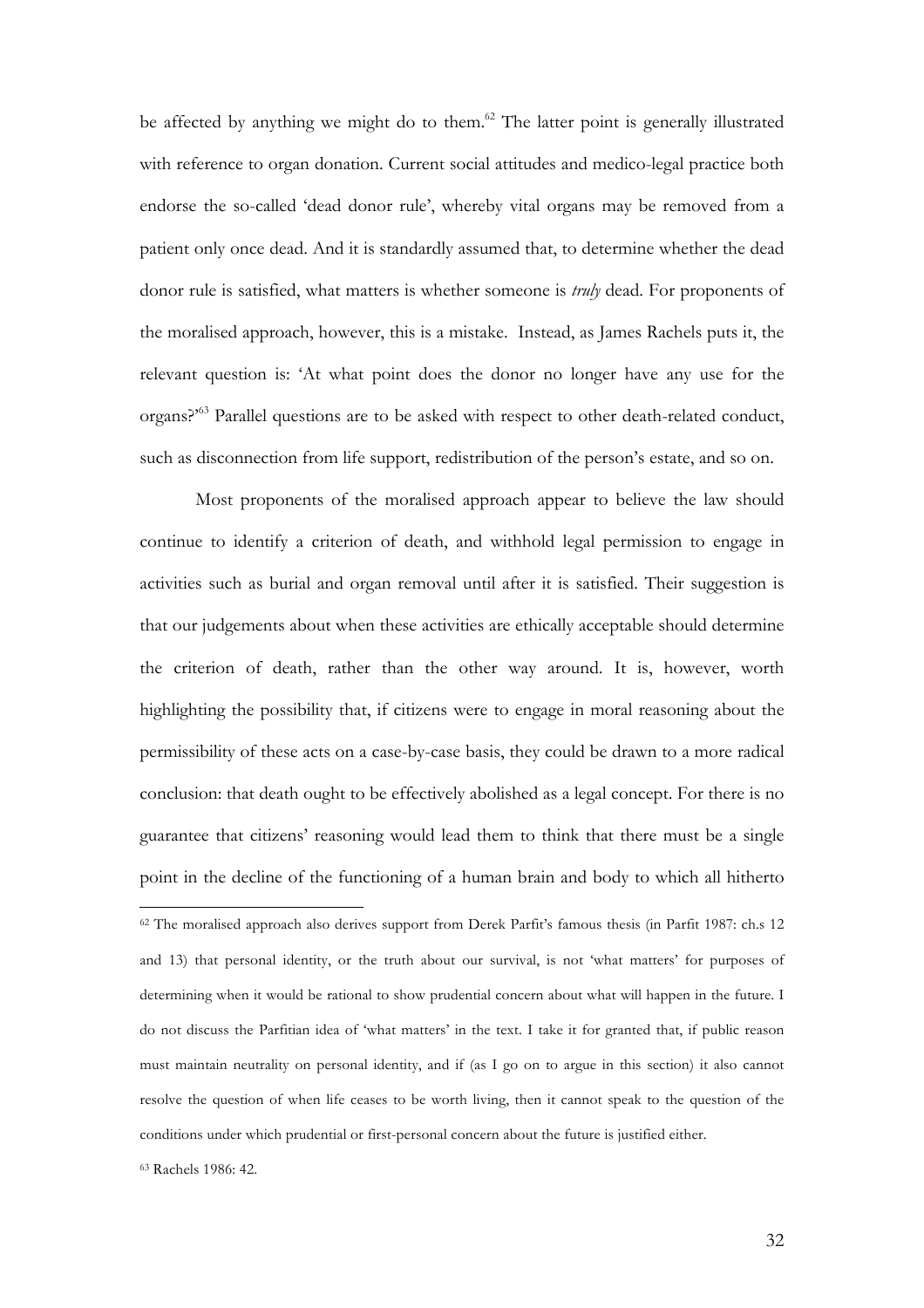death-related activities need be tied.<sup>64</sup> Thus, deliberators might regard the search for a legal criterion of death to have been entirely superseded by a series of discrete questions about when, given the requirements of respect for patients' interests, organ retrieval and so on are to take place. For convenience, in what follows I will continue to speak as though the political question for which public reason requires an answer is 'When should the law say that a person is to be pronounced dead?' Readers can, however, mentally add the caveat that the relevant question could instead be rendered as something like: 'When should the law allow us to carry out the set of activities which current conventions link to the occurrence of death?' The assessment I will give of public reason's ability to answer the former question also applies, mutatis mutandis, to its ability to answer the latter.

The view that the law on determining death should be formulated on the basis of patient interests has been criticised by those who believe that the metaphysics of death has at least some moral significance in its own right.<sup>65</sup> For present purposes, this debate is irrelevant: what matters is whether the moralised approach is open to Rawlsian deliberators, and would enable them to reach determinate policy conclusions. For two key reasons, the answer is 'no'.

The first reason is that, peculiarly enough, owing to certain complexities in the structure and content of public reason, the moralised approach does not enable citizens to successfully bypass the prohibited question of the metaphysics of death as intended. The explanation for this lies in the fact that, as I have argued in greater detail elsewhere, the moral considerations that count as eligible grounds in Rawlsian public reason for the imposition of a law pertain exclusively to the moral status, entitlements, and interests of

<sup>64</sup> For an argument to that effect, see Halevy and Brody 1993.

<sup>65</sup> See, e.g., DeGrazia 2005: 139-42. For a nuanced perspective, see McMahan 2002: 443-50.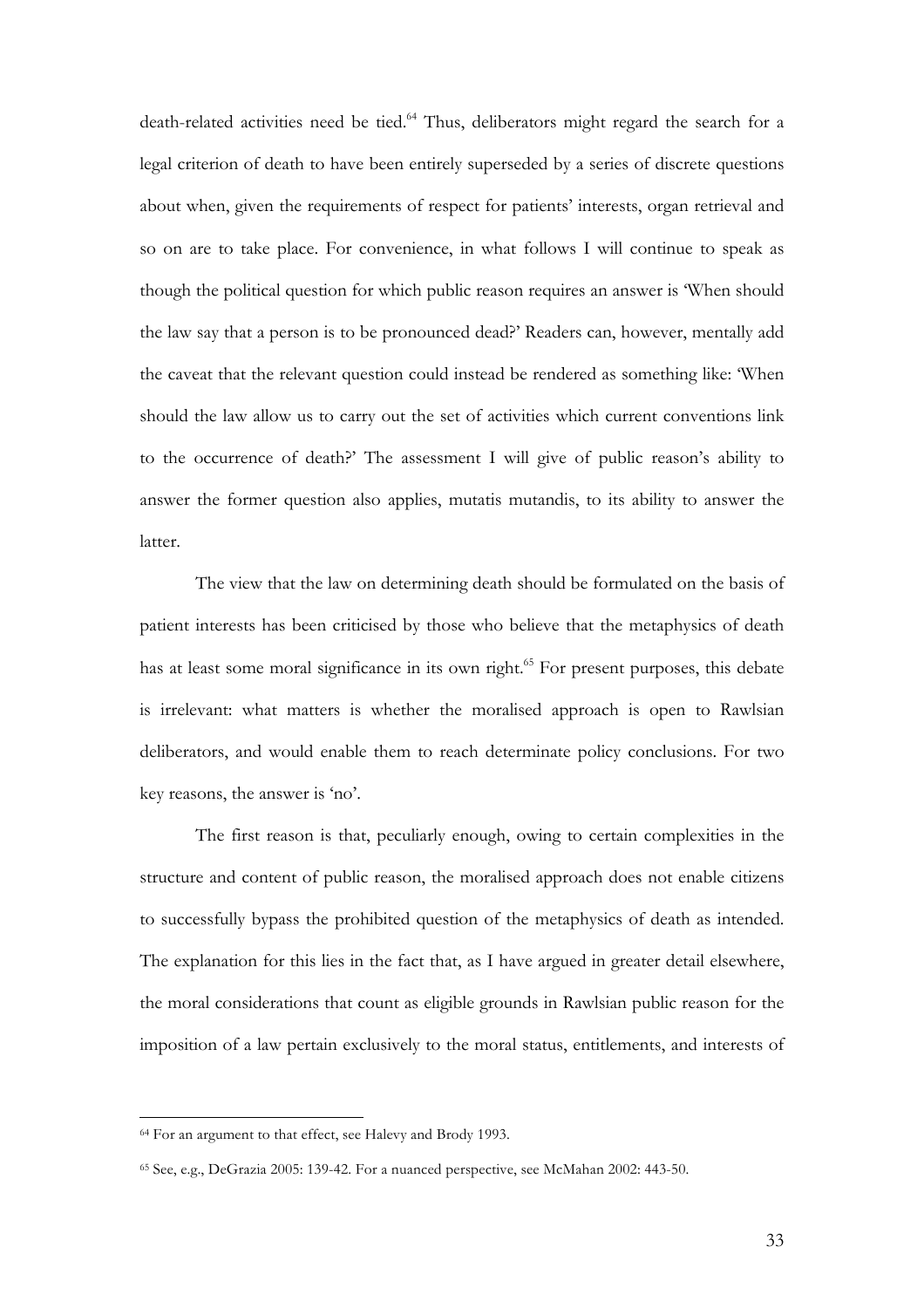*persons*, as defined under the PCP.<sup>66</sup> This creates a problem in the present context, because the question of whether the beings whose interests are centrally at issue when we are trying to decide whether some death-related activity is to be legally permitted ought still to be accounted political persons turns on their personal identity.

These claims require some unpacking. Consider first the claim that, when engaging in public reason, the moral considerations that may be factored into the justification of the use of state power relate only to what is due to political persons. This follows from the requirement that public justifications rest only on political values that reasonable citizens share. As we have seen, the values which reasonable citizens share are limited to freedom, equality, fair cooperation, and public justification (plus, we might add, their various necessary entailments). All of these values, however, on their Rawlsian characterisations, concern *interpersonal* rights and relations. That is, they identify, according to Rawls, forms of treatment that are appropriate to individuals in virtue of their possession (at least during the appropriate periods of normal development) of the cognitive capacities required for citizenship.<sup>67</sup> That the shared moral horizons of the reasonable are limited in this way is a consequence of reasonableness having been defined in terms of acceptance of the basic holdings of the democratic tradition. For democracy is (as Rawls himself construes it) simply an approach to conducting the political relationship - that is, the relationship of persons within the basic structure, whereby they exercise power over one another. $68$  It does not, then, involve any characteristic stance on our ethical obligations to the planet, or living beings in general – not even to human beings in general. Thus, to offer a moral justification for political

 <sup>66</sup> See Williams 2015, especially at 30-33.

<sup>&</sup>lt;sup>67</sup> For the claim that these values apply to persons due to their possession of these capacities, see Rawls 2005 at, e.g., 29-35, 79, 16, and 213.

<sup>68</sup> See Rawls 2005 at, e.g., 216-7.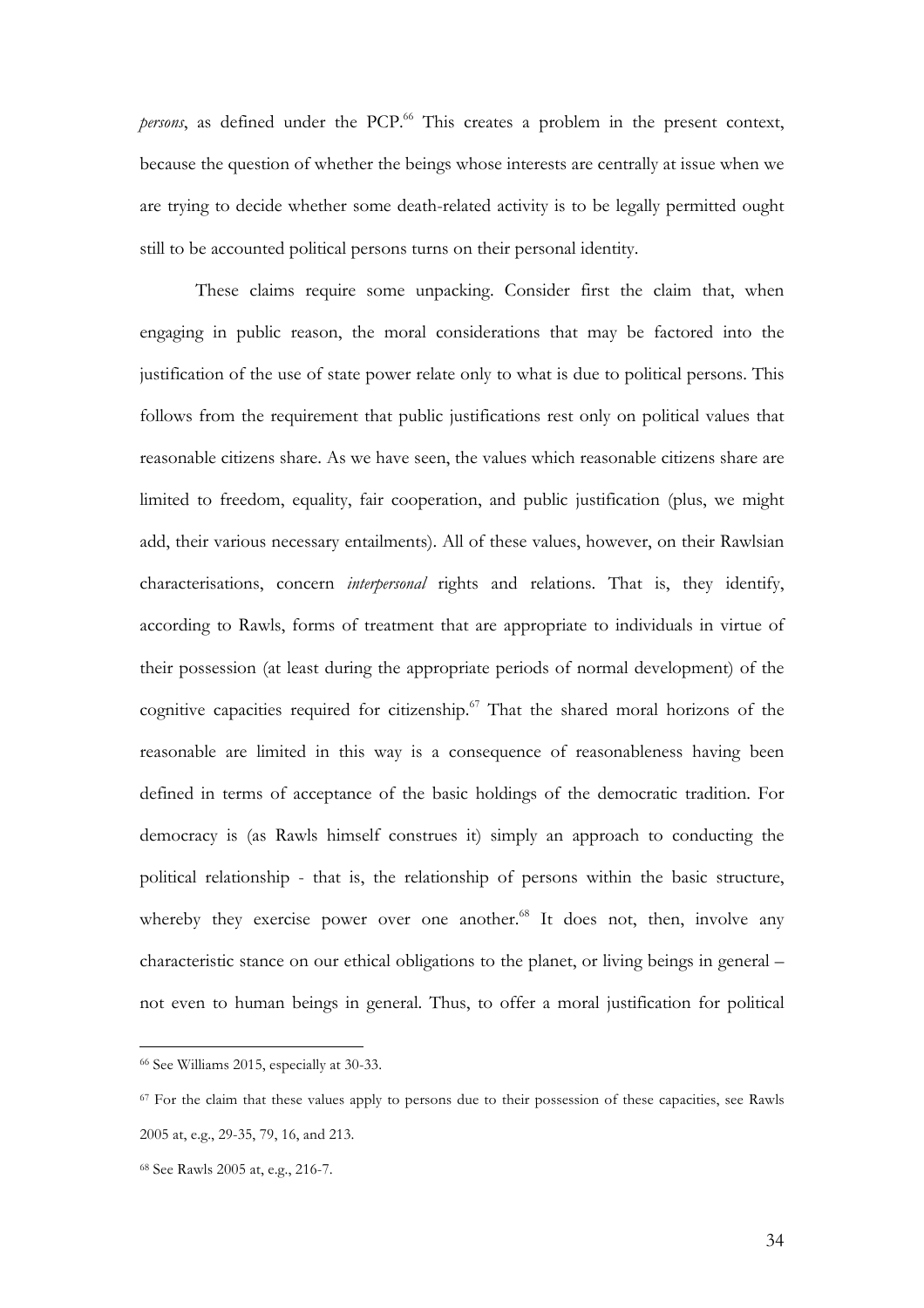action that is acceptable to all reasonable citizens is to defend that action in wholly person-affecting terms.

Now consider the claim that, for public reasoners to determine whether the individuals whose interests are primarily at stake in the choice of a criterion of death should be understood as persons, they must invoke considerations of personal identity. As we saw in section 4, according to the (inclusive) PCP, a person is not necessarily someone who *now* has the cognitive powers needed for citizenship, but someone who has them over the course of a complete life. Of course, none of the moral patients who might be declared dead under the reasonable conceptions of death canvassed in this paper still possess such powers. This means, however, that to assert that they are persons, whose interests count in public reason, one must identify them as late stages of individuals who earlier possessed those powers – that is, as numerically identical with such earlier individuals (as opposed to, say, beings that previously existed in association with persons, and outlasted them, or beings that came into existence only when those persons died). If this is correct then the moralised approach does not offer an alternative, for Rawlsian citizens, to reasoning about death in metaphysical terms. For to isolate the pool of interests that, from the shared public perspective, are relevant to political decision-making, they must settle the question of personal identity *first*.

Suppose, however, that one rejects my claim that political personhood is a necessary condition for a being's interests to be eligible to be tallied into the public justification of a political decision. Suppose, rather, that one takes the view that a being's interest in continued biological life would, whether they are a person or not, be recognised as a legitimate basis for imposing a law, at the bar of reasonable citizens' shared political values. There is still a second problem. Under the moralised approach, Rawlsian deliberators need to come to a judgement about whether further life would indeed be in patients' interests' – a judgement, that is, about whether the future still holds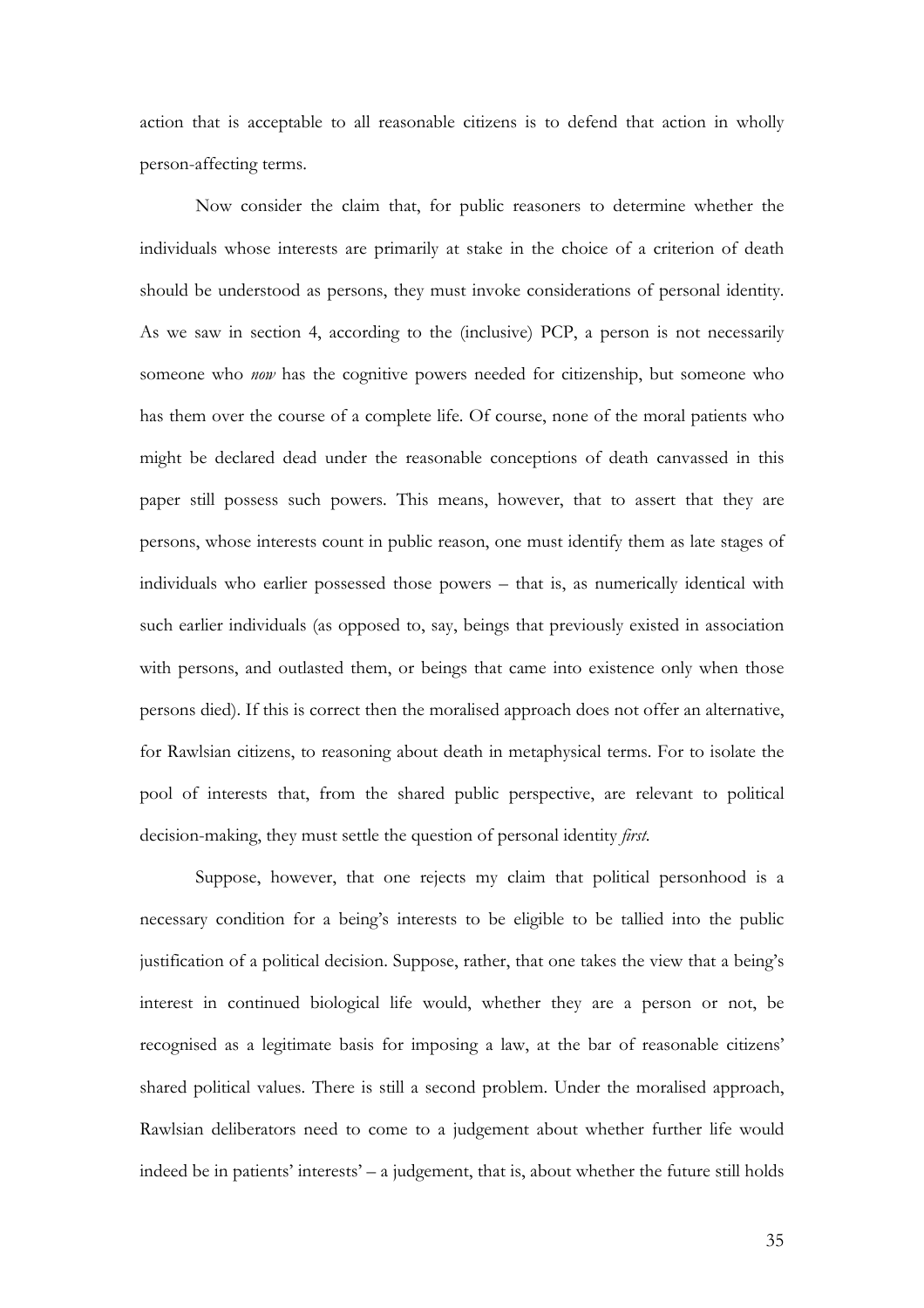any good in prospect for them. Yet, to distinguish between understandings of the conditions under which life remains worthwhile, or to affirm any one of them as the rationale for choosing between legal criteria of death, would be a paradigmatic violation of neutrality between reasonable conceptions of the good. So the moralised approach merely directs decision-makers to swap one prohibited philosophical controversy for another.

To elaborate: bioethicists who defend the moralised approach typically contend that the point at which life ceases to hold prudential value, and death-related activities may safely be carried out, is the point at which the capacity for consciousness is lost. But while the view that life without the possibility of interaction with the world is of no further benefit is clearly reasonable and widely shared, so too is its denial: many reasonable people believe, on religious or non-religious grounds, that life in a nonconscious state, though sadly diminished, remains a precious gift until one breathes one's last. Moreover, reasonable disagreement over what makes human life worth continuing is not confined to the question whether life beyond consciousness remains a good: it also ranges over the issue of whether and under what conditions life may cease to be a benefit for *conscious* beings. Many individuals, for instance, have come to the conclusion, when contemplating a future in a severely demented condition, that there would be no point in going on after the unravelling of the faculties of rationality and self-awareness that make them (in the Lockean rather than Rawlsian sense) persons. Some think, indeed, that it would be intrinsically demeaning to go on in this way. And some may take these claims to be true not only of themselves, but of everyone. That these perspectives on the good are reasonable can once again be confirmed from the fact that none violates the basic political commitments which define the constituency of public justification. To abandon neutrality with respect to them, then, would be to transgress the limits of public reason. Yet this is precisely what the moralised approach requires.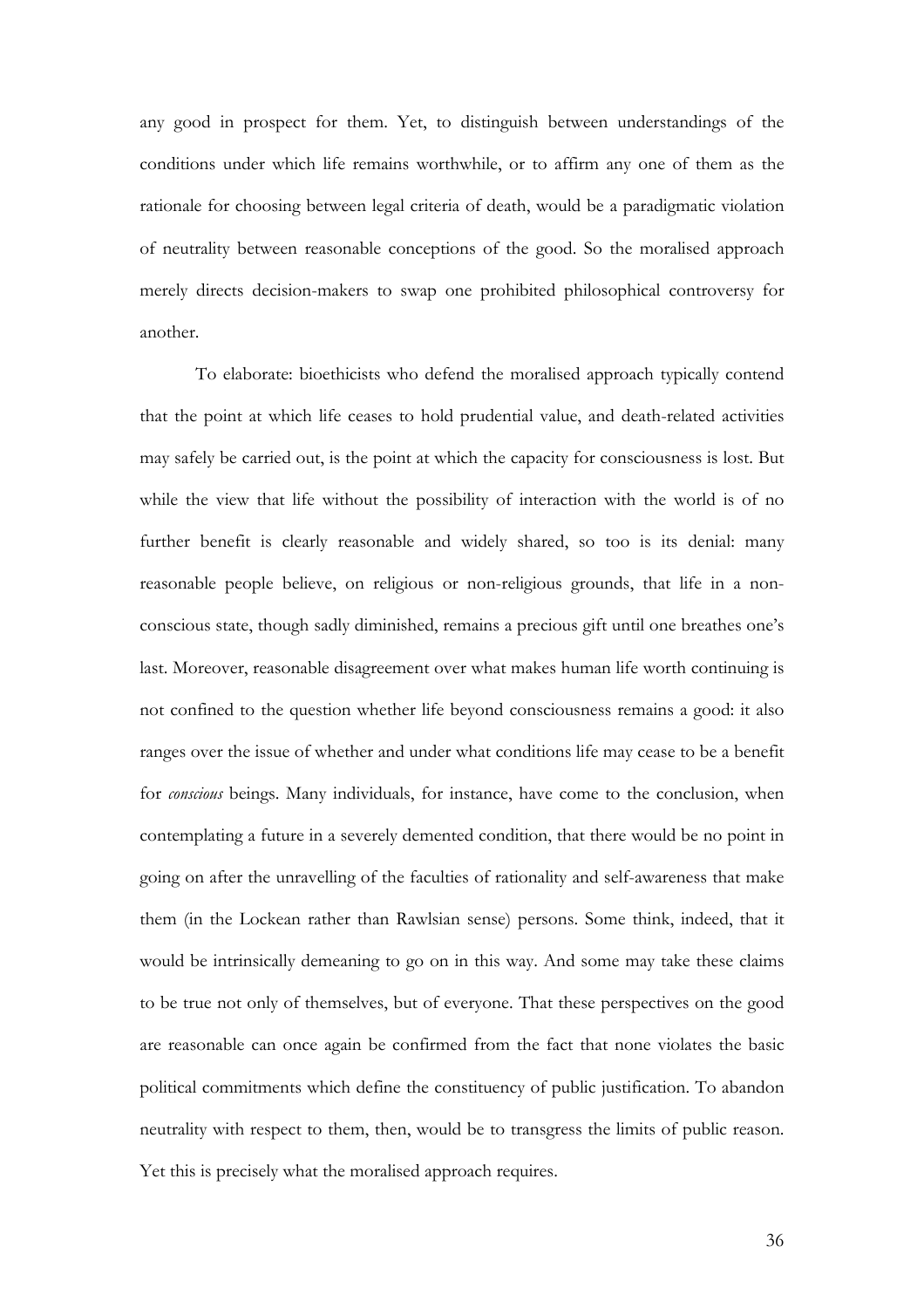This latest impediment to determinacy arises, note, because of what is unavoidably involved in our making judgements about the limits of the interest in continued life. Public reason requires that citizens appeal only to those aspects of the good that any of their reasonable peers can recognise as such, and that they abstain, conversely, from affirming any position that is prejudicial to the latter's complete understandings of the features or determinants of a life worth living. It is impossible, however, to advance a perspective on whether and to what extent the life of an individual retains prudential value while upholding that kind of neutrality. For to pronounce on that question is necessarily to engage in an accounting of the sources and varieties of goodness that will be available or foreclosed to the patient if her life is indeed extended. It is, then, necessarily to take a stand on whether the things which rival conceptions of the good variously identify as contributors to a worthwhile existence are indeed so.

The latter point bears emphasising, because it helps to show that the way is barred to what might otherwise seem a natural Rawlsian response to the problem currently at hand.<sup>69</sup> This response begins by acknowledging the existence of reasonable disagreement over the conditions under which extending biological life can constitute a benefit. But instead of concluding that Rawlsian deliberators are accordingly powerless to specify those conditions, it instead proposes that, from the perspective of public reason, the point at which it is appropriate, ceteris paribus, to treat a human being as dead is the point at which it becomes possible for reasonable people to diverge on the question of whether further life is capable of serving that being's interests. To identify when this stage is reached, we must consult the beliefs that reasonable people are stipulated to share on the subject of the good. And in essence, the relevant beliefs are that persons

<sup>69</sup> I am indebted to an anonymous reviewer who suggested this response, along with its idea of a 'political conception of a worthwhile existence', to which I turn momentarily.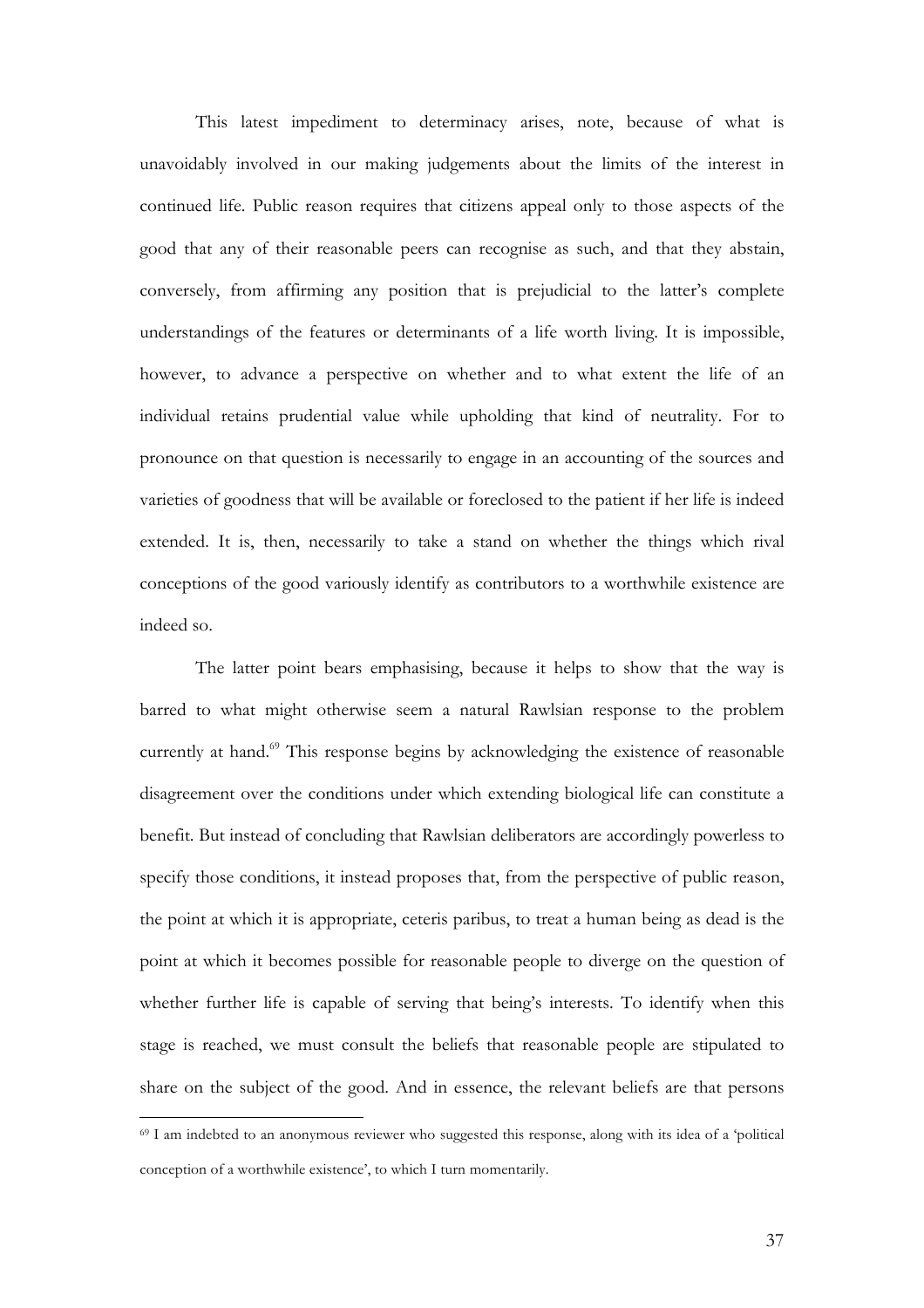have three basic or 'higher-order' interests: one interest in developing and exercising each of their two moral powers to the degrees required by liberal citizenship, and a third in rationally pursuing their determinate conceptions of the good.<sup>70</sup> These beliefs imply that, for at least as long as the possibility of realising these interests exists, our futures hold the possibility of further good. But, the anticipated Rawlsian response now suggests, once an individual's capacities for moral and rational agency have been irreversibly lost, the higher-order interests are no longer engaged by the decision whether to extend her life, and reasonableness therefore does not require citizens to accept that doing so would be worthwhile. Thus, the point at which life can no longer be publicly acknowledged as prudential valuable is the point at which one no longer possesses the native endowments required for satisfaction of the higher-order interests. Insofar as this understanding of the benefits of existence is derived from the content of the reasonable, the response concludes, we can appropriately think of it as a *political conception of a worthwhile life*.

Although this understanding of the scope of the interest in continued life is clothed in Rawlsian language, I believe that it does not respect the limits of public reason. Before arguing for this claim, however, it is worth noting that the attractions of the envisaged solution to public reason's indeterminacy problem are likely to evaporate for most Rawlsians once we clarify what more precisely it implies. For it commits us not merely to the view that the irretrievably comatose have no publicly recognisable interest in continuing to live, but also to the view those who remain conscious (or indeed selfconscious), though in a state of dementia or cognitive impairment sufficiently severe to preclude active citizenship and rational project pursuit, can likewise be subsumed into the category of the dead (at least other things equal). Yet, while it would be reasonable, in the specialist Rawlsian sense, for one to think that this is so, it is difficult to overstate just

<sup>70</sup> See Rawls 2005 at, e.g., 74.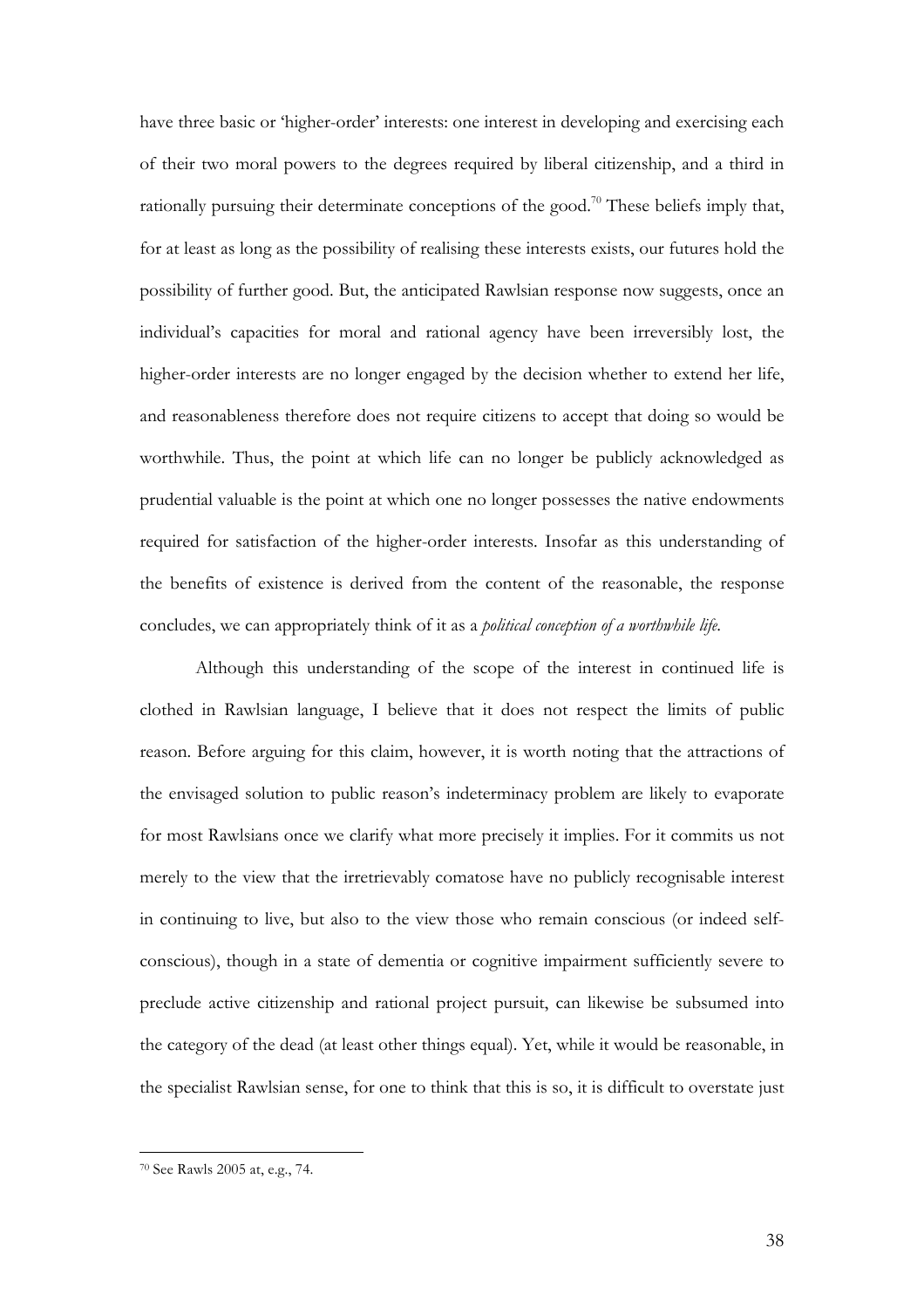how radical - as well as, for all but a few, how deeply unpalatable – this conclusion is. And accordingly, if this conclusion is indeed one that citizens must acquiesce in when adopting the perspective of public reason, then while consensus liberalism will have evaded the incompleteness objection, it will instead be significantly damaged by the fact of its conspicuous breach with prevailing considered moral judgements.

To be sure, a defender of the proposal under examination may want to insist that judgements that conflict with the determinations of public reason – whether reached by the citizens of a consensus liberal polity, or by political philosophers – are simply to be disregarded. But this will not do. It is true, of course, that citizens who prove willing to use their political power to resist the policy positions yielded by public reason thereby render themselves unreasonable. But insofar as consensus liberalism seeks to explain how a liberal constitutional regime can achieve 'stability for the right reasons' – stability, that is, based on willing endorsement of the primacy of public reason, as opposed to a mere balance of political forces – it cannot remain indifferent to whether otherwise reasonable citizens find, in significant number, that the implications of public reason, when teased out, are intolerable enough for them to have cause to abandon their duties of civility. On the contrary, as Rawls himself writes, consensus liberalism must 'hope' that the answers to political questions reached by public reason turn out to be within the 'leeway' that reasonable citizens' convictions allow them to accept, 'even if reluctantly'.<sup>71</sup> Moreover, even consensus liberals who would sever their theory's connections with the notion of stability for the right reasons must be sensitive to whether *you and I, here and now*, as Rawls would put it, find that the practical implications of public reason fall foul of our considered judgements in reflective equilibrium.<sup>72</sup> For if consensus liberalism fails

<sup>71</sup> Rawls 2005: 246.

<sup>72</sup> This second consideration remains relevant, then, to, e.g., Jonathan Quong. For while Quong defends an 'internal conception' of consensus liberalism, whereby political arrangements need be acceptable only to a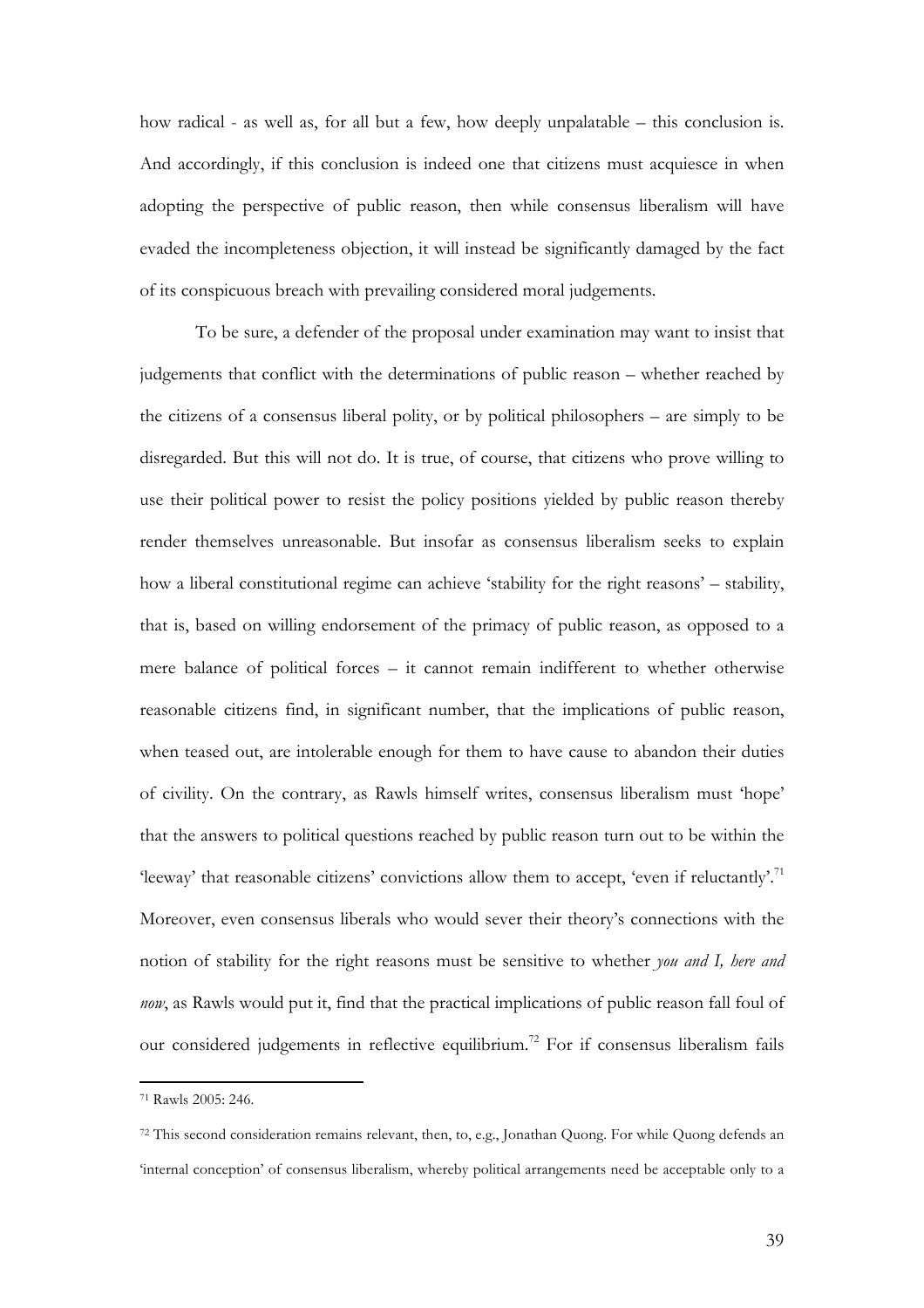this philosophical test, there is no higher court of appeal, as it were, at which it can be vindicated.

In any event, I also believe, to reiterate, that what was earlier referred to as the political conception of a worthwhile life cannot be put forward within the strictures of public reason. Indeed, the phrase 'political conception of a worthwhile life' is, it seems to me, a contradiction in terms. The fundamental problem with the proposal that public reasoners take up this conception is, I submit, as follows. To say that, as far as the public point of view is concerned, there are no grounds for prolonging life after the loss of the moral powers is to say, by implication that, from that same point of view, hedonic pleasure, for example, or the satisfaction of whatever preferences individuals without moral and rational agency may still be capable of forming, are not intrinsic contributors to a worthwhile existence – contributors, that is, independently of the fact of having been chosen by a person as an end. It is therefore to say, by further implication, that citizens who follow reasonable conceptions of the good that do regard pleasure, or preference satisfaction (or what have you) as intrinsic goods, and direct that they be promoted accordingly (within the limits of justice), are wasting their time. These claims will seem implausible to many of us. But more pertinently, there would be nothing meaningful left of neutrality over the good if consensus liberalism were to permit them to be made.

Indeed, it is precisely on these grounds, I take it, that Rawls specifically cautions us that public reason must abjure evaluations of people's overall quality of life or level of

<u> 1989 - Jan Samuel Barbara, martxa a shekara 1980 - Anna a shekara 1980 - Anna a shekara 1980 - Anna a shekar</u>

hypothetical constituency of reasonable citizens whose commitment to upholding the outcomes of public reasoning never wavers, he nonetheless accepts, if I understand him correctly, that consensus liberalism must be justified *to us*, from the perspective of the philosopher, in reflective equilibrium. See Quong 2011: ch.s 5-6 (on the internal conception), and 155-6 (on the role of reflective equilibrium in justifying consensus liberalism).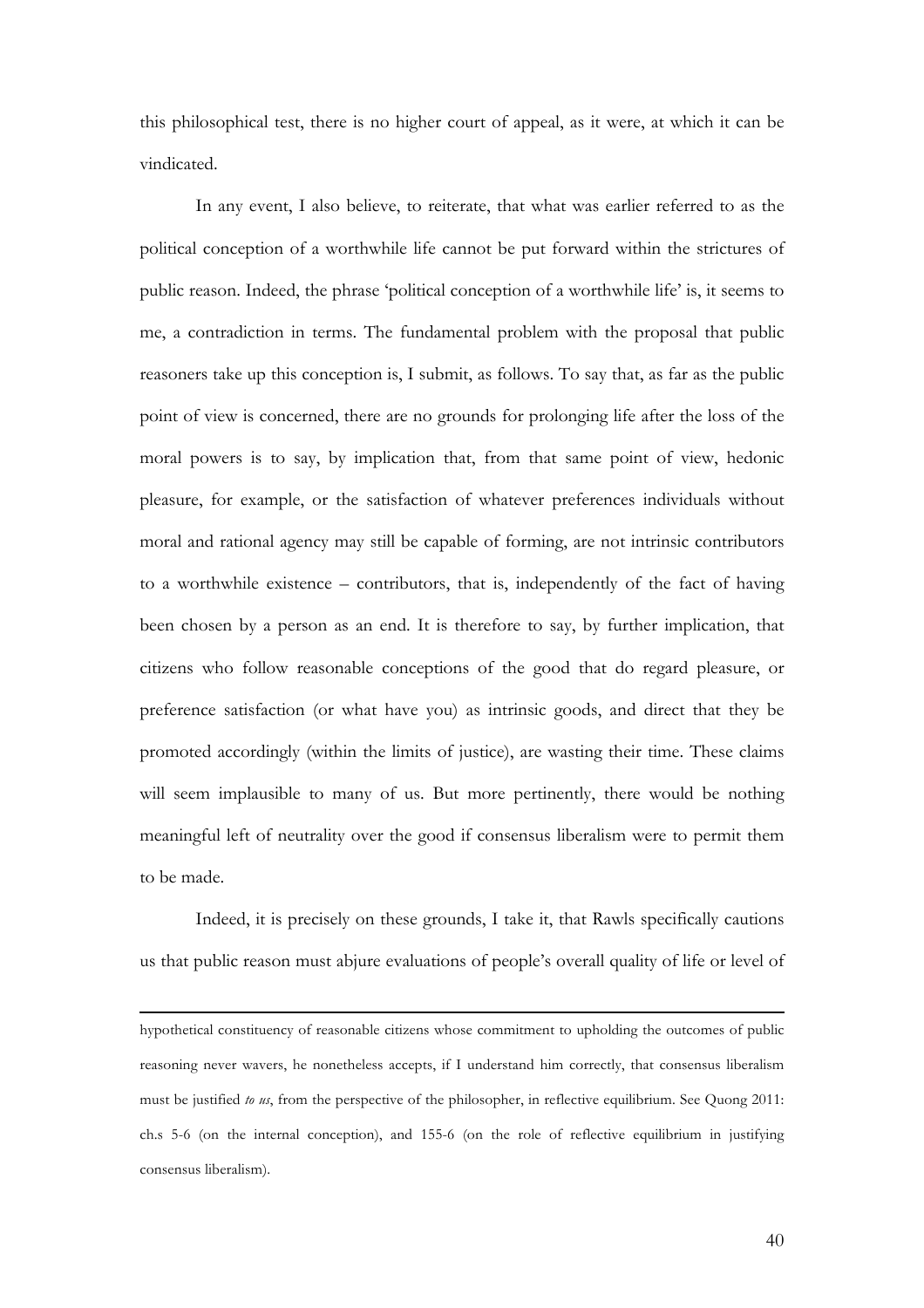wellbeing.<sup>73</sup> He argues that, for political purposes, assessments of how well-off people are (or would or will be) should be conducted instead in terms of their shares of primary social goods - despite the fact that 'primary goods are clearly not anyone's idea of the basic values of human life and must not be so understood'.74 Rawls seems not to have anticipated, then, that for resolving certain political questions, quality-of-life assessments may be indispensable, and the metric of primary goods not an acceptable substitute. In what is, as far as I can tell, his sole explicit reference to the interest in continued life, and its relevance to political decision-making, Rawls says only that 'any workable political conception of justice that is to serve as a public basis of justification… must count human life… as in general good'.<sup>75</sup> The words 'in general' here mask public reason's difficulties (as, for that matter, does the word 'human').

I conclude, then, that the moralised approach is a dead end for public reason. I have argued that the political values shared by Rawlsian citizens enjoin respect only for the interests of political persons, and that public reason is therefore hamstrung by its inability to confirm whether human beings at the end of life, whose cognitive endowments have decayed, remain persons in the relevant sense, without recourse to metaphysics. If I am wrong about that, however, and a being's interests are to be factored into the public justification of political arrangements irrespective of whether they belong to persons, public reason will still be unable to identify a point at which a patient's interest in further life runs out without violating neutrality over the good. (Finally, if I am wrong about *that too*, and what public reason instead requires is that citizens acquiesce in the conclusion there are no grounds for extending life once the three publicly-recognised higher-order interests of persons are no longer engaged, then

<sup>73</sup> See Rawls 2005: 188.

<sup>74</sup> Rawls 2005: 188.

<sup>75</sup> Rawls 2005: 177.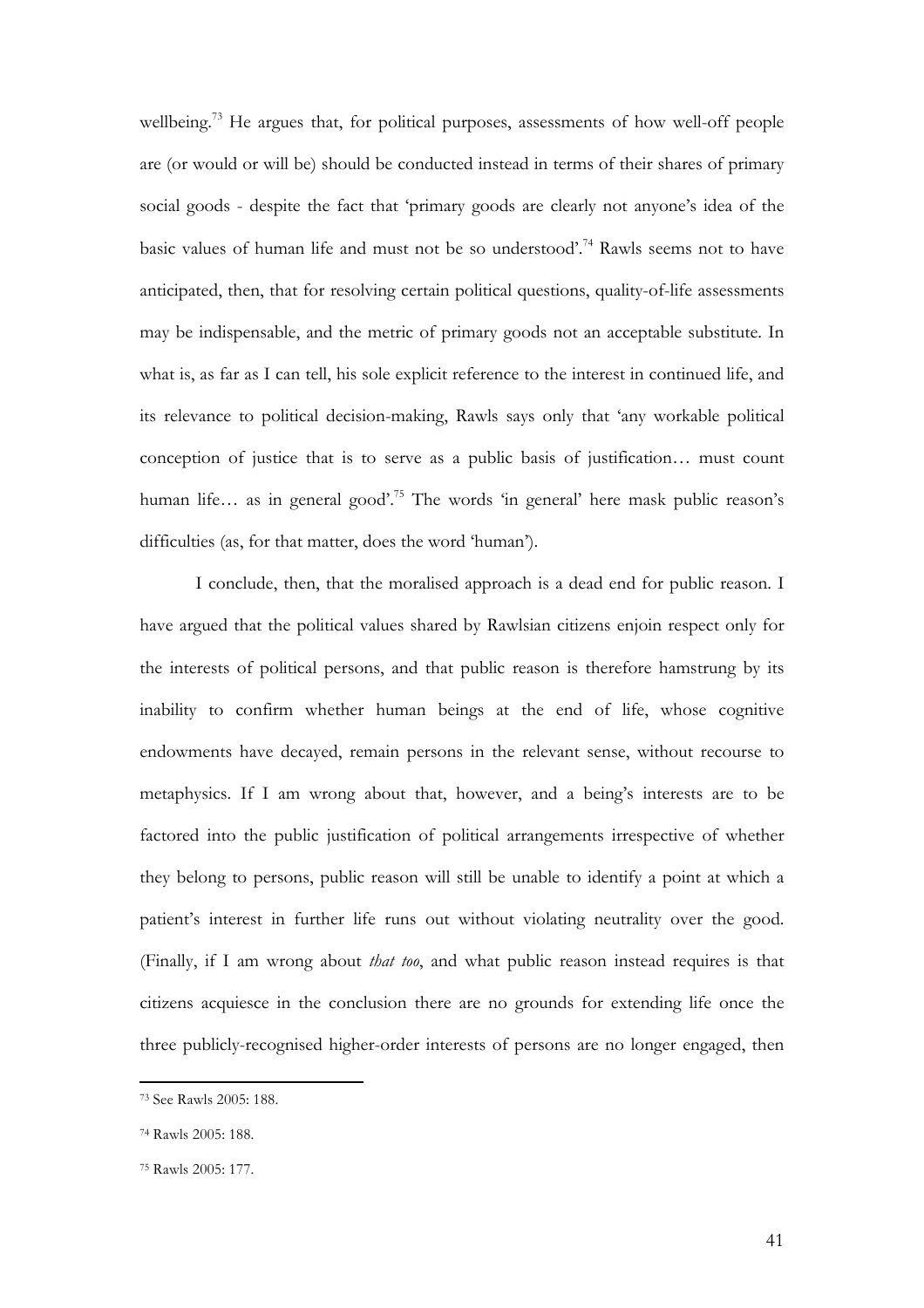we have also seen that consensus liberalism will still not be saved, but rather exposed to new objections which seem at least as grave as the original incompleteness objection.)

There is a certain irony to these findings. Ethics has recently witnessed considerable movement towards the view that the metaphysical truth about our identity and survival is of much less practical significance, prudentially and morally, than has conventionally been assumed.76 It appears, however, that consensus liberalism, under which public justification must be, in Rawls's famous slogan, 'political, not metaphysical', cannot derive the expected benefit from these developments.

## **7. Third-party interests**

 

I have now argued that public reasoners cannot decide between reasonable criteria for determining when a person has died by (a) metaphysical reasoning; (b) reasoning about the implications of their shared conception of the person; (c) consulting the resources of biological science; or (d) reasoning about the way in which the relevant policy options would impact upon patients' interests. Since these options seem to exhaust the viable possibilities, I submit that we are justified in concluding at this point that public reason does indeed have an indeterminacy problem with respect to the political question of death.<sup>77</sup>

<sup>76</sup> A powerful recent articulation of that position appears in the work of David Shoemaker. See, e.g., Shoemaker 2016.

<sup>&</sup>lt;sup>77</sup> If an earlier argument of mine was correct, this conclusion contrasts interestingly with the way public reason handles the primary moral problem arising at the *beginning* of life: abortion. While public reason is unable to specify, I have here maintained, whether a range of patients with eroded psychological, neurological, and physiological functioning remain living persons under the PCP, or have (publiclyrecognisable) interests that tell against treating them as dead, we can be certain – or so I have contended elsewhere - that fetuses are *not* political persons at any stage of pregnancy, and hence are at no point eligible for the protection that that status confers. For even under the inclusive PCP, the political relation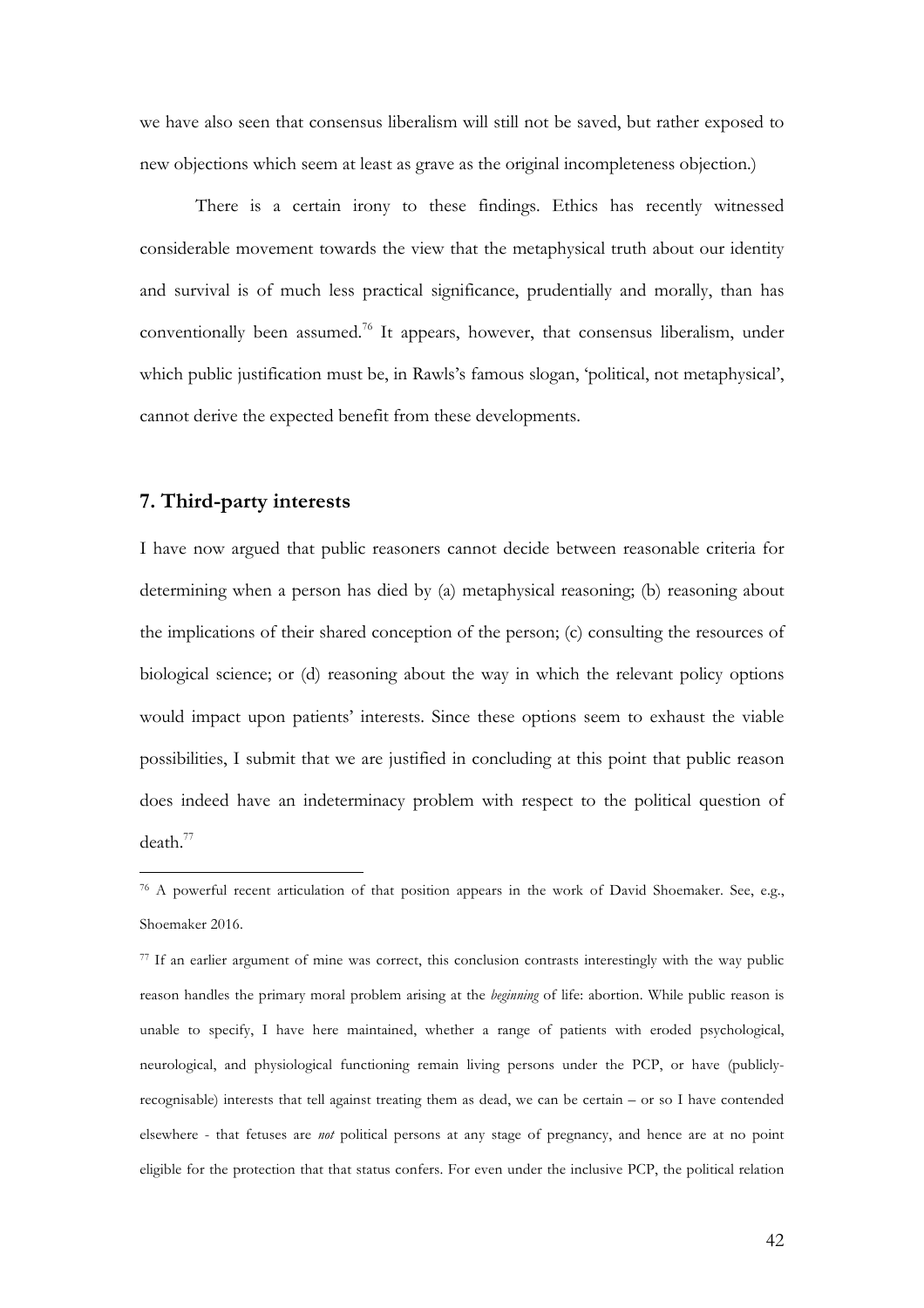This verdict comes with a caveat. In asking what conclusions Rawlsian deliberators would be warranted in drawing about death, I have implicitly assumed that, to make a decision, they require access to reasons pertaining to the intrinsic properties of the patients who stand to be pronounced dead under the various criteria at issue. Someone might think, however, that even if reasons of the latter sort are unavailable, citizens may nonetheless be able to make headway by reasoning instead about the effects that implementing the candidate criteria may have on the publicly-relevant interests of third parties, or society at large. I accept that appeal to third-party-focused reasons might *in some societal contexts* enable public reasoners at least to narrow the field of public policy <u> 1989 - Jan Samuel Barbara, martxa a shekara 1980 - Anna a shekara 1980 - Anna a shekara 1980 - Anna a shekar</u>

between persons within the basic structure is taken to extend only between birth and death. By that token, while public reason fails to deliver a verdict regarding when we are to be considered dead, its verdict regarding abortion seems both determinate and radically permissive (indeed disturbingly so, as most would think). See Williams 2015.

Matthew Kramer has newly disputed my earlier position. While he is likewise a critic of public reason's management of the abortion controversy, he believes that 'the Rawlsian conception of persons does not *in abstracto* entail or exclude the personhood of foetuses' (2017: 152-5). This view requires that Kramer discount various statements by Rawls to contrary effect – as when, e.g., Rawls claims (2005: 41) that, before entering society by birth, 'we have no prior identity'. Yet while I think Kramer's understanding of the PCP does not square with the Rawlsian account, I cannot make that case here. Notice, however, that even if his interpretation of the PCP were right, it would not follow, as he contends, that resolving the problem of abortion via public reasoning is 'impossible' (Kramer 2017: 92). Kramer assumes too readily, in particular, that appeals to women's prerogatives to prioritise themselves over their fetuses (irrespective of the latter's moral status) can justify abortion under only rare circumstances, when it seems at least reasonable for a citizen to argue that, given the burdens of pregnancy and childbirth, such appeals justify abortion frequently, or indeed always. Nor does Kramer anticipate that, where public reasoning runs out, consensus liberalism might call for a procedural resolution to the problem at hand. And *that* means, I believe, that like others he misses the ultimate practical and moral significance of indeterminacy in public reason, as I develop it below.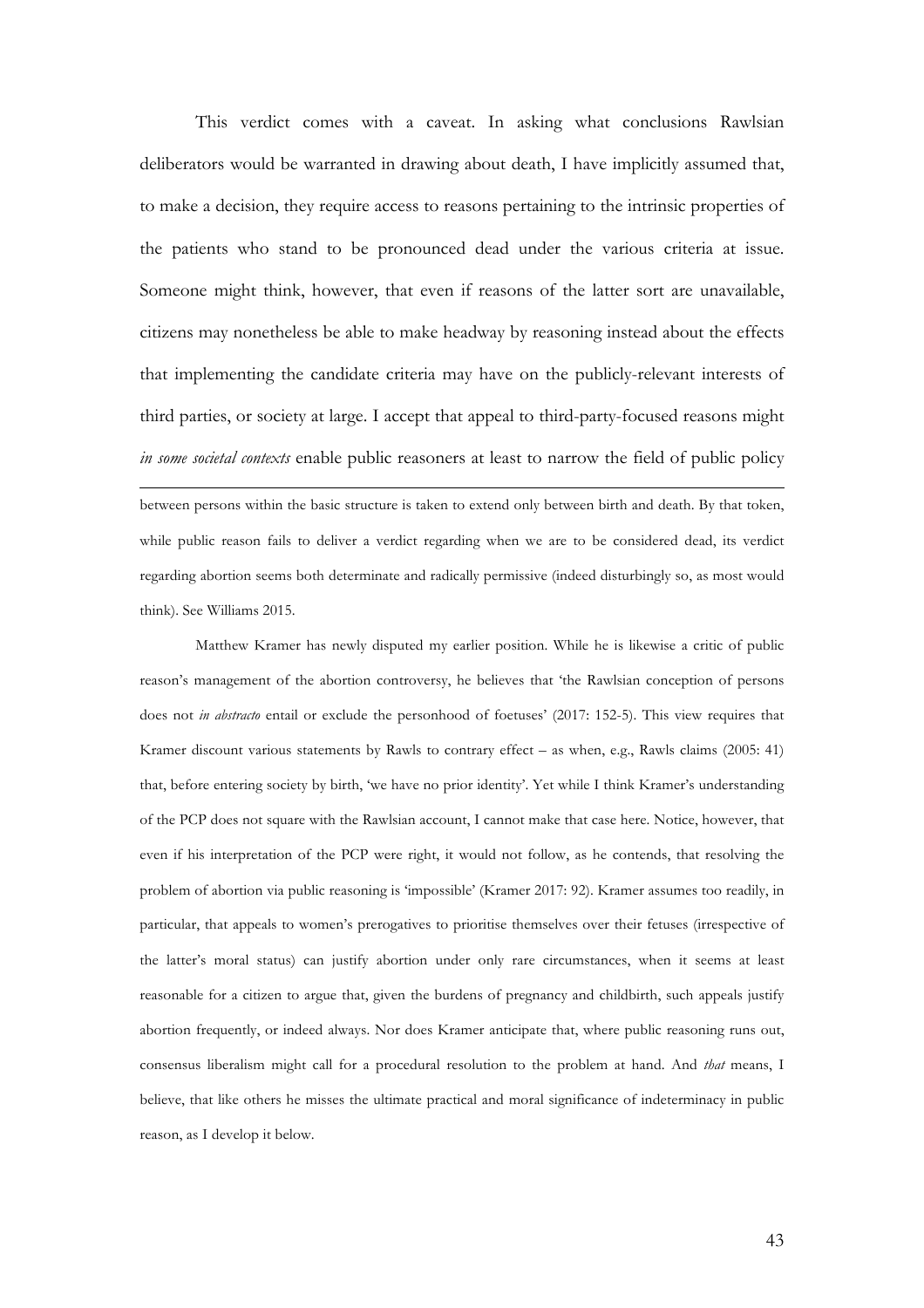options – conceivably even to the point of resolving the policy question altogether. Yet, it would be a mistake to think that the availability of these reasons adequately alleviates the indeterminacy problem that I have developed thus far.

Any attempt by citizens to reason their way to conclusions about when patients should be declared dead on grounds of considerations of the foregoing sort would, I take it, have to proceed in a particular way. One would have to say that, while public reason cannot offer any answer to the question of whether those patients are living persons who retain lives of value, the interests of third parties are sufficient to carry the day no matter what the answer might be assumed arguendo to be. To be sure, it seems that nobody could reasonably argue, in that vein, that whether or not a patient, P, is assumed to be a person with a life worth living at time  $t_1$ , we should nonetheless go ahead and treat him as dead at  $t_1$ , as a means of securing the benefits that would thereby accrue to, say, people on organ waiting lists. For so to argue would express a readiness to engage in the instrumentalisation of persons that is incompatible with the special priority of basic rights over the general welfare – a priority which, according to Rawls, any sufficiently liberal understanding of justice will endorse.<sup>78</sup> It does, however, seem possible for citizens to argue that, even if P really were dead and beyond harm at  $t_1$ , he still ought not to be declared so, on grounds that adopting the relevant criterion of death would cause too much third-party harm. Citizens might be able to make a compelling case, for instance, that given prevailing social attitudes, pronouncing patients dead at that stage would attract too much public hostility, or unduly damage trust in doctors or state officials.

It seems to me that it would be implausible to try to defend consensus liberalism's handling of the problem of death on grounds that, although it prevents

<sup>78</sup> See Rawls 2005 at, e.g., 450.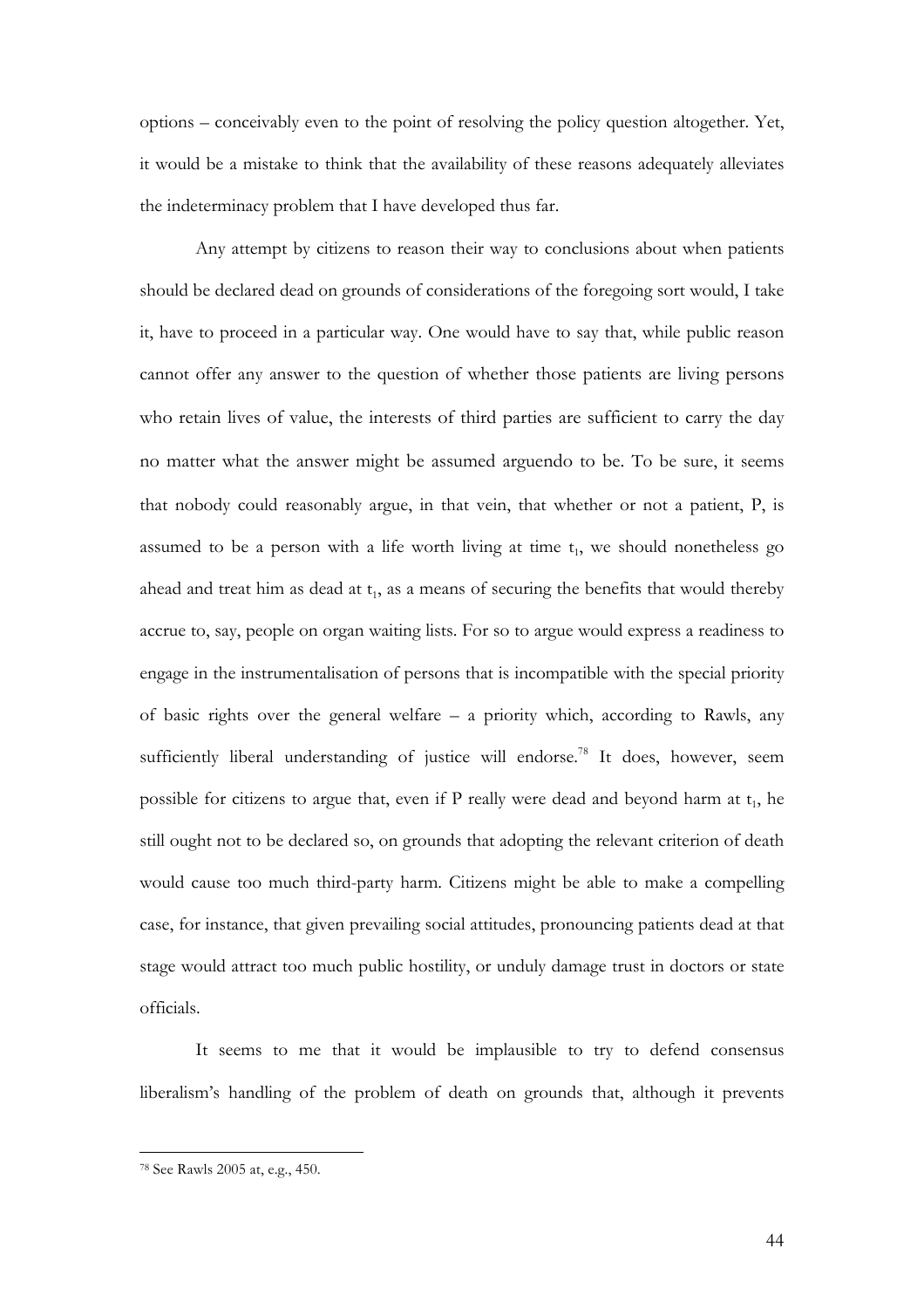citizens from asking morally pertinent questions about patients themselves, it at least allows them to whittle down their policy options with reference to their third-party effects. For it would be far more natural to conclude that, if public reason forces this degree of reliance on third-party interests, its rules are unduly burdensome. Irrespective of its surface plausibility, however, reasons pertaining to third-party effects are too contingent on variable social circumstances for the envisaged defence of public reason to be relied upon as generally applicable. Although such reasons *might* be an aid to deliberators, given a particular confluence of social attitudes, institutions, practices, and so on, we cannot be expected to grant that they will always come to the rescue. It is appropriate that public reason be judged in part on the basis of its consequences for cases in which, given the social facts, there happens to be no reasonable criterion of death of which citizens could claim, with appropriate warrant, that it would cause significant third-party harm, or in which it is clear that any such harms would be more than compensated by benefits.

On these grounds, in what follows I propose to set third-party-focused reasons aside as the source of a potential solution to the indeterminacy problem I have identified. We can simply stipulate, without extravagance, that we are considering public reason's performance under societal conditions in which these reasons would not provide a catalyst to decision-making.

What would follow from this fact? Proponents of the incompleteness objection have generally assumed that, where public reason proves unable to answer some question for which its use is mandated under the duty of civility, this suffices to show the permissibility of appealing to non-public reasons, and hence the falsity of the claim that doing so, within the relevant class of political decisions, is morally wrong. As Andrew Williams and Micah Schwartzman have argued, however, that conclusion does not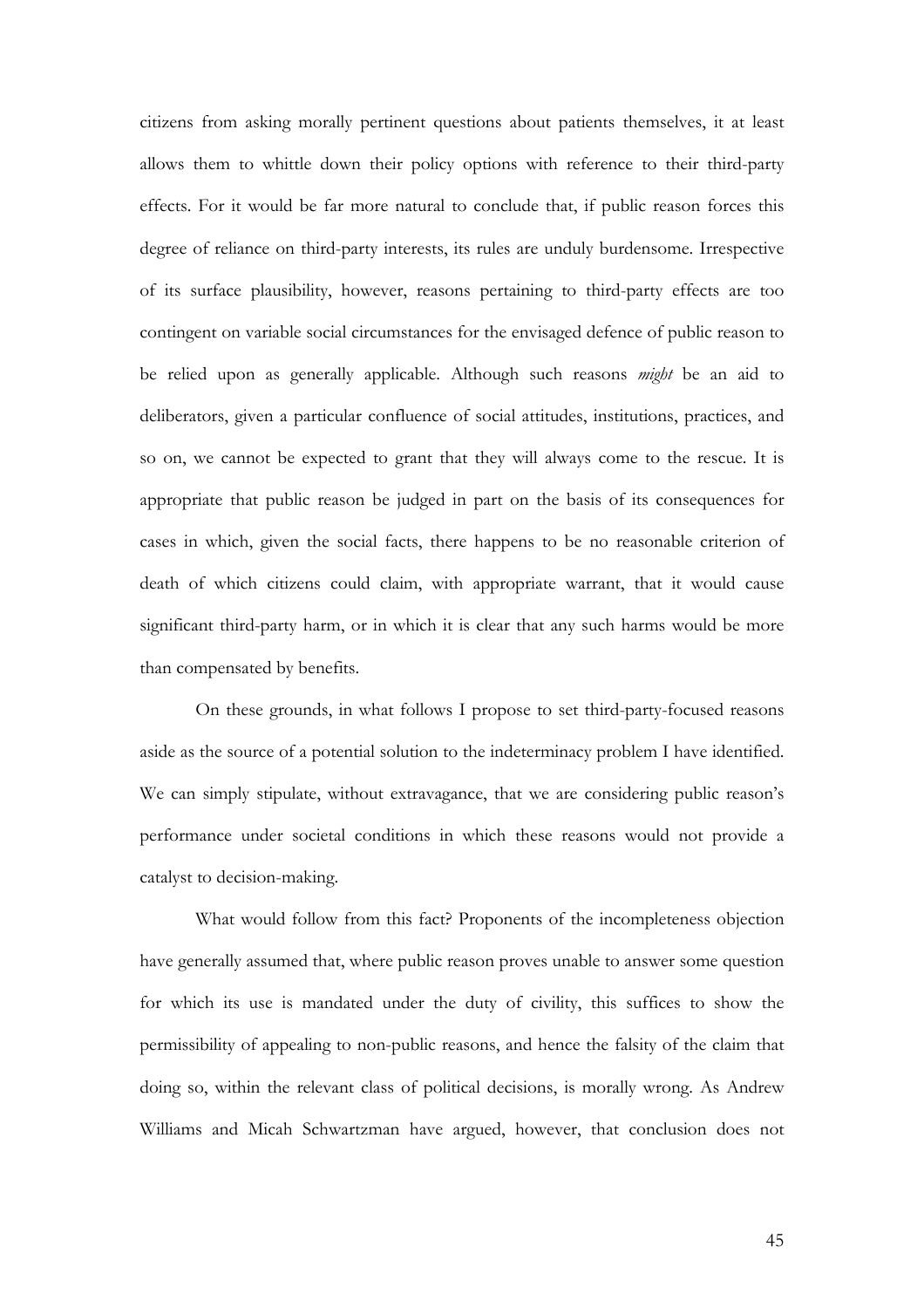follow.79 For selection of a legislative course of action by non-public reason may not be the only remaining alternative. And if it is indeed objectionably sectarian to govern free and equal persons in accordance with non-public reasons, as consensus liberalism claims, then these other possibilities must first be explored.

### **8. Coping with indeterminacy: five unsuccessful strategies**

Schwartzman has identified no less than five distinct strategies that citizens might employ to cope with incompleteness in public reason without reaching for their comprehensive doctrines.<sup>80</sup> They are: (1) 'intrapersonal delegation', or deferral of a decision until later, when further public reasons may have come to light; (2) deference to others who claim to have succeeded where one has failed to answer the relevant question by public reason alone; (3) moral accommodation between opposing perspectives; (4) calling time on deliberation, and proceeding to a majority vote; (5) random adjudication, by a procedure such as a coin flip. The efficacy and moral appropriateness of these strategies has so far not received much attention, and our investigation provides a good opportunity to do so. In this penultimate section I argue that, in the case of indeterminacy over the definition of death, the ideal of public reason requires (5), and that, insofar as it does so, the ideal is objectionable.<sup>81</sup>

It is not entirely clear how many of Schwartzman's strategies he takes to be applicable to cases of indeterminacy in public reason, as opposed to the different problem of inconclusiveness. The only approach which he rules out explicitly – calling it

<sup>79</sup> See Williams 2000: 209-11, and Schwartzman 2004: 209-14.

<sup>80</sup> Schwartzman 2004: 209-14.

<sup>81</sup> Some parts of this argument refine and expand upon parallel claims which I have defended elsewhere about the utility of Schwartzman's proposals in the different context of *global* public reason. See Williams 2016: 18ff.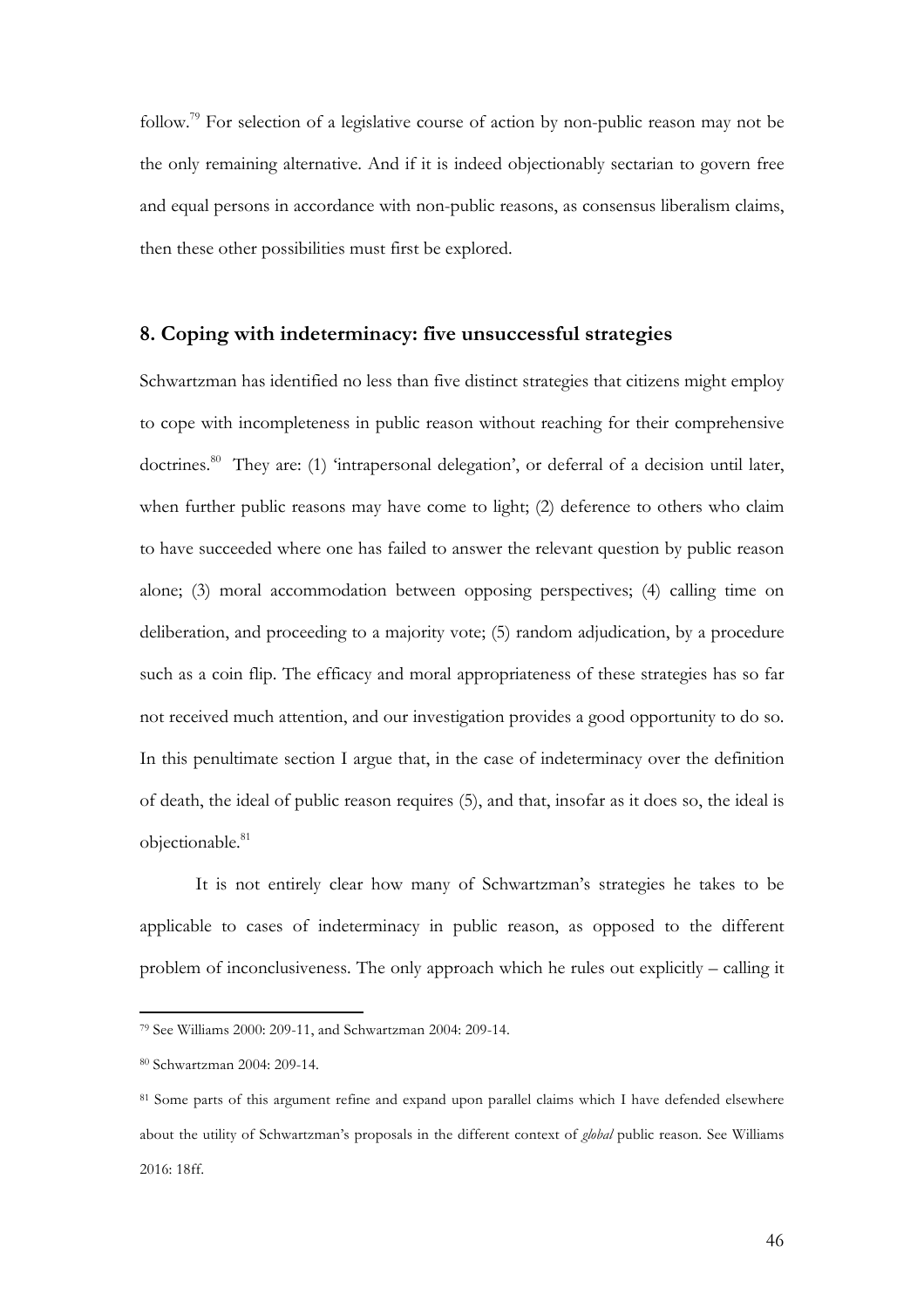'useless in the face of indeterminacy' - is  $(4)$ .<sup>82</sup> It is worth pausing to clarify why. Recall from earlier that public reason is indeterminate when it provides, as in the present case, insufficient reasons to justify one's venturing to choose in any way from among the relevant policy options, and inconclusive when citizens find that they have sufficient reasons to adopt their various competing policy preferences, but public reason cannot bring them into agreement regarding which is best justified, by vindicating any option beyond reasonable doubt. Democratic selection of an inconclusively justified policy appears fully compatible with the ideal of public reason. For the policy imposed is indeed justified, so those who propose it can sincerely attest, by a reasonable balance of public reasons, even if many do not consider it optimal, or most reasonable. That claim cannot be made, however, where public reason is indeterminate. If no policy is supported or ruled out by public reason, then citizens who are nonetheless able to reach a judgement must have done so on the strength of their comprehensive doctrines. And enforcement of those judgements by a democratic majority would be a straightforward violation of the Rawlsian ideal.

With (4) eliminated, then, let us consider Schwartzman's other proposals. I assume that (1) and (2) are also irrelevant here. For if it is correct that public reason supplies insufficient grounds to make a decision about the definition of death because it prohibits appeal to the necessary philosophical considerations, then deferring the decision until later, or looking to someone else, will not help.

At first sight, proposal (3), for moral accommodation, might seem no more promising. The only form of accommodation that Schwartzman mentions explicitly is compromise-brokering. And it may be difficult to imagine what compromise between proponents of opposing definitions of death would even look like, let alone to envisage

<sup>82</sup> Schwartzman 2004: 211. Quong (2013), on the other hand, appears to believe that at least (1), (3) and (5) are relevant to indeterminacy.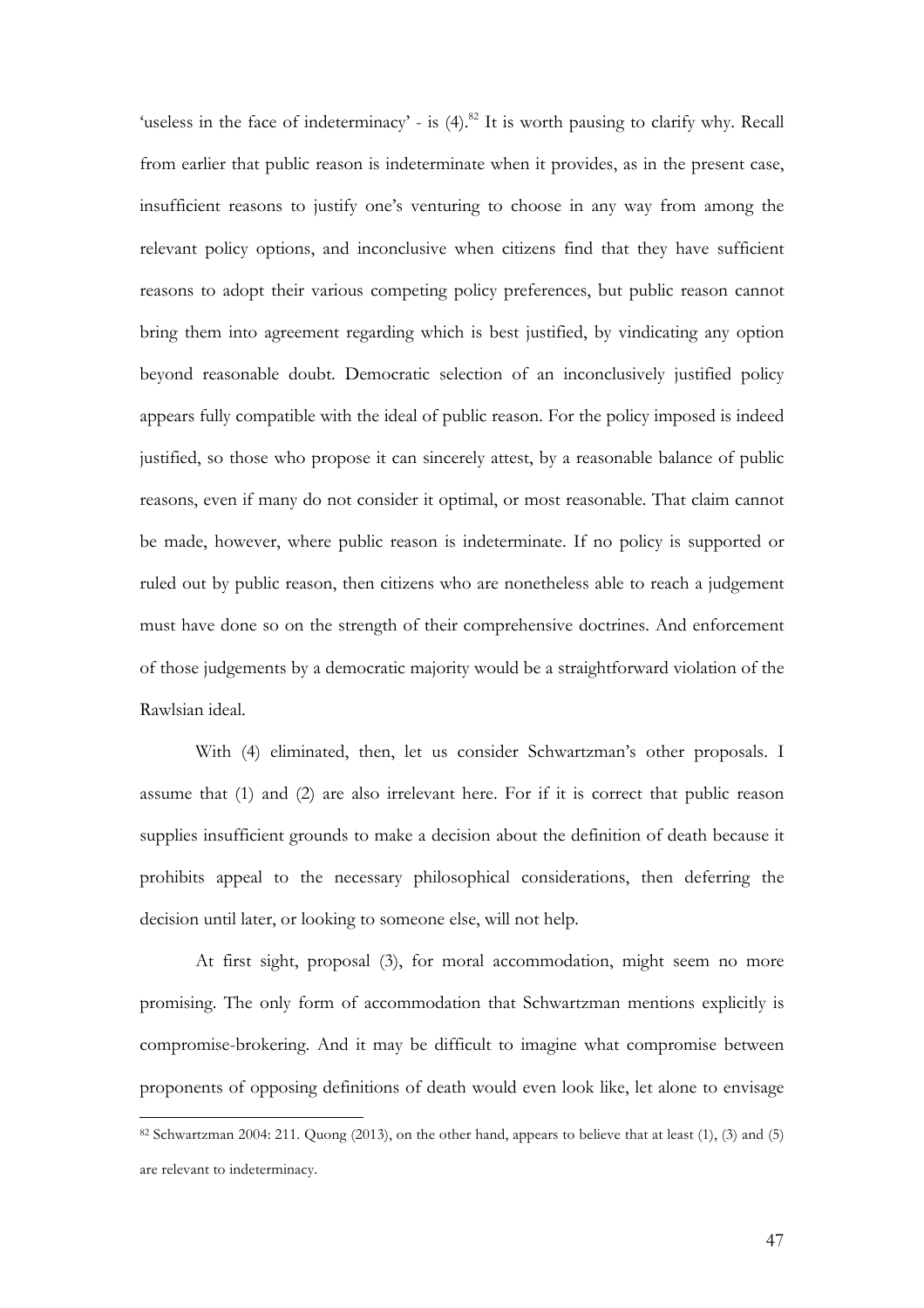the prospects for obtaining one being any more than extremely remote. After all, compromise on this issue would generally mean, for one side, acceding to some people's lives being ended prematurely, and for the other agreeing to the pointless squandering of organs and other scarce resources. Depending on the factions involved, however, and their particular concerns, compromise may sometimes be conceivable. But even if it were, it is ruled out in cases of indeterminacy, for reasons that run parallel to those ruling out resolution by democratic voting. Suppose that public reason is indeterminate between policies  $P_1$ ,  $P_2$ , and  $P_3$ , and that the public is split between advocates of  $P_1$  and  $P<sub>3</sub>$ . As before, since no policy is supported by public reason, if citizens are nonetheless able to reason their way into a preference, it must be by reference to their non-public doctrines. Compromise on  $P_2$ , in this context, means agreeing to govern by striking a balance between those doctrines. And that approach to political decision-making is condemned by the Rawlsian view as 'political in the wrong way'.<sup>83</sup>

This conclusion also applies to another, somewhat different potential strategy for reaching moral accommodation between differing perspectives on death.<sup>84</sup> Here we select a criterion of death on the basis that all reasonable perspectives can at least agree that its satisfaction is sufficient for the death of a person. Assuming a society in which all reasonable views are represented, this would presumably yield a criterion of death as the irreversible breakdown of biological functioning to the point where both the cardiopulmonary and whole-brain standards are met. Moral accommodation in this form is not naturally described as compromise, because, while it aims at a policy that is in one respect acceptable to all parties (it ensures that nobody will think that the law declares people dead prematurely), it is not an attempt to split the difference between existing policy proposals, or to find a settlement that the opposing camps themselves deem

<sup>83</sup> Rawls 2005 at, e.g., xlv.

<sup>84</sup> I am grateful to Paul Billingham and Jeff McMahan for suggesting that I consider this possibility.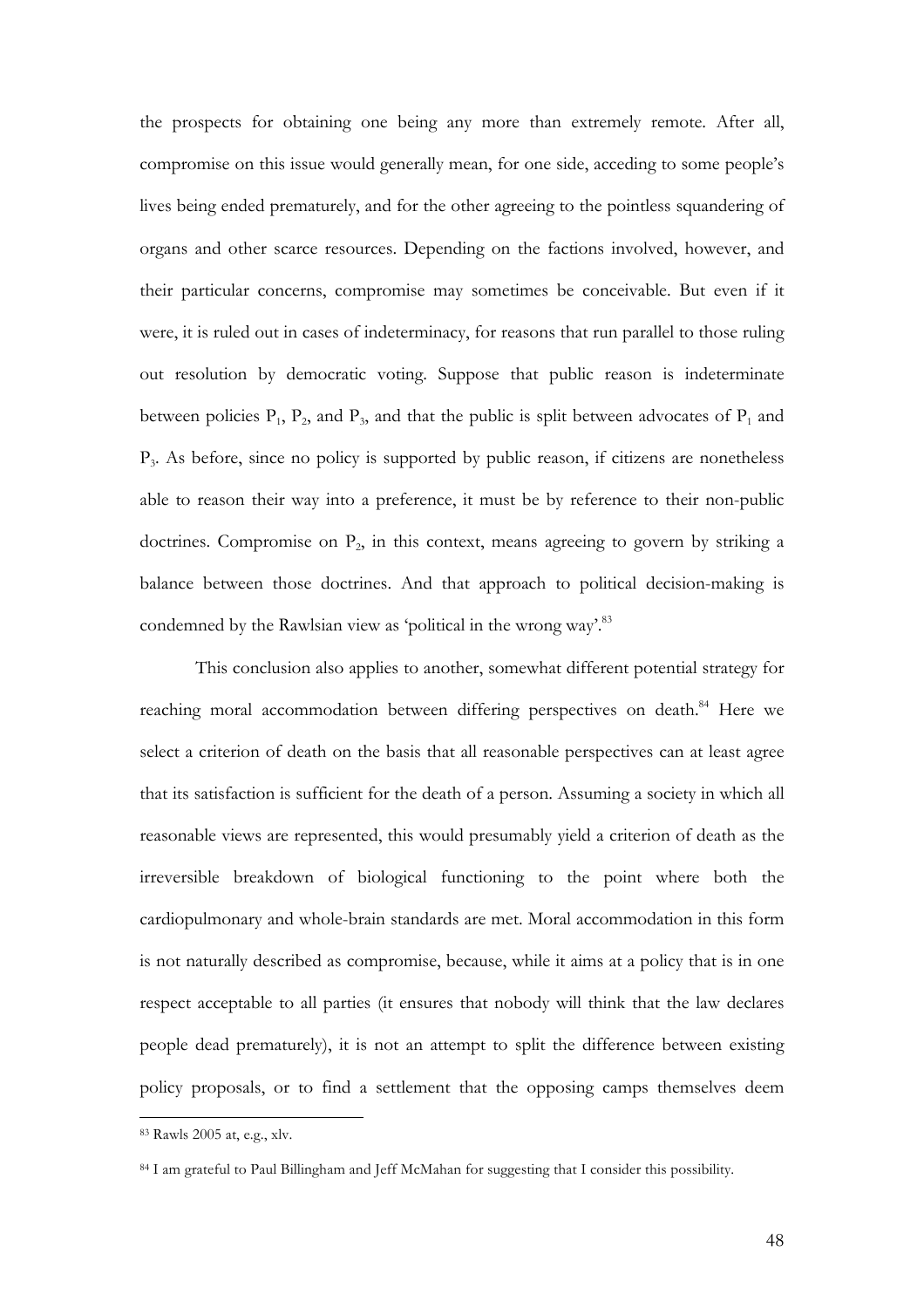equally satisfactory. Indeed, under current technological constraints, the policy obtained under this approach aligns almost exactly with the cardiopulmonary criterion, at the heavy expense of all neurological standards, since absent head transplants irreversible cardiopulmonary failure makes total brain death unavoidable, thereby satisfying the joint criterion, while psychological disintegration and brain death are compatible, as we have seen, with long-term maintenance of cardiopulmonary function. In common with compromise-brokering, however, this proposal is 'political in the wrong way'. For in the absence of a public justification of any particular criterion of death, it again views the political task at hand as one of seeking an accord between citizens, addressed in their capacities as holders of rival comprehensive doctrines.

There is, however, yet a further form of moral accommodation remaining that might fare better. This is what we might call the strategy of *privatisation* – that is, of ceding a political matter to individuals to resolve in their own cases, rather than insisting on a unitary community-wide response for all.<sup>85</sup> In the current context, privatisation means allowing persons to decide what criterion of death will be applied to them. This possibility is of particular interest for two reasons. First, some jurisdictions already grant their citizens a degree of this sort of discretion. Japan and the American state of New Jersey, for instance, have both legislated to allow individuals to exempt themselves from neurological criteria of death, out of a concern to accommodate religious beliefs to the effect that (earthly) death occurs only once the traditional cardiopulmonary standard is met. Second, some bioethicists who are sympathetic to Rawlsian liberalism have advocated privatising the decision over the definition of death, precisely as a means of

<sup>85</sup> While Schwartzman does not discuss privatisation, it is at the heart of Gaus's approach to overcoming the (somewhat different) problem of indeterminacy that he regards as a danger for his version of convergence liberalism. See Gaus 2011: ch. VI.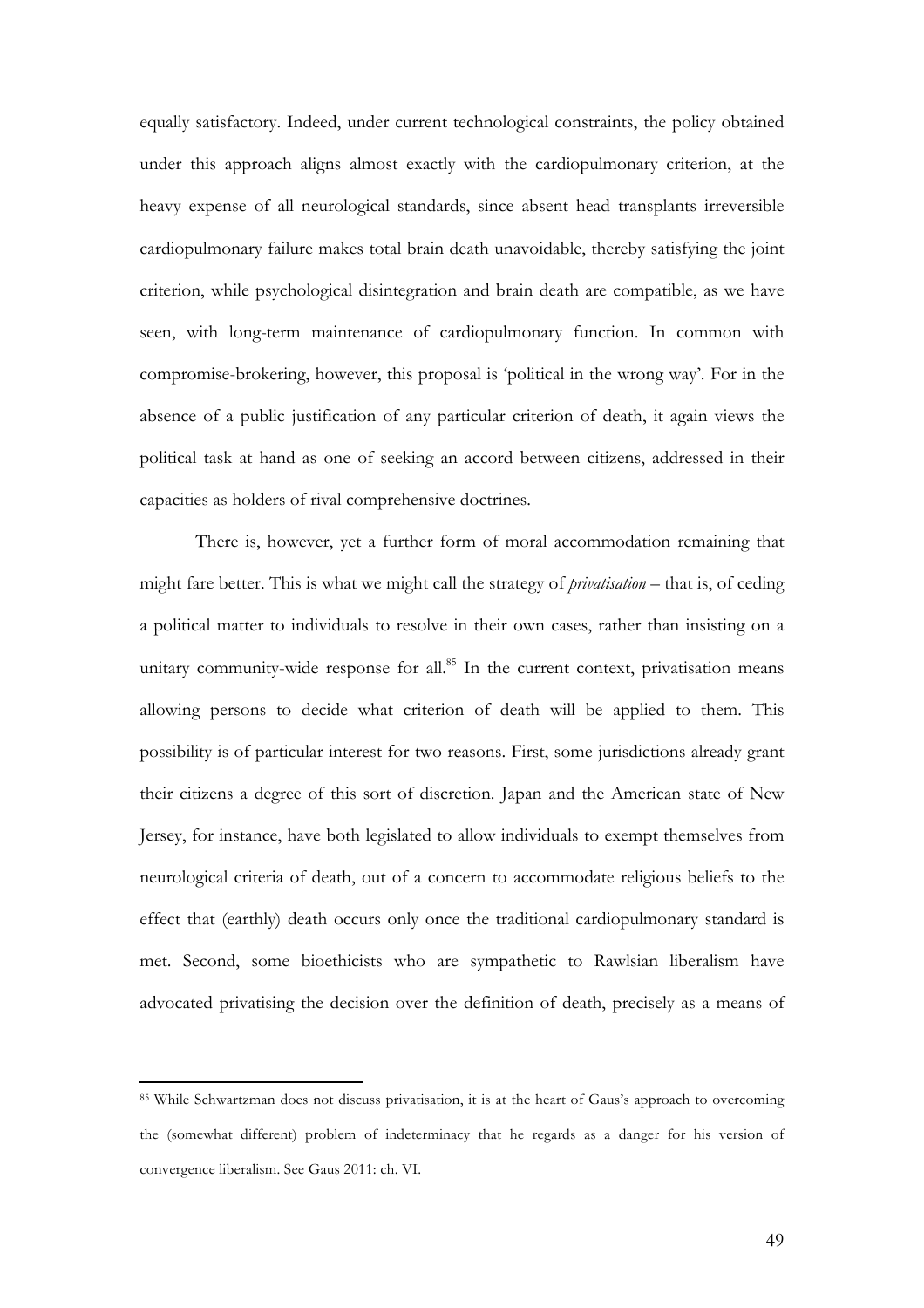accommodating reasonable pluralism over human survival and the value of life.<sup>86</sup> As a solution to indeterminacy, however, the strategy of privatisation fails.

One reason for this is that it can at most obviate the need for the enforcement of a collectively-made decision in cases where the wishes of a previously competent person are known. Many cases, however, will obviously not be like this. And we cannot avoid this problem just by requiring that everyone records a prior personal decision, or by implementing a system of presumed consent, whereby the state communicates that it will infer that everyone accepts some default criterion of death if they do not opt out. For that still leaves the issue of what to do with individuals who, like children, lack the mental capacity to make their own medical decisions. It does not appear that the community would be justified in granting family members, as the designated legal agents of incompetent patients, the power to decide when the latter should be declared dead. Rawls stresses that any reasonable political conception of justice will perforce accept that citizens lack untrammelled authority over their children or other dependent persons in their care, and that the state is entitled to intervene in the home to prevent abuse and neglect.<sup>87</sup> Yet, unless public reasoners can determine how the options placed before a fiduciary agent stand to affect the interests of the patient on whose behalf she purports to act, they will be unable to judge whether the amount of discretion granted falls within reasonable bounds, or constitutes a license to engage in mistreatment. And in any case, for at least some incapacitated persons, who lack loved ones, or sufficiently responsible loved ones, the appointed agent will be a state official.

Even when it comes to persons whose prior wishes are known, however, there is a further obstacle. This is that a policy of deferring to these wishes cannot itself be justified except by ruling on precisely the sort of contentious philosophical issues that

<sup>86</sup> See Zeiler 2009, and DeGrazia 2005: 138.

<sup>87</sup> See Rawls 2005: 466-74.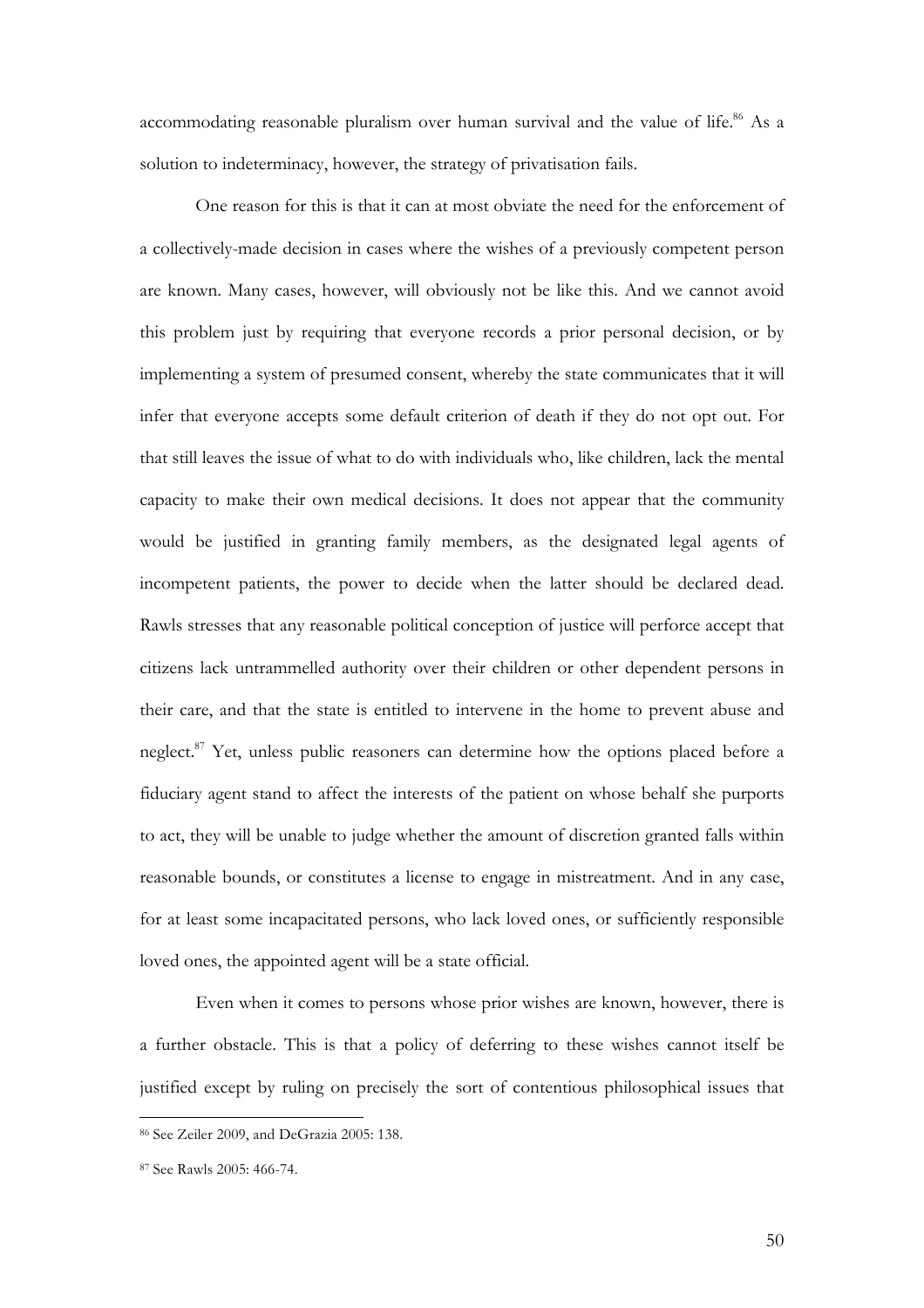privatisation aims to sidestep. To fix ideas, suppose that a hospital patient signs, in an appropriately voluntary fashion, an advance medical directive requiring that, in his case, the point at which death should be treated as having occurred is the point at which the cardiopulmonary standard is fulfilled. Later, he suffers a serious medical complication that results in total brain failure, though cardiopulmonary functioning is artificially sustained. Is the directive authoritative? That depends on whether the patient remains, at the point at which the choice arises whether or not to fulfill its terms, a source of valid claims against us, as Rawlsians would put it. But public reason is powerless to answer that question.

The grounds for the latter claim can likely by now be at least partly anticipated. First, public reason cannot take a stand on whether the individual who signed the directive still survives as a person under the PCP, to whose treatment the political values apply. And nor, second, can it take a stand on whether it matters in any way to the dead, or those whose capacity for a mental life has been annihilated, that their earlier wishes be carried out. To say that they retain an interest that we so act would be to violate neutrality between reasonable conceptions of the good, by contradicting the controversial *experience requirement*, on which an individual's interests are affected only by things that make a difference to her experience. But to say that we ought to respect the determinations of a person's autonomous will irrespective of whether our doing so would benefit her would likewise be to venture beyond public reason's remit. For the public justification of political arrangements, according to Rawls, must not rely on any reasonably-rejectable understanding of the ethical significance of autonomy. <sup>88</sup> Rawls cites the doctrines of Kant and Mill in this regard. And I take it that, in giving the examples of those particular thinkers, he meant to suggest that it is verboten to appeal to unshared

<sup>88</sup> Rawls 2005 at, e.g., 78 or 400.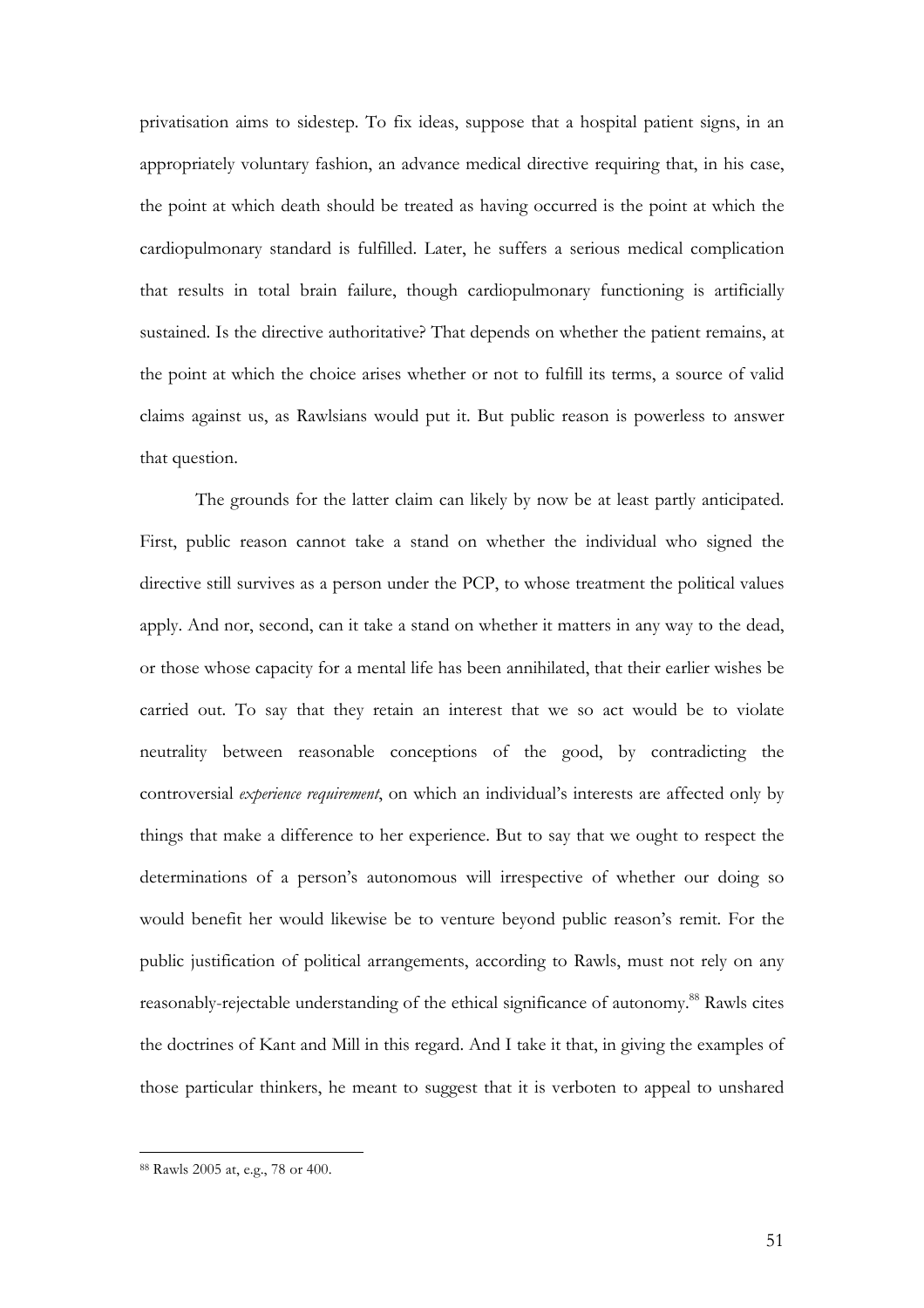conceptions not only of the ways in which respecting people's autonomous choices may contribute to their good, but also of the ways in which doing so may serve values independent of their good – as derived, say, from a philosophical account of the nature and demands of human dignity, or of the intrinsic or impersonal value of states of the world. Certainly, the rules of public reason would seem utterly arbitrary if these species of view were not treated even-handedly. Yet, while reasonable citizens necessarily accept that persons have autonomy rights grounded in the higher-order interests, there is nothing unreasonable in their taking the view that our reasons to respect people's choices are exhausted once their good is (as those citizens see it) no longer at stake.<sup>89</sup>

So much, then, for moral accommodation. At this point, the only one of Schwartzman's coping strategies left standing is (5) - random adjudication. None of the other proposals, as we have seen, enables decision-makers to select a policy without reliance on non-public reasons. Random adjudication does so – though admittedly only at the cost of abandoning the ambition of justifying laws on the basis of a positive balance of public reasons. Yet, insofar as the ideal of public reason not only directs citizens to aim at public justification, but also requires them to abstain from foisting their non-public doctrines on others, it appears, as Schwartzman and Williams claim, that they should avoid doing the latter even when they are unable to achieve the former.<sup>90</sup> If this is right, then given that random adjudication is the only available way to proceed while maintaining independence from comprehensive justification, this is what consensus

<sup>89</sup> Notice that these considerations suggest that public reason has a problem justifying legal recognition not only of advance medical directives, but also of people's wills. To be sure, it is commonly accepted in liberal societies that wills ought to be upheld, precisely on grounds of respect for the autonomy of the dead. But it is by no means a requirement of reasonableness that one should accept this, and many philosophers of course do not.

<sup>90</sup> See Schwartzman 2004: 213, and Williams 2000: 210.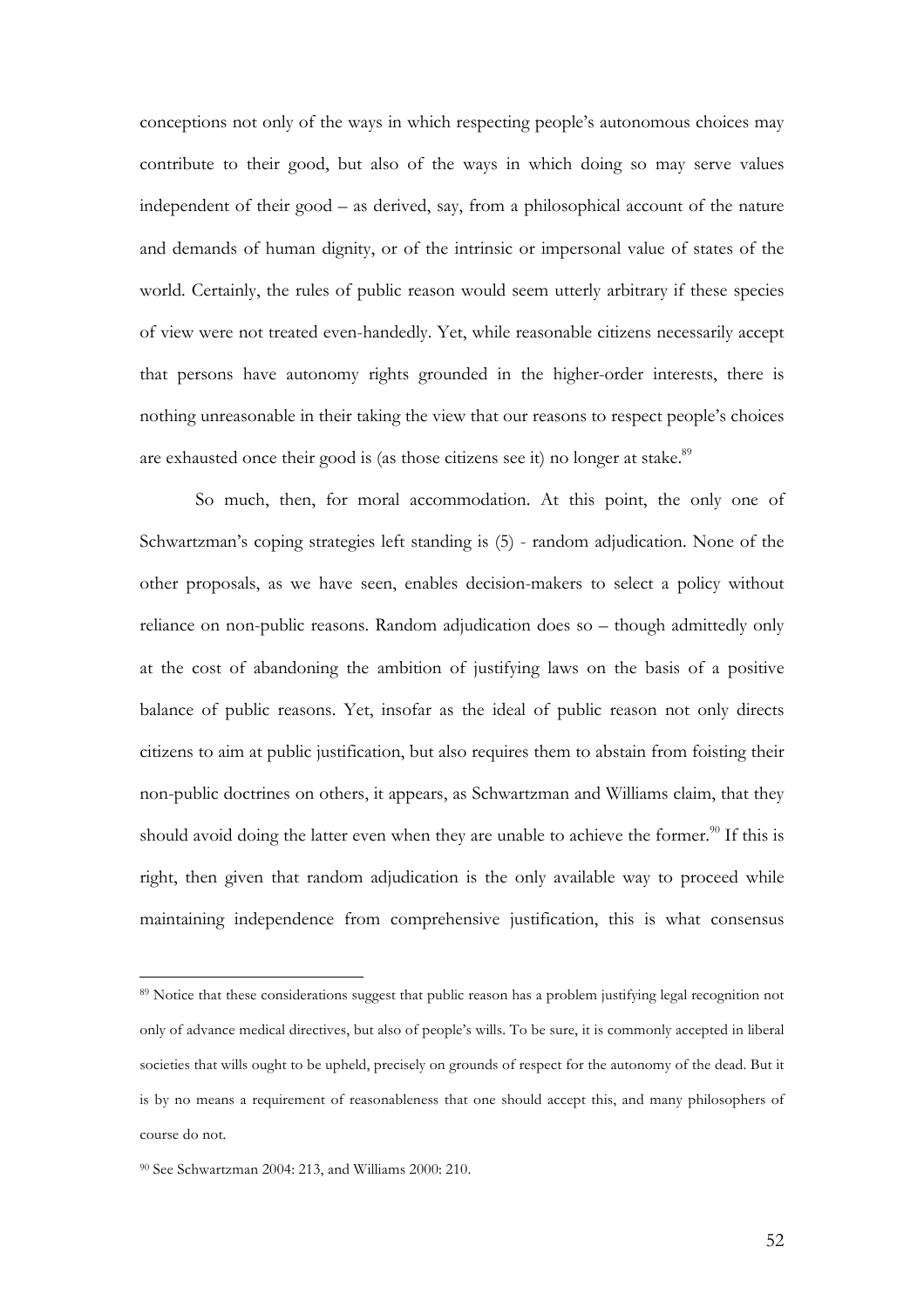liberalism requires.

Schwartzman acknowledges that the suggestion that we resolve important political problems randomly when public reason proves indeterminate, rather than by inquiring after the best available non-public reasons, is likely to strike us as 'highly implausible, if not altogether absurd.'91 In defence of random adjudication, however, he provides an example in which it seems like the right thing to do. This is the case of a hospital board charged with deciding which of two patients should receive an organ. As Schwartzman constructs the example, both individuals are equally suitable from the point of view of public reason: the board are able to confirm that they are in equal need, would derive an equal benefit from the organ, have spent the same length of time on waiting lists, are equally non-responsible for their plight, and so forth. Schwartzman then asks whether, given that public reason does not identify a preferred candidate, it would be appropriate for board members to break the tie by discriminating on the basis of religious affiliation or sinfulness. He concludes - and I assume everyone would agree that deciding the matter on that particular basis would be wrong, and that random adjudication is morally required.

Schwartzman's example, however, is not entirely apposite to a defence of public reason. For the selection of organ beneficiaries on the basis of religious devotion or purity does not only fall foul of the ideal of public reason - it also constitutes a violation of church-state separation, and of basic religious freedom, to a degree that would be condemned by public reason liberals and their critics alike.<sup>92</sup> Given the details of Schwartzman's case, it is not only public reasons but reasons of justice generally that

<sup>91</sup> Schwartzman 2004: 212.

<sup>&</sup>lt;sup>92</sup> For an ethical liberal defence of church-state separation, see Arneson 2014.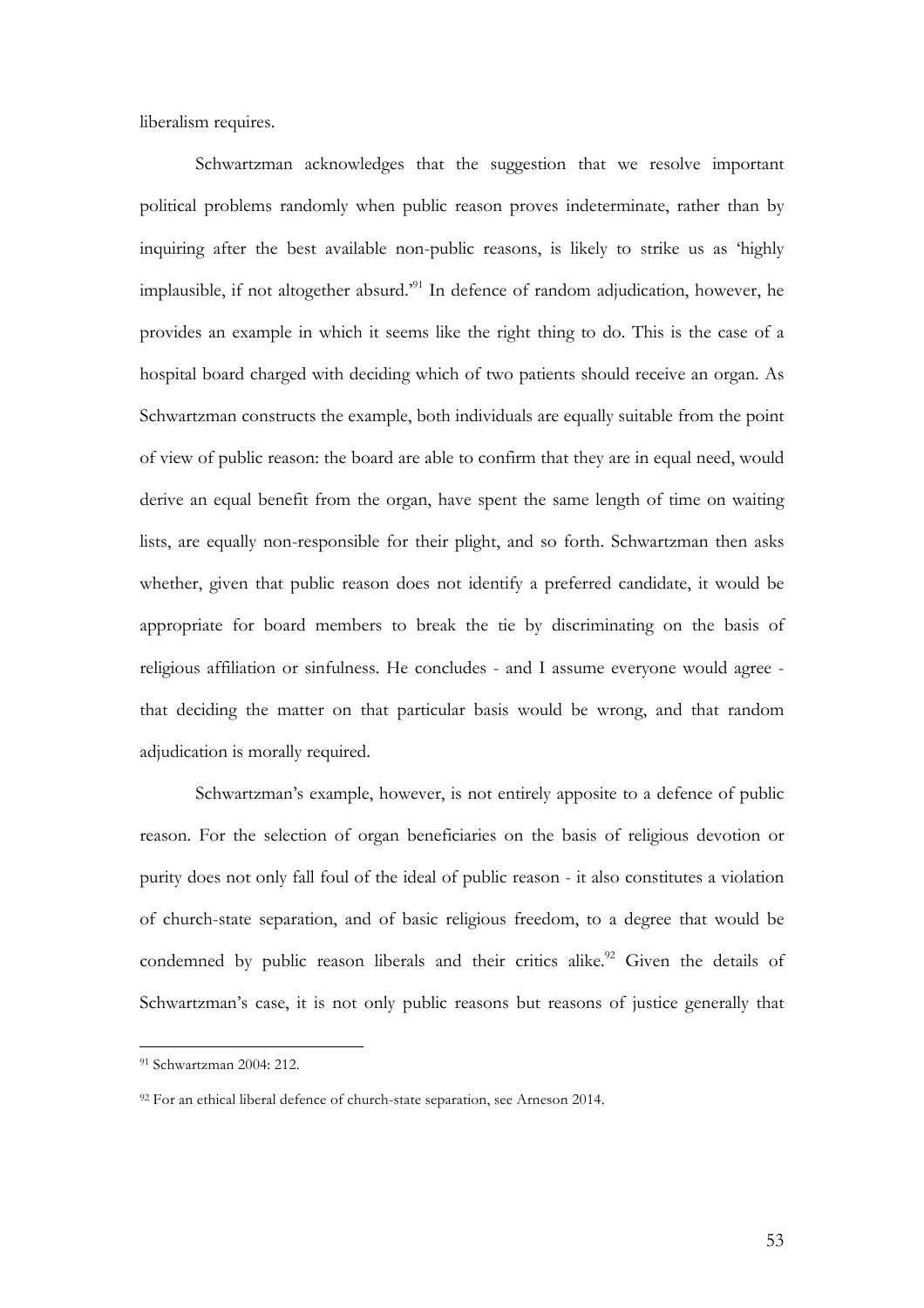have been exhausted in the comparison between the two patients. So comprehensive or ethical liberals can agree that a coin toss, say, is the appropriate solution. The question here is not whether random adjudication is ever called for, but whether public reason forces citizens to rely on it excessively. To test *that*, we need to concentrate on political questions for which Rawlsians would have to turn to randomisation before ordinary moral deliberation has run its course.

If the argument of this paper is correct, the legal determination of death is (in at least some societal circumstances) just such a question. This example does not work to the advantage of consensus liberalism, since the claim that a political community should randomly decide the provisions of its laws in this area is intuitively and reflectively unacceptable. To resolve this particular problem arbitrarily would mean abstaining from asking whether the policy adopted will prematurely end lives that are worth continuing, or, conversely, extend biological life past the point of ethical justification, to the detriment of (for instance) the supply of life-saving organs. This is to play Russian Roulette with people's lives and wellbeing. And the stakes are all the higher given that the range of reasonable understandings of when death should be taken to have occurred seems rather broad. As we have seen, reasonable answers to the question of when there is no longer any patient-centred objection to pronouncing that death has occurred range from the final stages of dementia, when one's distinctive psychological attributes, or the higher cognitive powers associated with personhood, have been lost, through higher and whole brain failure, to the point at which the heart and lungs finally stop working. This suggests that the menu of policy options between which random adjudication might be called for will (except insofar as contingent third-party-focused reasons intervene) in turn be wide. This conclusion is at least damaging to consensus liberalism. It would be far from implausible, I think, to regard it as a reductio of it.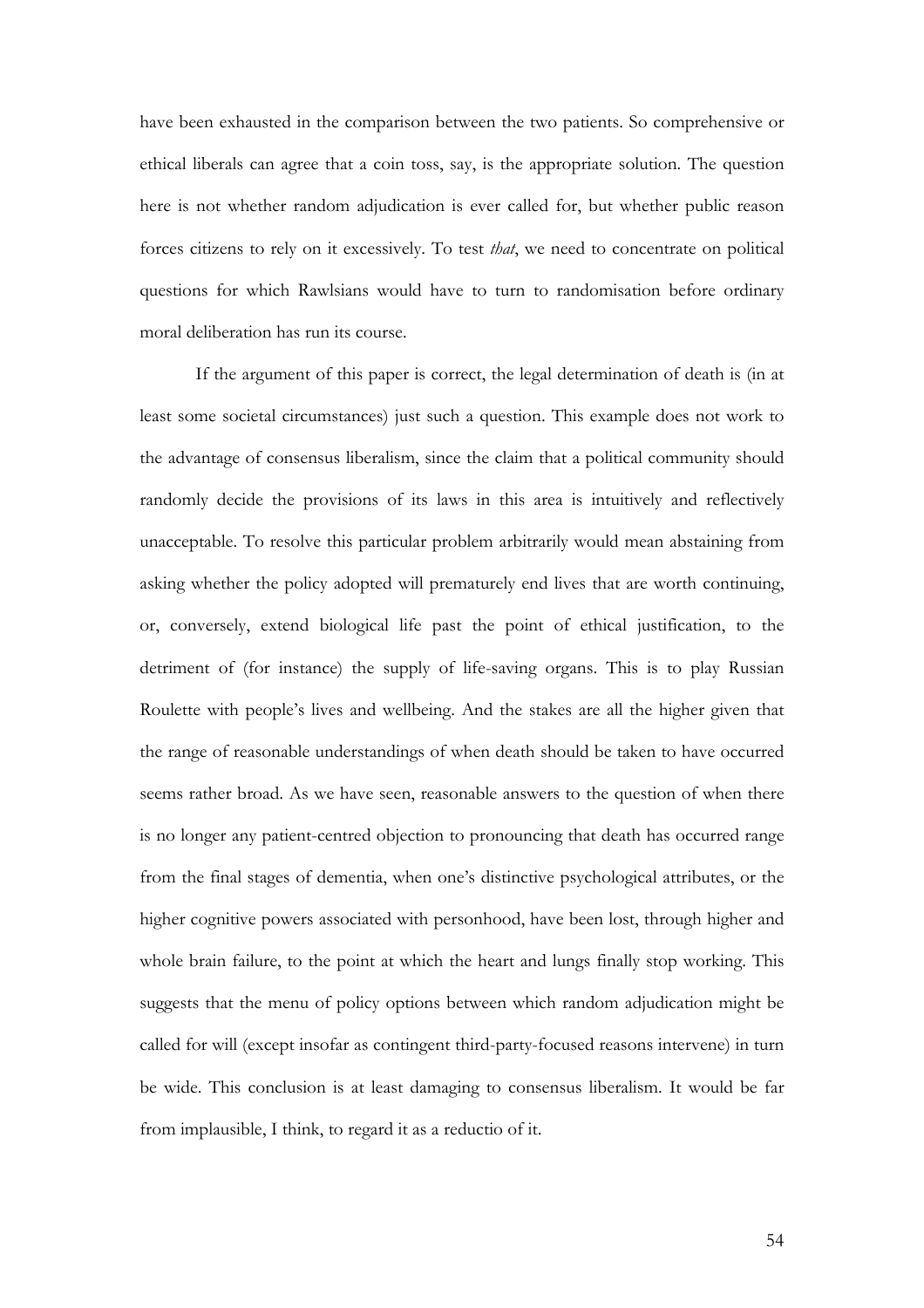# **9. Conclusion**

Rawlsian consensus liberalism requires that the justification of coercive laws (or at least the most fundamental laws) be formulated without reliance on reasonably-rejectable claims about the basic nature and value of human survival. I have argued, as critics of consensus liberalism have often suspected, that fundamental political problems are not always susceptible to resolution by public deliberation conducted within these constraints. The determination of death provides an example of a political dispute which does not merely depend upon but essentially *is* a dispute about the nature and value of life. One conclusion to be drawn from our investigation, then, is that to forbid democratic engagement between rival comprehensive doctrines is in some cases equivalent to forbidding citizens to resolve fundamental problems of justice - at least through the use of reason.

Another conclusion to be drawn is that the procedural mechanisms which Rawlsians have proposed for coping with incompleteness in public reason are not only of insufficient help, but in at least some cases exacerbate public reason's difficulties. The claim that indeterminacy should be resolved by random adjudication takes on the objection that public reason is sometimes unable to decide what to say about a policy problem, and transforms it into an objection that seems more dramatic: that public reason can require picking political arrangements in an intolerably arbitrary way. This finding alters the cast of the incompleteness objection, by closing the gap between it and what I have elsewhere called the *ethical objection* – the objection, that is, that public reasoning can in some cases generate (or be at undue risk of generating) determinate but morally unacceptable decisions.<sup>93</sup>

If my assessment of the implications of public reason for the determination of

<sup>93</sup> See, e.g., Williams 2015: 49.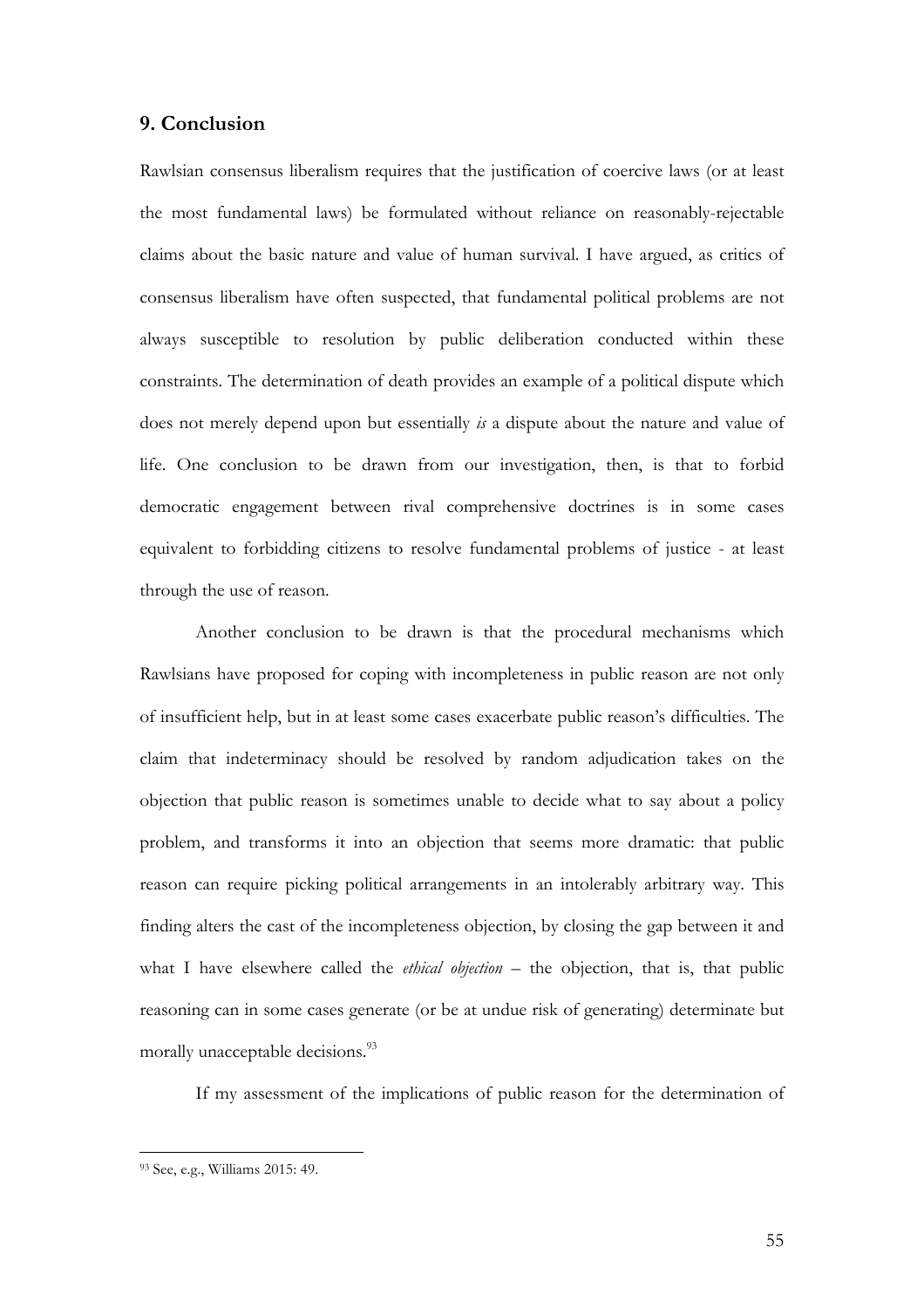death is correct, Rawlsians face a difficult choice how to respond. It would be tempting to suppose that problems of incompleteness like this one can be satisfactorily addressed with a bit of theoretical tinkering - and more specifically by amending the content of public reason to allow extra reasons in, and facilitate better decision-making. But this would seem at odds with the fundamental commitments of consensus liberalism. Under the consensus model, the justificatory reasons that citizens may invoke depend on the reasons their peers can accept. Thus, additions to the content of public reason require corresponding amendments to the *constituency* of public reason. The sine qua non of the Rawlsian view, however, is, as we have seen, that the constituency of public reason should be open to all who subscribe to (the Rawlsian interpretation of) the basic insights of the democratic tradition. To discriminate further among persons who are fully reasonable by this standard, then, seems an abandonment of this Rawlsian commitment.

Indeed, doing so would appear to produce a slide from the idea of public justification to the so-called *correctness-based* standard of justification to which ethical liberals typically subscribe, under which political decisions are permissibly implemented when justified by *valid* - as opposed to public - reasons.<sup>94</sup> The proposal we are now considering for restriction of the justificatory constituency is designed to meet an objection to the effect that, in its current form, public reason resolves the political question of death in a morally unacceptable (because arbitrary) fashion. Given that motivation, however, the discrimination called for among the reasonable would presumably have to be on the basis that particular beliefs about life and death are needed to facilitate morally better outcomes. Yet, once the principle is conceded that it is appropriate to discriminate among the reasonable for that purpose, it is doubtful that there could be any principled objection to doing so again for other political questions.

<sup>&</sup>lt;sup>94</sup> The term 'correctness-based justification' comes from Wall 2002: 386.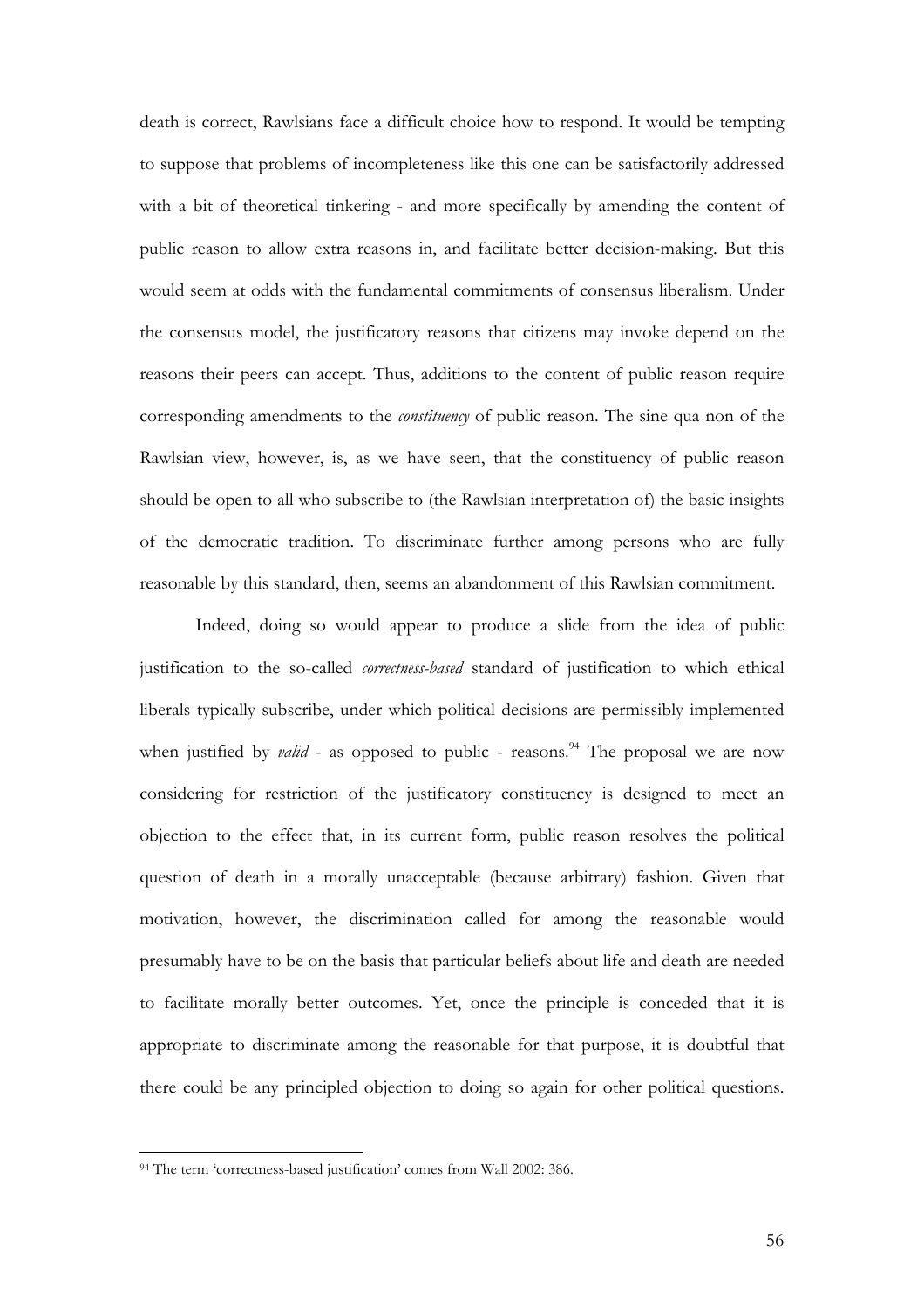The circle of justification would then quickly close to those with morally sound beliefs on every issue. And, as Lister has noted, the view that political justification need only be acceptable to those with sound beliefs is equivalent, precisely, to the view that justification should be correctness-based.<sup>95</sup>

It might be replied that there is one way in which the content of public reason could be revised to circumvent the incompleteness objection while maintaining the required distance between consensus and ethical liberalism. This would be to abandon public reason's use of what I earlier called the inclusive PCP, in favour of the PCP's exclusionary reading. You will recall from section 4 that, whereas the inclusive PCP counts us as persons for the duration of our complete lives in society, without specifying when that life ends, we remain persons under the exclusive PCP for only as long as we possess the moral powers needed for citizenship. Substituting the inclusive for the exclusive PCP, a proponent of this move might argue, achieves determinacy without importing alien philosophical content from the realm of comprehensive doctrines into the political domain. But it is unclear to me, nonetheless, that doing so would be any more consistent with consensus liberalism's founding values. For *if* Rawls is correct that it is the inclusive rather than exclusionary PCP that is presupposed by the democratic tradition then the proposal at hand still discriminates against paid-up democrats whom we had previously been told are entitled to be counted among the constituency of public justification. It is dubious that the fact that the presence of these citizens within the relevant constituency is an obstacle to determinacy on some political questions would be a good enough reason, by consensus liberal lights, for casting them out.

Leaving aside the question of whether it would be *coherent* for consensus liberals to endorse adoption of the exclusionary PCP, however, I believe that it would not be

<sup>95</sup> Lister 2013: 40.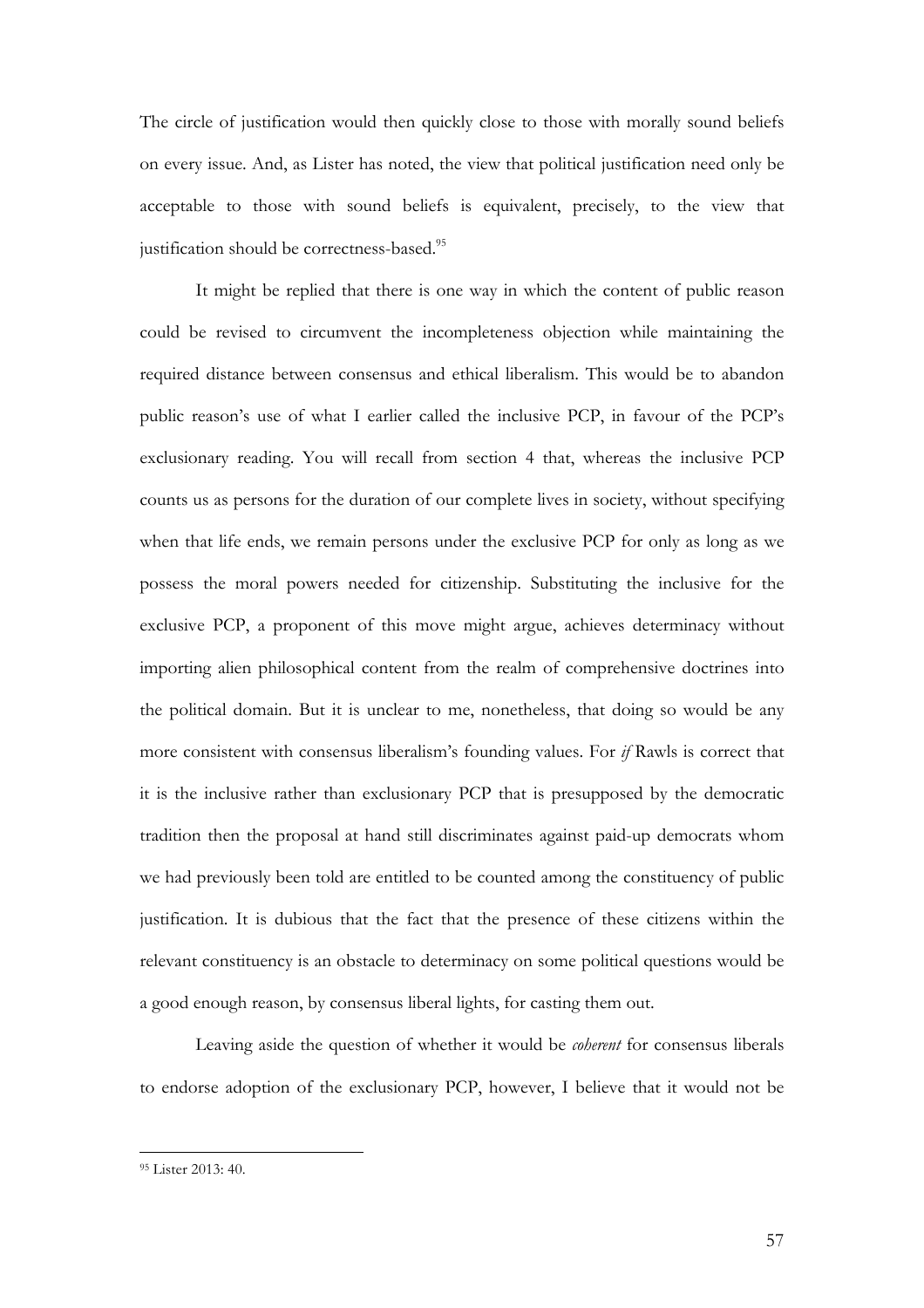*prudent* for them to do so. As with the suggestion we encountered in section 6, to the effect that public reason should identify the irretrievable loss of the moral powers as the point beyond which further life can no longer be considered in someone's interests, making the mooted change would only succeed in exchanging a problem of indeterminacy for a problem of public reason's yielding conclusions that are dramatically out of step with mainstream moral judgements. As I have argued, public reason recognises only the rights and interests of persons as legitimate grounds for political action. Thus, for public reason to withhold the status of person from someone is, as Rawls himself puts it in the context of slavery, for it to deem them 'socially dead'.<sup>96</sup> To pronounce us socially dead, if not literally so, immediately upon the loss of the moral powers needed for citizenship would certainly avoid the incompleteness objection as I have developed it. But since, as we have seen, the absence of these powers is consistent with the presence of (self-)consciousness - and may thus allow for various forms of enjoyment, recognition of and affection towards others, and so forth - adoption of the exclusionary PCP would not only not help consensus liberals: it would make things considerably worse for them, in two respects. First, it multiplies the fronts on which they are exposed, by generating a range of additional implausible implications about the status and permissible treatment of individuals who have yet to develop the moral powers, in addition to those who have lost them. $97$  And second, even where the end of life alone is

<sup>96</sup> Rawls 2005: 33.

<sup>&</sup>lt;sup>97</sup> A consensus liberal might counter that to say that a being is not a person is not to say that they may be treated in any way we like. It is merely to say that their treatment is not a constitutional essential or matter of basic justice. And since this means, on some Rawlsian views, that it is a question that can be resolved in accordance with non-public reason, withholding the status of person can be compatible, the interjection goes, with granting an individual stringent legal protections. Two points in response. First, this defence is obviously not available to those who think that public justifications must be offered for fundamental and non-fundamental political decisions alike. And second, even if the use of public reason is required only in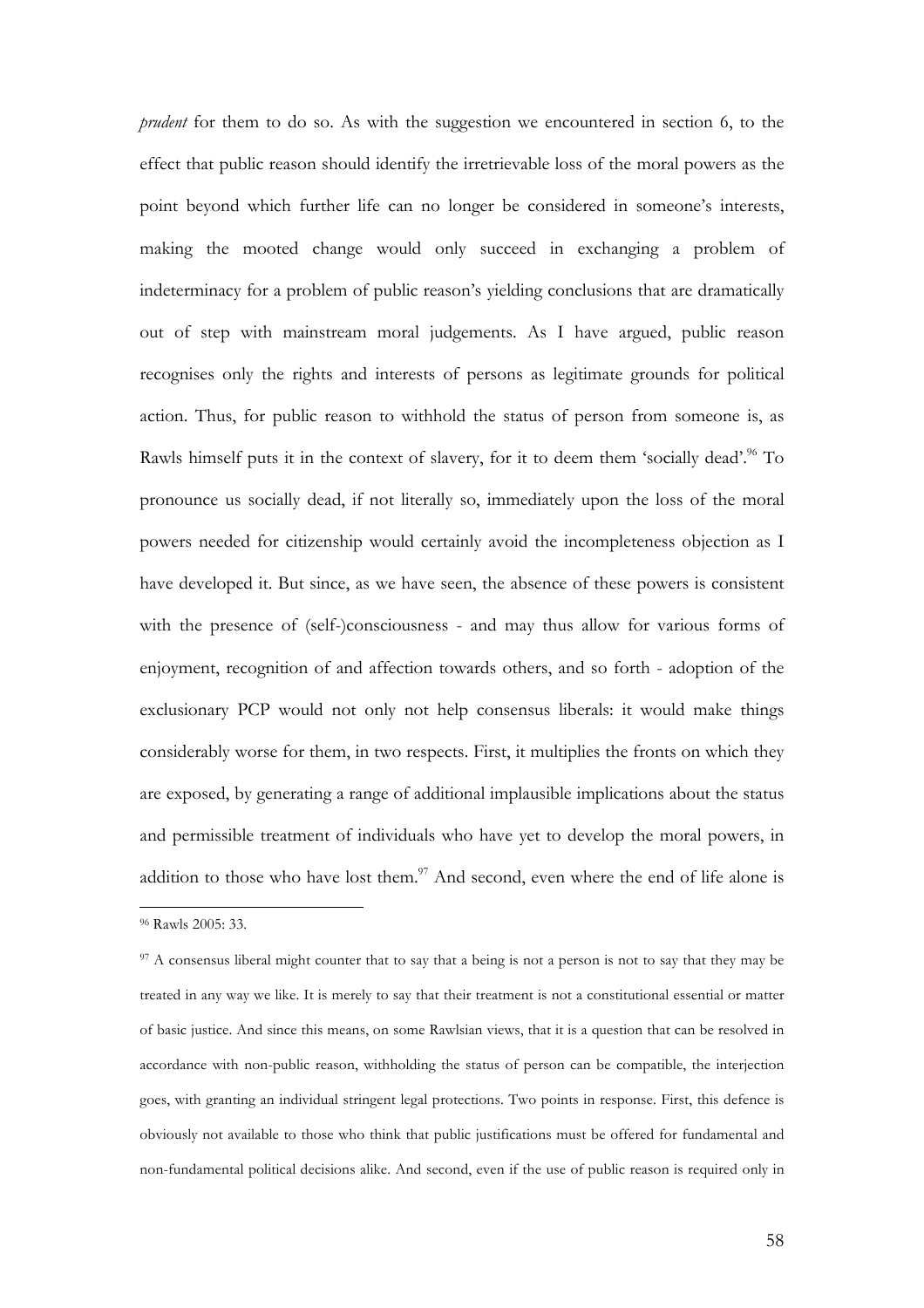at issue, it seems at least somewhat less bad for consensus liberalism to require random selection from among the various reasonable criteria of death available, as it does when public reason is indeterminate, than for it to directly dictate adoption of a policy that, while reasonable, the vast majority of us would consider the most repugnant of the options on offer.<sup>98</sup>

If, on the foregoing grounds, consensus liberals cannot respond to the problem posed in this paper by altering the terms in which public justifications must be offered, their only alternative seems to be to bite the bullet, and accept that public policy on the determination of death should (absent a fortuitous balance of third-party-centred reasons) be determined randomly. The sustainability of the bullet-biting response depends, however, on how many other important political questions the Rawlsian model may fail to resolve satisfactorily. I have argued elsewhere that there are indeed other such questions, and I believe that there are yet more to be discovered. If so, it will become increasingly implausible to suggest that the sort of counter-intuitive consequences I have

tackling fundamental questions, the treatment of non-persons will still count as such a question insofar as the basic interests and rights of persons are simultaneously at stake. Yet it appears that this will frequently if not always be so. I take it, for instance, that insofar as organs are analogous to other scarce resources, it is a question of basic justice how we harvest and distribute them. By that token, however, when the exclusionary PCP is in place there will be no meaningful room to consider the ethical treatment of humans who have lost the moral powers outside the confines of public reason, even if it is assumed that public justifications must be produced only when fundamental questions are at issue.

<u> 1989 - Jan Samuel Barbara, martxa a shekara 1980 - Anna a shekara 1980 - Anna a shekara 1980 - Anna a shekar</u>

<sup>98</sup> I am grateful to an anonymous reviewer for prompting me to consider the option of amending the PCP in the name of achieving determinacy. Technically, I should add, the reviewer's proposal was for a halfway house between the inclusive and exclusionary PCPs, whereby members of society count as persons prior to developing the moral powers, but not after losing them. With the exception of the penultimate sentence of the paragraph to which this note is appended, I believe that the considerations adduced in the text against adoption of the exclusionary PCP also carry over to this suggestion.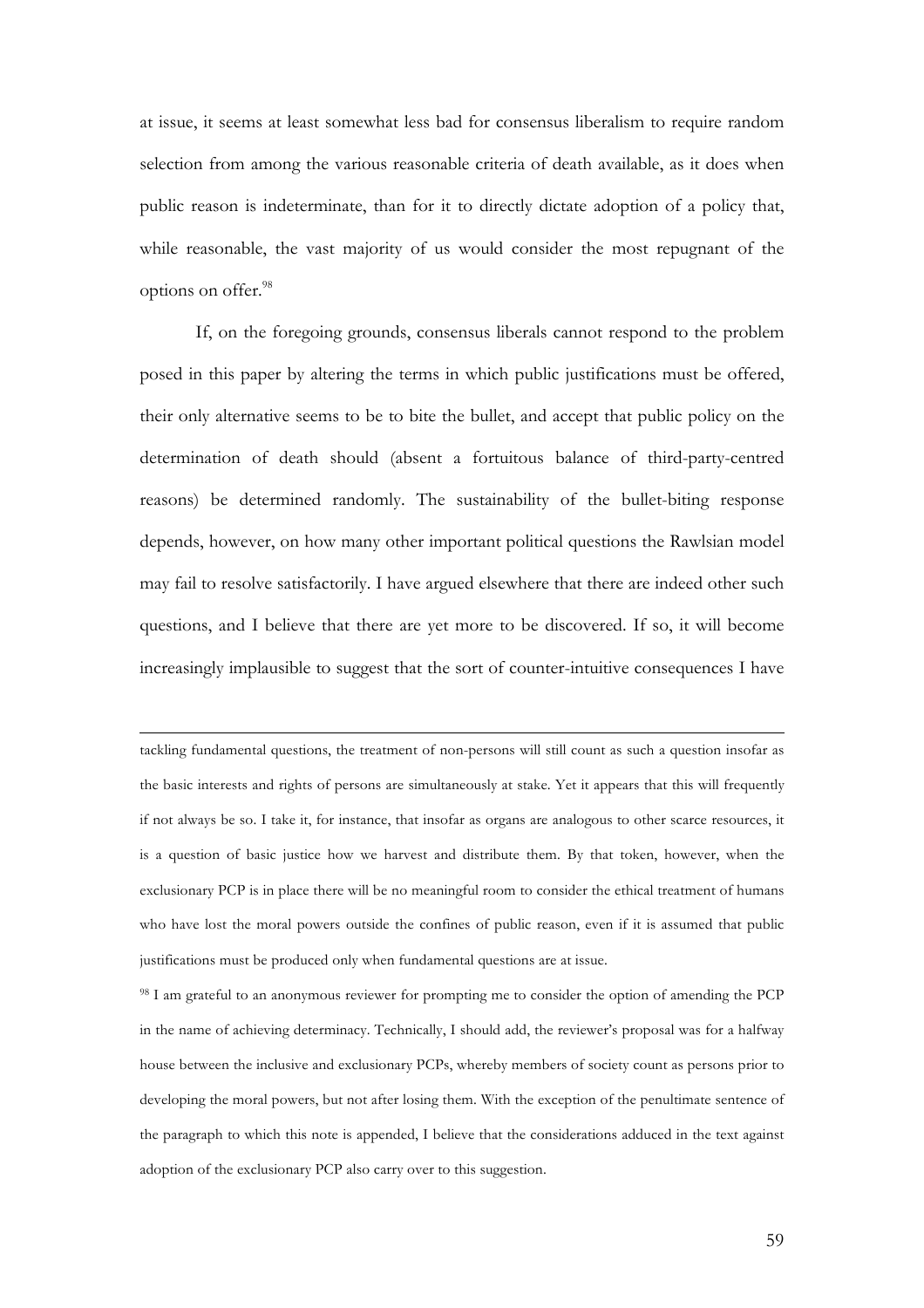here described are a bearable cost to be priced in when adopting the consensus liberal view.

#### **Acknowledgements**

Earlier versions of this paper were presented at a meeting of the Oxford Moral Philosophy Seminar in March 2015, and a workshop on 'Personal Identity and Public Policy' – also held in Oxford - in October 2016. I am grateful to the participants for their comments on those occasions, and for a wealth of written feedback provided by Paul Billingham, Tim Campbell, Jeff McMahan, Anthony Taylor, and two referees for this journal. I also record my thanks to the Leverhulme Trust for the Early Career Fellowship during which the research for this article was carried out.

### **References**

- Arneson, Richard. 2014. Political Liberalism, Religious Liberty, and Religious Establishment. In H. Dagan, S. Lifshitz, and Y.Z. Stern, eds., *Religion and Human Rights Discourse*. Jerusalem: Israel Democracy Institute. 117-144.
- Bernat, James L. 2006. The Whole-Brain Concept of Death Remains Optimum Public Policy. *Journal of Law, Medicine & Ethics*, 34: 35-43
- Brierley, Joe. 2015. UK Court Accepts Neurological Determination of Death. *The Lancet*, 385: 2254.
- DeGrazia, David. 2005. *Human Identity and Bioethics*. Cambridge: Cambridge University Press.
- Feldman, Fred. 2000. The Termination Thesis. *Midwest Studies in Philosophy*, 24: 98–115.

Gaus, Gerald. 1996. *Justificatory Liberalism*. New York: Oxford University Press.

———. 2011. *The Order of Public Reason.* Cambridge: Cambridge University Press.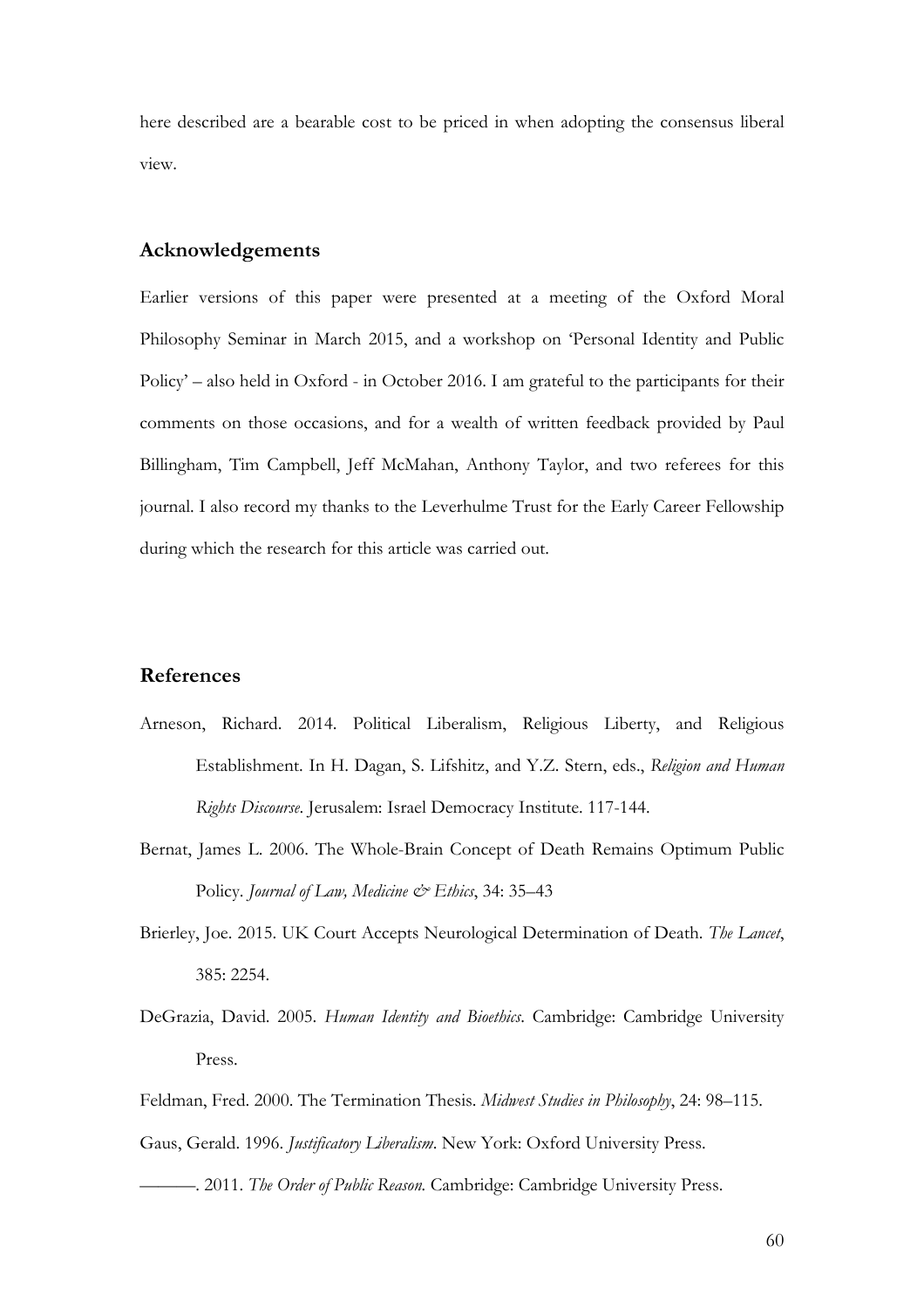- Gilmore, Cody. 2012. When Do Things Die? In B. Bradley, F. Feldman, and J. Johansson, eds., *The Oxford Handbook of Philosophy of Death*. Oxford: Oxford University Press. 5-59.
- Green, Michael B., & Daniel Wikler. 1980. Brain Death and Personal Identity. *Philosophy & Public Affairs*, 9: 105–133.
- Greenawalt, Kent. 1988. *Religious Convictions and Political Choice*. New York: Oxford University Press.
- Halevy, Amir, and Baruch Brody. 1993. Brain Death: Reconciling Definitions, Criteria, and Tests. *Archives of Internal Medicine*, 119: 519-25.
- Hartley, C., and Lori Watson. 2009. Feminism, Religion, and Shared Reasons: A Defense of Exclusive Public Reason. *Law and Philosophy*, 28: 493-536.
- Kramer, Matthew. 2017. *Liberalism With Excellence*. Oxford: Oxford University Press.
- Lister, Andrew. 2013. *Public Reason and Political Community*. London: Bloomsbury.
- Luper, Steven. 2016. Death. In E.N. Zalta, ed., *The Stanford Encyclopedia of Philosophy*, Summer 2016 Edition.
- McKinnon, Catriona. 2012. *Climate Change and Future Justice*. Oxford: Routledge.
- McMahan, Jeff. 2002. *The Ethics of Killing: Problems at the Margins of Life.* Oxford: Oxford University Press.
- Olson, Eric. 1997. *The Human Animal: Personal Identity Without Psychology.* Oxford: Oxford University Press.
- ———. 2010. Ethics and the Generous Ontology. *Theoretical Medicine and Bioethics*, 31: 259-270.
- Parfit, Derek. 1987. *Reasons and Persons*. Oxford: Oxford University Press.
- President's Council on Bioethics. 2008. *Controversies in the Determination of Death*. Washington, DC: President's Council on Bioethics.

Quong, Jonathan. 2011. *Liberalism Without* Perfection. Oxford: Oxford University Press.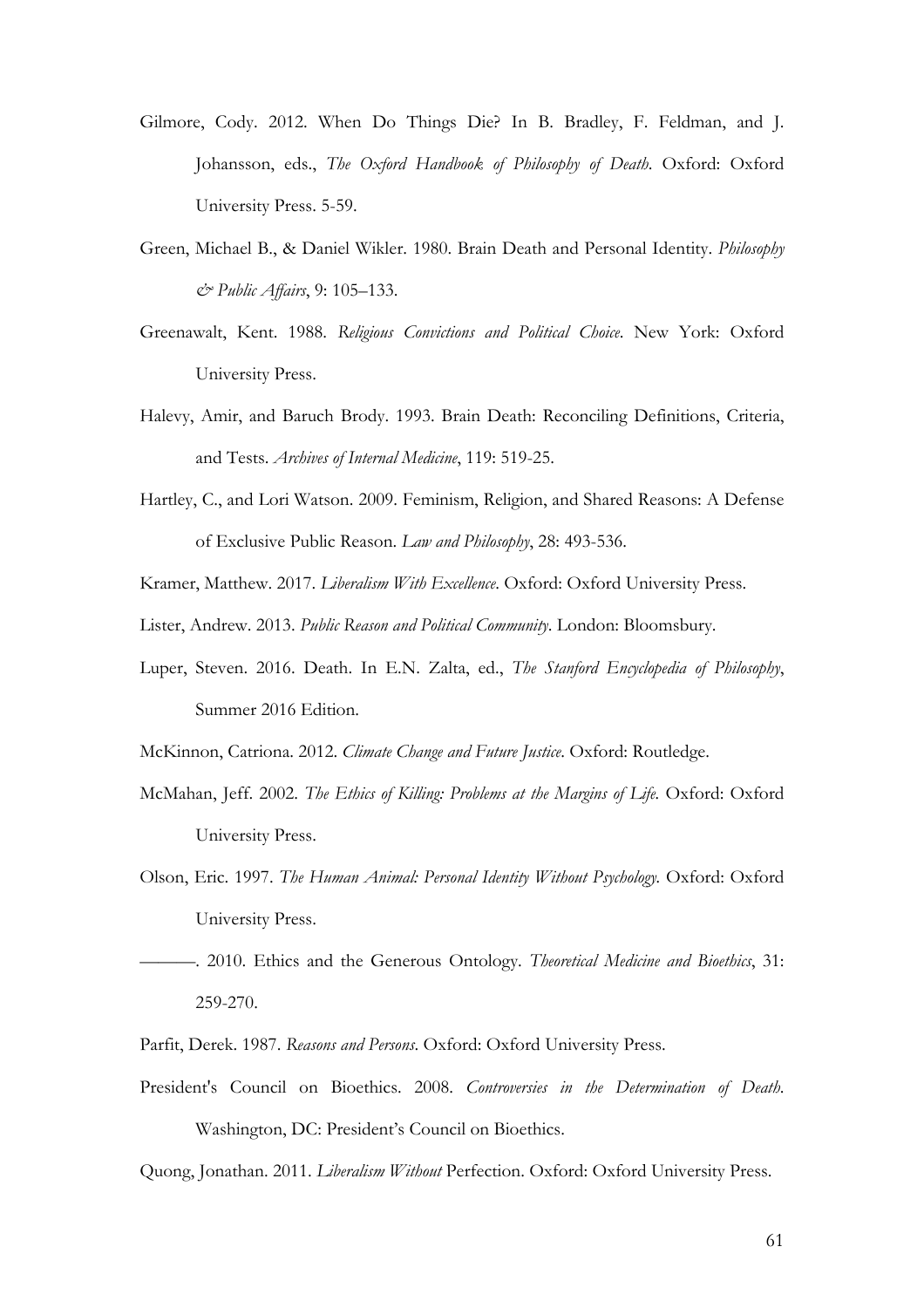- ———. 2013. Public Reason. In E.N. Zalta, ed., *The Stanford Encyclopedia of Philosophy*, Summer 2013 Edition.
- Rachels, James. 1986. *The End of Life: Euthanasia and Morality*. Oxford: Oxford University Press.
- Rawls, John. 2005. *Political Liberalism*. Expanded Edition. New York: Columbia University Press.
- Schwartzman, Micah. 2004. The Completeness of Public Reason. *Politics, Philosophy, & Economics*, 3: 191–220.
- Shoemaker, David. 2010. The Insignificance of Personal Identity for Bioethics. *Bioethics*, 24: 481–89.
- ———. 2016. The Stony Metaphysical Heart of Animalism. In S. Blatti and P.F. Snowdon, eds., *Animalism: New Essays on Persons, Animals, and Identity*. Oxford: Oxford University Press.

Vallier, Kevin. 2014. *Liberal Politics and Public* Faith. New York: Routledge.

- Veatch, Robert. 1993. The Impending Collapse of the Whole-Brain Definition of Death. *Hastings Center Report*, 23: 18-24.
- Wall, Steven. 2002. Is Public Justification Self-Defeating? *American Philosophical Quarterly*, 39: 385-94.
- Williams, Andrew. 2000. The Alleged Incompleteness of Public Reason. *Res Publica*, 6: 199–211.
- Williams, Jeremy. 2015. Public Reason and Prenatal Moral Status. *Journal of Ethics*, 19: 23- 52.
- ———. 2016. War and Global Public Reason. *Utilitas*. DOI: 10.1017/S0953820816000376.